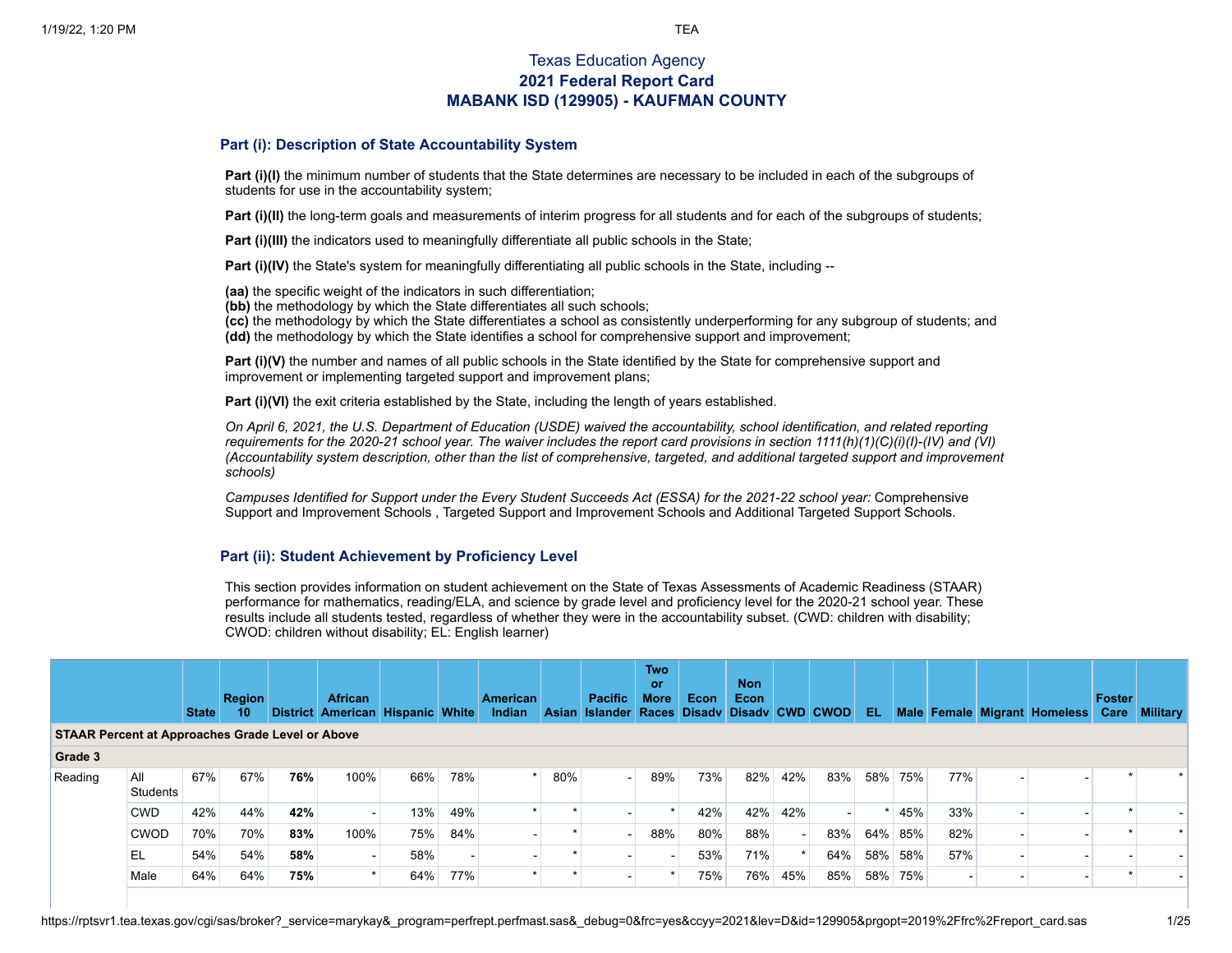|                 |                        | <b>State</b> | <b>Region</b><br>10 <sup>°</sup> |     | <b>African</b><br>District American Hispanic White |     |         | American<br>Indian       |         | <b>Pacific</b><br>Asian Islander Races | Two<br><b>or</b><br><b>More</b> | Econ<br><b>Disadv</b> | <b>Non</b><br>Econ |         | Disady CWD CWOD |             |         |     | EL Male Female Migrant Homeless Care Military | <b>Foster</b> |  |
|-----------------|------------------------|--------------|----------------------------------|-----|----------------------------------------------------|-----|---------|--------------------------|---------|----------------------------------------|---------------------------------|-----------------------|--------------------|---------|-----------------|-------------|---------|-----|-----------------------------------------------|---------------|--|
|                 | Female                 | 70%          | 70%                              | 77% |                                                    | 68% | 78%     |                          |         |                                        | 83%                             | 70%                   | 87%                | 33%     | 82%             | 57%         |         | 77% |                                               |               |  |
| Mathematics     | All<br>Students        | 61%          | 63%                              | 76% | 80%                                                | 71% | 76%     |                          | 80%     |                                        | 100%                            | 74%                   | 79%                | 38%     | 84%             |             | 62% 71% | 80% |                                               |               |  |
|                 | <b>CWD</b>             | 40%          | 44%                              | 38% | $\overline{\phantom{a}}$                           | 38% | 38%     |                          |         |                                        |                                 | 42%                   | 25%                | 38%     |                 |             | 42%     | 27% |                                               |               |  |
|                 | <b>CWOD</b>            | 64%          | 66%                              | 84% | 80%                                                | 77% | 85%     |                          |         |                                        | 100%                            | 83%                   | 87%                |         | 84%             |             | 68% 81% | 87% |                                               |               |  |
|                 | EL.                    | 51%          | 54%                              | 62% |                                                    | 63% |         |                          |         |                                        |                                 | 53%                   | 86%                | $\star$ | 68%             | 62%         | 42%     | 79% |                                               |               |  |
|                 | Male                   | 63%          | 65%                              | 71% | $\star$                                            | 64% | 73%     |                          |         |                                        |                                 | 71%                   | 71%                | 42%     | 81%             |             | 42% 71% |     |                                               |               |  |
|                 | Female                 | 59%          | 61%                              | 80% | $\star$                                            | 76% | 79%     |                          |         |                                        | 100%                            | 77%                   | 85%                | 27%     | 87%             | 79%         |         | 80% |                                               |               |  |
| Grade 4         |                        |              |                                  |     |                                                    |     |         |                          |         |                                        |                                 |                       |                    |         |                 |             |         |     |                                               |               |  |
| Reading         | All<br>Students        | 62%          | 63%                              | 64% |                                                    | 68% | 63%     |                          |         |                                        | 50%                             | 59%                   | 73%                | 31%     | 70%             |             | 50% 64% | 63% |                                               |               |  |
|                 | <b>CWD</b>             | 34%          | 38%                              | 31% | $\star$                                            | 38% | 31%     |                          |         |                                        | $\star$                         | 27%                   | 44%                | 31%     |                 | $\star$     | 36%     | 24% |                                               |               |  |
|                 | <b>CWOD</b>            | 66%          | 67%                              | 70% | $\star$                                            | 72% | 69%     |                          |         |                                        | 63%                             | 67%                   | 77%                |         | 70%             |             | 56% 71% | 69% |                                               |               |  |
|                 | EL.                    | 48%          | 50%                              | 50% |                                                    | 44% |         |                          |         |                                        |                                 | 44%                   |                    |         | 56%             |             | 50% 50% | 50% |                                               |               |  |
|                 | Male                   | 59%          | 60%                              | 64% |                                                    | 63% | 66%     |                          |         |                                        | 33%                             | 61%                   | 70%                | 36%     | 71%             |             | 50% 64% |     |                                               |               |  |
|                 | Female                 | 66%          | 67%                              | 63% | $\star$                                            | 72% | 60%     |                          |         |                                        | 67%                             | 57%                   | 77%                | 24%     | 69%             | 50%         |         | 63% |                                               |               |  |
| Mathematics     | All<br><b>Students</b> | 58%          | 61%                              | 68% | $\star$                                            | 67% | 70%     |                          |         |                                        | 50%                             | 65%                   | 75%                | 26%     | 76%             |             | 50% 67% | 68% |                                               |               |  |
|                 | <b>CWD</b>             | 35%          | 39%                              | 26% | $\star$                                            | 38% | 28%     |                          |         |                                        |                                 | 21%                   | 44%                | 26%     |                 |             | 32%     | 18% |                                               |               |  |
|                 | <b>CWOD</b>            | 62%          | 65%                              | 76% | $\star$                                            | 71% | 78%     | $\star$                  | $\star$ |                                        | 75%                             | 75%                   | 78%                |         | 76%             |             | 50% 76% | 76% | $\star$                                       |               |  |
|                 | EL.                    | 46%          | 51%                              | 50% |                                                    | 44% |         |                          |         |                                        |                                 | 50%                   | $\star$            |         | 50%             |             | 50% 50% | 50% |                                               |               |  |
|                 | Male                   | 61%          | 64%                              | 67% |                                                    | 60% | 70%     |                          |         |                                        | 50%                             | 65%                   | 73%                | 32%     | 76%             |             | 50% 67% |     |                                               |               |  |
|                 | Female                 | 56%          | 59%                              | 68% | $\star$                                            | 72% | 69%     |                          | $\star$ |                                        | 50%                             | 64%                   | 77%                | 18%     | 76%             | 50%         |         | 68% | $\star$                                       |               |  |
| Grade 5         |                        |              |                                  |     |                                                    |     |         |                          |         |                                        |                                 |                       |                    |         |                 |             |         |     |                                               |               |  |
| Reading         | All<br>Students        | 72%          | 74%                              | 64% |                                                    | 62% | 66%     |                          |         |                                        | 42%                             | 57%                   | 77%                | 31%     | 71%             |             | 45% 58% | 71% |                                               |               |  |
|                 | <b>CWD</b>             | 41%          | 43%                              | 31% | $\star$                                            | 21% | 35%     |                          |         |                                        |                                 | 29%                   | 35%                | 31%     |                 |             | 0% 18%  | 50% |                                               |               |  |
|                 | <b>CWOD</b>            | 77%          | 79%                              | 71% | $\star$                                            | 73% | 72%     |                          |         |                                        | 50%                             | 63%                   | 86%                |         | 71%             |             | 64% 68% | 75% |                                               |               |  |
|                 | EL.                    | 61%          | 66%                              | 45% |                                                    | 42% |         |                          |         |                                        |                                 | 40%                   | 60%                | 0%      | 64%             | 45%         | 43%     | 50% |                                               |               |  |
|                 | Male                   | 69%          | 71%                              | 58% |                                                    | 50% | 62%     |                          |         |                                        | 43%                             | 53%                   | 69%                | 18%     | 68%             |             | 43% 58% |     |                                               |               |  |
|                 | Female                 | 76%          | 78%                              | 71% | $\star$                                            | 76% | 71%     |                          |         |                                        | 40%                             | 63%                   | 85%                | 50%     | 75%             | 50%         |         | 71% |                                               |               |  |
| Mathematics All | Students               | 69%          | 72%                              | 69% | $\star$                                            |     | 65% 70% |                          |         |                                        | 67%                             | 62%                   | 82%                | 37%     |                 | 76% 65% 69% |         | 69% |                                               |               |  |
|                 | <b>CWD</b>             | 47%          | 49%                              | 37% | $\star$                                            | 29% | 38%     |                          |         |                                        | $\star$                         | 34%                   |                    | 41% 37% | $\sim$ $\mid$   |             | 33% 31% | 45% |                                               |               |  |
|                 | <b>CWOD</b>            | 73%          | 75%                              | 76% | $\star$                                            | 75% | 77%     |                          | $\star$ |                                        | 70%                             | 68%                   | 91%                |         | 76%             |             | 79% 78% | 73% |                                               |               |  |
|                 | EL.                    | 59%          | 64%                              | 65% |                                                    | 63% |         |                          |         |                                        | $\star$                         | 60%                   |                    | 80% 33% | 79%             |             | 65% 71% | 50% |                                               |               |  |
|                 | Male                   | 70%          | 72%                              | 69% |                                                    | 69% | 68%     |                          |         |                                        | 71%                             | 63%                   |                    | 82% 31% | 78%             |             | 71% 69% |     |                                               |               |  |
|                 | Female                 | 69%          | 71%                              | 69% |                                                    | 59% | 73%     | $\overline{\phantom{a}}$ |         |                                        | 60%                             | 61%                   |                    | 83% 45% | 73%             | 50%         |         | 69% | $\overline{\phantom{a}}$                      |               |  |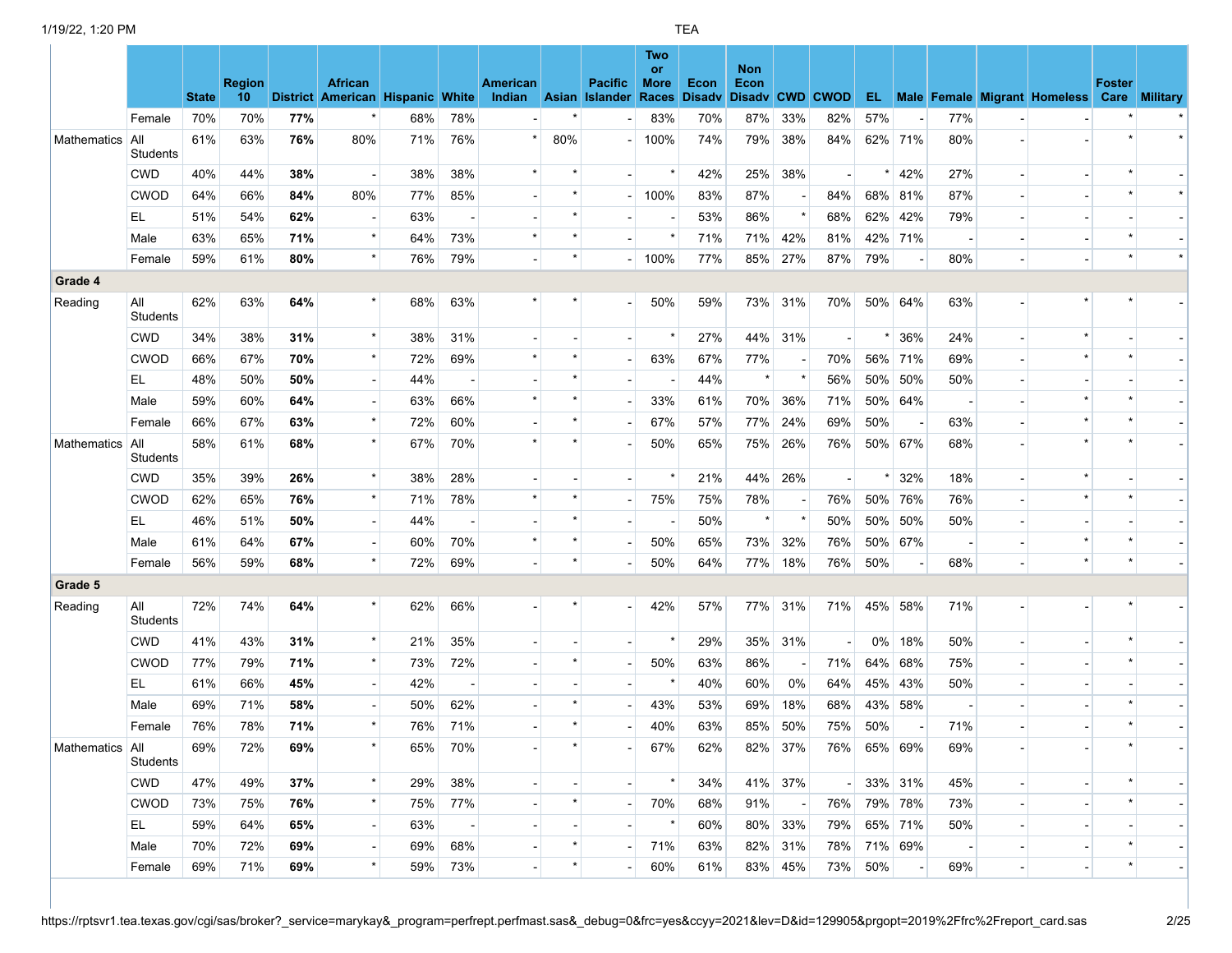|                    |                 | <b>State</b> | <b>Region</b><br>10 |     | <b>African</b><br>District American Hispanic White |     |                          | American<br>Indian Asian | <b>Pacific</b><br><b>Islander</b> | Two<br><b>or</b><br><b>More</b><br>Races | Econ<br><b>Disady</b> | <b>Non</b><br>Econ<br>Disady CWD CWOD |         |     |         |                          |         |                          | <b>EL</b> Male Female Migrant Homeless Care | <b>Foster</b> | <b>Military</b> |
|--------------------|-----------------|--------------|---------------------|-----|----------------------------------------------------|-----|--------------------------|--------------------------|-----------------------------------|------------------------------------------|-----------------------|---------------------------------------|---------|-----|---------|--------------------------|---------|--------------------------|---------------------------------------------|---------------|-----------------|
| Science            | All             | 61%          | 63%                 | 63% |                                                    | 54% | 68%                      |                          |                                   | 50%                                      | 56%                   | 77%                                   | 38%     | 69% |         | 45% 71%                  | 55%     |                          |                                             |               |                 |
|                    | Students        |              |                     |     | $\star$                                            |     |                          |                          |                                   |                                          |                       |                                       |         |     |         |                          |         |                          |                                             |               |                 |
|                    | <b>CWD</b>      | 36%          | 39%                 | 38% | $\star$                                            | 36% | 42%                      |                          |                                   |                                          | 29%                   | 53%                                   | 38%     |     |         | 33% 46%                  | 25%     |                          |                                             |               |                 |
|                    | <b>CWOD</b>     | 65%          | 66%                 | 69% |                                                    | 59% | 73%                      |                          |                                   | 60%                                      | 62%                   | 82%                                   |         | 69% |         | 50% 77%                  | 61%     |                          |                                             |               |                 |
|                    | EL              | 43%          | 47%                 | 45% | $\overline{\phantom{a}}$                           | 42% | $\overline{\phantom{a}}$ |                          |                                   |                                          | 53%                   | 20%                                   | 33%     | 50% | 45%     | 50%                      | 33%     |                          |                                             |               |                 |
|                    | Male            | 63%          | 65%                 | 71% | $\star$                                            | 58% | 76%                      |                          |                                   | 57%                                      | 64%                   | 84%                                   | 46%     | 77% |         | 50% 71%                  |         |                          |                                             |               |                 |
|                    | Female          | 59%          | 60%                 | 55% |                                                    | 48% | 59%                      |                          |                                   | 40%                                      | 48%                   | 70%                                   | 25%     | 61% | 33%     |                          | 55%     |                          |                                             |               |                 |
| Grade 6            |                 |              |                     |     |                                                    |     |                          |                          |                                   |                                          |                       |                                       |         |     |         |                          |         |                          |                                             |               |                 |
| Reading            | All<br>Students | 62%          | 63%                 | 62% |                                                    | 64% | 60%                      |                          |                                   | 75%                                      | 57%                   | 71%                                   | 17%     | 70% |         | 50% 56%                  | 68%     |                          |                                             |               |                 |
|                    | <b>CWD</b>      | 29%          | 31%                 | 17% | $\overline{\phantom{a}}$                           | 33% | 10%                      | $\star$                  |                                   |                                          | 17%                   | 18%                                   | 17%     |     | $\star$ | 19%                      | 13%     |                          |                                             |               |                 |
|                    | <b>CWOD</b>     | 66%          | 68%                 | 70% |                                                    | 70% | 70%                      | $\star$                  |                                   | 73%                                      | 66%                   | 78%                                   |         | 70% |         | 53% 64%                  | 76%     | $\star$                  |                                             |               |                 |
|                    | EL              | 40%          | 43%                 | 50% |                                                    | 50% |                          |                          |                                   |                                          | 50%                   | $\overline{\phantom{a}}$              |         | 53% | 50%     | 43%                      | 63%     |                          |                                             |               |                 |
|                    | Male            | 58%          | 60%                 | 56% |                                                    | 54% | 55%                      |                          |                                   | 75%                                      | 50%                   | 66%                                   | 19%     | 64% |         | 43% 56%                  |         |                          |                                             |               |                 |
|                    | Female          | 65%          | 67%                 | 68% | $\overline{\phantom{a}}$                           | 74% | 66%                      |                          |                                   |                                          | 64%                   | 76%                                   | 13%     | 76% | 63%     |                          | 68%     | $\star$                  |                                             |               |                 |
| <b>Mathematics</b> | All<br>Students | 67%          | 69%                 | 81% |                                                    | 75% | 81%                      | $\star$                  |                                   | 92%                                      | 77%                   | 87%                                   | 46%     | 87% |         | 64% 80%                  | 82%     | $\star$                  | $\star$                                     |               |                 |
|                    | <b>CWD</b>      | 40%          | 43%                 | 46% |                                                    | 56% | 40%                      |                          |                                   |                                          | 47%                   | 45%                                   | 46%     |     |         | 54%                      | 33%     |                          |                                             |               |                 |
|                    | <b>CWOD</b>     | 70%          | 73%                 | 87% |                                                    | 80% | 89%                      | $\star$                  |                                   | 91%                                      | 84%                   | 92%                                   |         | 87% | 68%     | 86%                      | 89%     |                          |                                             |               |                 |
|                    | EL.             | 51%          | 56%                 | 64% | $\overline{\phantom{a}}$                           | 64% | $\overline{\phantom{a}}$ |                          |                                   |                                          | 64%                   | $\blacksquare$                        | $\star$ | 68% |         | 64% 57%                  | 75%     |                          |                                             |               |                 |
|                    | Male            | 68%          | 70%                 | 80% |                                                    | 69% | 82%                      |                          |                                   | 88%                                      | 74%                   | 89%                                   | 54%     | 86% |         | 57% 80%                  |         |                          |                                             |               |                 |
|                    | Female          | 66%          | 69%                 | 82% |                                                    | 81% | 80%                      | $\star$                  |                                   |                                          | 81%                   | 83%                                   | 33%     | 89% | 75%     |                          | 82%     |                          |                                             |               |                 |
| Grade 7            |                 |              |                     |     |                                                    |     |                          |                          |                                   |                                          |                       |                                       |         |     |         |                          |         |                          |                                             |               |                 |
| Reading            | All<br>Students | 69%          | 70%                 | 72% | 50%                                                | 74% | 72%                      |                          |                                   | 75%                                      | 64%                   | 85%                                   | 42%     | 78% |         | 38% 68%                  | 76%     |                          | $\star$                                     | 60%           |                 |
|                    | <b>CWD</b>      | 34%          | 36%                 | 42% | $\star$                                            | 36% | 41%                      |                          |                                   |                                          | 38%                   | 56%                                   | 42%     |     | 25%     | 48%                      | 27%     | $\overline{a}$           |                                             |               |                 |
|                    | <b>CWOD</b>     | 73%          | 74%                 | 78% | 43%                                                | 82% | 78%                      |                          |                                   | 89%                                      | 72%                   | 88%                                   |         | 78% | 60%     | 74%                      | 83%     |                          | $\star$                                     | 60%           |                 |
|                    | EL.             | 46%          | 49%                 | 38% | $\overline{\phantom{a}}$                           | 38% |                          |                          |                                   |                                          | 38%                   |                                       | 25%     | 60% | 38%     | 33%                      | $\star$ |                          |                                             |               |                 |
|                    | Male            | 64%          | 65%                 | 68% | $\star$                                            | 71% | 67%                      |                          |                                   | 75%                                      | 60%                   | 83%                                   | 48%     | 74% | 33%     | 68%                      |         |                          |                                             |               | $\star$         |
|                    | Female          | 73%          | 74%                 | 76% | $\star$                                            | 78% | 77%                      | $\star$                  |                                   |                                          | 70%                   | 87%                                   | 27%     | 83% | $\star$ | $\overline{\phantom{a}}$ | 76%     | $\overline{\phantom{0}}$ |                                             |               |                 |
| <b>Mathematics</b> | All<br>Students | 55%          | 58%                 | 63% | 57%                                                | 66% | 63%                      | $\star$                  |                                   | 50%                                      | 56%                   | 83%                                   | 48%     | 68% |         | 38% 66%                  | 60%     |                          | $\star$                                     | 20%           |                 |
|                    | <b>CWD</b>      | 31%          | 33%                 | 48% | $\star$                                            | 30% | 52%                      |                          |                                   |                                          | 47%                   | 50%                                   | 48%     |     |         | 25% 58%                  | 27%     |                          |                                             |               |                 |
|                    | <b>CWOD</b>     | 58%          | 62%                 | 68% | 50%                                                | 76% | 66%                      | $\star$                  |                                   | 60%                                      | 58%                   | 88%                                   |         | 68% |         | 60% 69%                  | 67%     | $\overline{a}$           | $\star$                                     | 20%           |                 |
|                    | EL.             | 34%          | 35%                 | 38% | $\overline{\phantom{a}}$                           | 38% | $\overline{\phantom{a}}$ |                          |                                   |                                          | 38%                   |                                       | $-25%$  | 60% |         | 38% 33%                  |         |                          | $\blacksquare$                              |               |                 |
|                    | Male            | 54%          | 57%                 | 66% | $\star$                                            | 62% | 68%                      |                          |                                   | 60%                                      | 60%                   |                                       | 78% 58% | 69% |         | 33% 66%                  |         |                          | $\star$                                     |               |                 |
|                    | Female          | 55%          | 58%                 | 60% | $\star$                                            | 72% | 57%                      | $\star$                  |                                   |                                          | 50%                   |                                       | 91% 27% | 67% | $\star$ | $\overline{\phantom{a}}$ | 60%     | $\blacksquare$           | $\overline{\phantom{a}}$                    |               |                 |
| Grade 8            |                 |              |                     |     |                                                    |     |                          |                          |                                   |                                          |                       |                                       |         |     |         |                          |         |                          |                                             |               |                 |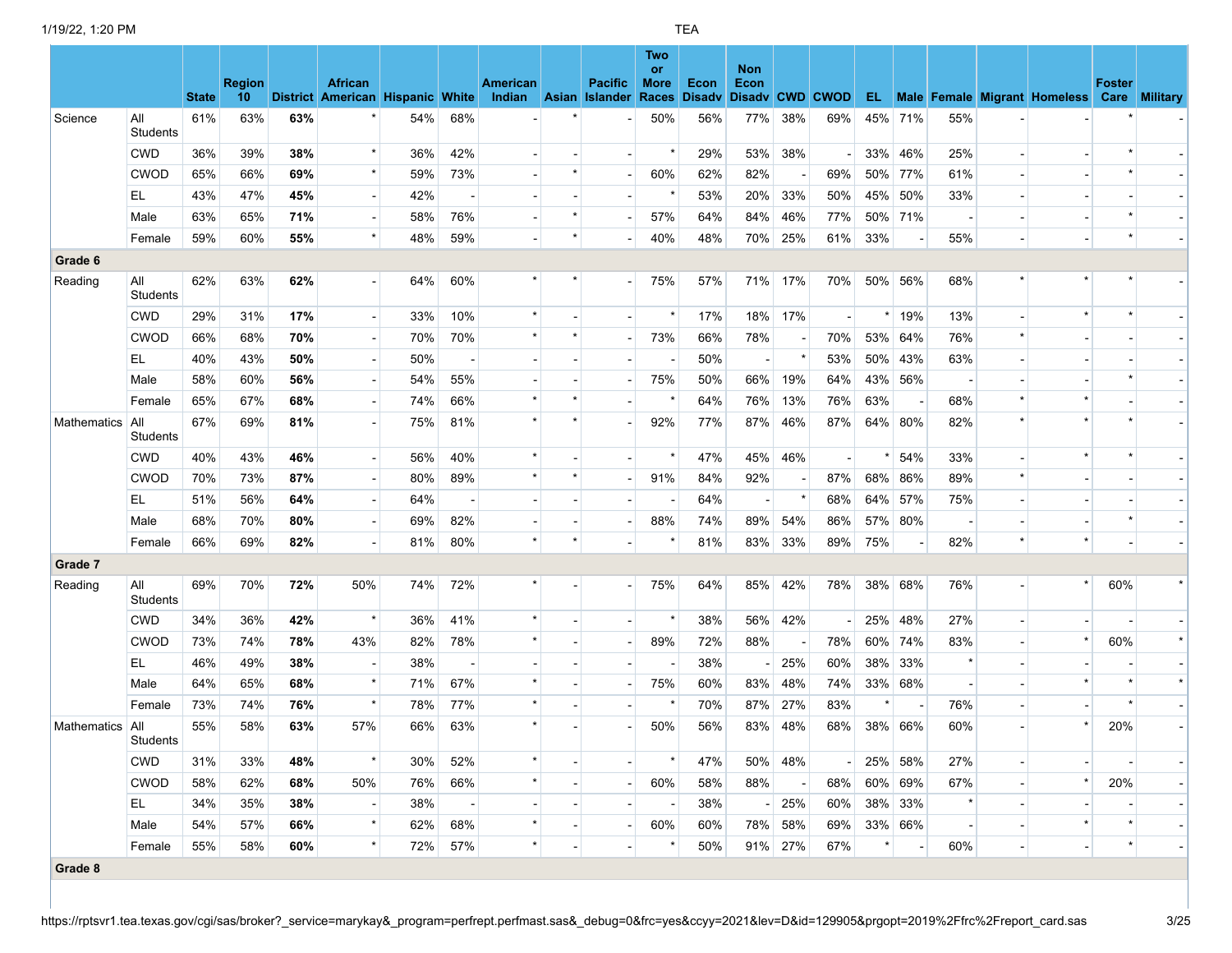|                      |                        | <b>State</b> | <b>Region</b><br>10 <sup>°</sup> |      | <b>African</b><br>District American Hispanic White |      |     | American<br><b>Indian</b> | <b>Asian</b>             | <b>Pacific</b><br><b>Islander</b> | Two<br>or<br><b>More</b><br>Races | <b>Econ</b><br><b>Disadv</b> | <b>Non</b><br>Econ |         | Disadv CWD CWOD |              |         |      |                          | EL Male Female Migrant Homeless Care Military | <b>Foster</b> |  |
|----------------------|------------------------|--------------|----------------------------------|------|----------------------------------------------------|------|-----|---------------------------|--------------------------|-----------------------------------|-----------------------------------|------------------------------|--------------------|---------|-----------------|--------------|---------|------|--------------------------|-----------------------------------------------|---------------|--|
| Reading              | All<br>Students        | 73%          | 74%                              | 81%  | 86%                                                | 78%  | 81% |                           |                          |                                   | 85%                               | 76%                          | 88%                | 40%     | 88%             |              | 67% 77% | 87%  |                          |                                               |               |  |
|                      | <b>CWD</b>             | 38%          | 40%                              | 40%  | $\star$                                            | 38%  | 39% |                           |                          |                                   |                                   | 39%                          | 42%                | 40%     |                 |              | 39%     | 44%  |                          |                                               |               |  |
|                      | <b>CWOD</b>            | 77%          | 78%                              | 88%  | 100%                                               | 87%  | 88% |                           |                          |                                   | 91%                               | 84%                          | 92%                |         | 88%             |              | 71% 87% | 90%  |                          |                                               |               |  |
|                      | EL                     | 49%          | 53%                              | 67%  |                                                    | 63%  |     |                           |                          |                                   |                                   | 57%                          |                    |         | 71%             | 67%          |         | 60%  |                          |                                               |               |  |
|                      | Male                   | 67%          | 69%                              | 77%  | $\star$                                            | 83%  | 76% |                           |                          |                                   | 71%                               | 70%                          | 85%                | 39%     | 87%             |              | 77%     |      |                          |                                               |               |  |
|                      | Female                 | 78%          | 79%                              | 87%  | $\star$                                            | 74%  | 88% |                           |                          |                                   | 100%                              | 83%                          | 91%                | 44%     | 90%             | 60%          |         | 87%  |                          |                                               |               |  |
| <b>Mathematics</b>   | All<br>Students        | 61%          | 61%                              | 78%  | 86%                                                | 88%  | 75% |                           |                          |                                   | 80%                               | 73%                          | 85%                | 43%     | 86%             |              | 71% 72% | 85%  |                          |                                               |               |  |
|                      | <b>CWD</b>             | 34%          | 35%                              | 43%  | $\star$                                            | 78%  | 31% |                           | $\star$                  |                                   |                                   | 38%                          | 54%                | 43%     |                 | $\star$      | 42%     | 44%  |                          |                                               |               |  |
|                      | <b>CWOD</b>            | 64%          | 64%                              | 86%  | 100%                                               | 90%  | 83% |                           |                          |                                   | 88%                               | 82%                          | 89%                |         | 86%             | 80%          | 82%     | 88%  |                          |                                               |               |  |
|                      | EL.                    | 41%          | 45%                              | 71%  |                                                    | 67%  |     |                           |                          |                                   |                                   | 67%                          | $\star$            | $\star$ | 80%             | 71%          | $\star$ |      |                          |                                               |               |  |
|                      | Male                   | 59%          | 58%                              | 72%  | $\star$                                            | 86%  | 67% |                           |                          |                                   | 83%                               | 68%                          | 77%                | 42%     | 82%             |              | 72%     |      |                          |                                               |               |  |
|                      | Female                 | 63%          | 64%                              | 85%  | $\star$                                            | 89%  | 83% |                           |                          |                                   |                                   | 79%                          | 92%                | 44%     | 88%             |              |         | 85%  |                          |                                               |               |  |
| Science              | All<br><b>Students</b> | 67%          | 69%                              | 89%  | 86%                                                | 91%  | 89% |                           |                          |                                   | 85%                               | 84%                          | 95%                | 65%     |                 | 93% 100% 89% |         | 89%  |                          |                                               |               |  |
|                      | <b>CWD</b>             | 37%          | 40%                              | 65%  | $\star$                                            | 88%  | 57% |                           | $\star$                  |                                   |                                   | 64%                          | 67%                | 65%     |                 | $\star$      | 65%     | 67%  |                          |                                               |               |  |
|                      | <b>CWOD</b>            | 71%          | 72%                              | 93%  | 83%                                                | 92%  | 94% |                           |                          |                                   | 91%                               | 89%                          | 97%                |         |                 | 93% 100% 96% |         | 91%  |                          |                                               |               |  |
|                      | EL                     | 40%          | 45%                              | 100% |                                                    | 100% |     |                           | $\star$                  |                                   |                                   | 100%                         | $\star$            | $\star$ | 100%            | 100%         |         | 100% |                          |                                               |               |  |
|                      | Male                   | 67%          | 69%                              | 89%  | $\star$                                            | 91%  | 89% |                           | $\star$                  |                                   | 86%                               | 85%                          | 94%                | 65%     | 96%             |              | 89%     |      |                          |                                               |               |  |
|                      | Female                 | 67%          | 70%                              | 89%  | $\star$                                            | 91%  | 89% |                           |                          |                                   | 83%                               | 84%                          | 95%                | 67%     |                 | 91% 100%     |         | 89%  |                          |                                               |               |  |
| <b>End of Course</b> |                        |              |                                  |      |                                                    |      |     |                           |                          |                                   |                                   |                              |                    |         |                 |              |         |      |                          |                                               |               |  |
| English I            | All<br>Students        | 66%          | 66%                              | 72%  |                                                    | 74%  | 71% |                           |                          |                                   | 85%                               | 66%                          | 85%                | 20%     | 81%             |              | 44% 68% | 78%  |                          |                                               |               |  |
|                      | <b>CWD</b>             | 30%          | 32%                              | 20%  | $\star$                                            | 60%  | 17% |                           |                          |                                   |                                   | 22%                          | 13%                | 20%     |                 |              | 26%     | 12%  |                          |                                               |               |  |
|                      | <b>CWOD</b>            | 70%          | 70%                              | 81%  | $\star$                                            | 75%  | 82% |                           |                          |                                   | 92%                               | 75%                          | 91%                |         | 81%             |              | 40% 76% | 86%  |                          |                                               |               |  |
|                      | EL.                    | 34%          | 37%                              | 44%  |                                                    | 44%  |     |                           |                          |                                   |                                   | 31%                          | $^\star$           |         | 40%             |              | 44% 64% | 0%   |                          |                                               |               |  |
|                      | Male                   | 61%          | 61%                              | 68%  | $\star$                                            | 73%  | 65% |                           |                          |                                   | 60%                               | 60%                          | 81%                | 26%     | 76%             |              | 64% 68% |      |                          |                                               |               |  |
|                      | Female                 | 72%          | 72%                              | 78%  | $\star$                                            | 75%  | 78% |                           |                          |                                   | 100%                              | 72%                          | 89%                | 12%     | 86%             | 0%           |         | 78%  |                          |                                               |               |  |
| English II           | All<br>Students        | 70%          | 70%                              | 69%  | $\star$                                            | 74%  | 69% |                           |                          |                                   | 56%                               | 63%                          | 76%                | 22%     | 74%             |              | 29% 64% | 77%  |                          |                                               |               |  |
|                      | <b>CWD</b>             | 32%          | 33%                              | 22%  | $\star$                                            | 14%  | 29% |                           |                          |                                   | $\star$                           | 13%                          | 38%                | 22%     |                 | $\star$      | 19%     | 29%  |                          |                                               |               |  |
|                      | <b>CWOD</b>            | 74%          | 74%                              | 74%  |                                                    | 82%  | 73% |                           |                          |                                   | 63%                               | 70%                          | 79%                |         | 74%             |              | 33% 70% | 81%  |                          |                                               |               |  |
|                      | EL.                    | 34%          | 39%                              | 29%  |                                                    | 33%  |     |                           |                          |                                   |                                   | 20%                          |                    |         | 33%             | 29%          | $\star$ |      |                          |                                               |               |  |
|                      | Male                   | 65%          | 65%                              | 64%  | $\star$                                            | 70%  | 64% |                           |                          |                                   | 50%                               | 58%                          | 71%                | 19%     | 70%             |              | 64%     |      |                          | $\star$                                       |               |  |
|                      | Female                 | 76%          | 76%                              | 77%  |                                                    | 81%  | 77% |                           |                          |                                   |                                   | 71%                          | 83%                | 29%     | 81%             |              |         | 77%  |                          |                                               |               |  |
| Algebra I            | All<br>Students        | 72%          | 73%                              | 81%  |                                                    | 77%  | 83% |                           |                          |                                   | 71%                               | 76%                          |                    | 88% 65% | 83%             |              | 62% 77% | 85%  |                          |                                               |               |  |
|                      | <b>CWD</b>             | 44%          | 46%                              | 65%  | $\star$                                            | 60%  | 69% | $\star$                   | $\overline{\phantom{a}}$ |                                   | $\star$                           | 63%                          |                    | 75% 65% |                 |              | $- 60%$ | 72%  | $\overline{\phantom{a}}$ | $\blacksquare$                                |               |  |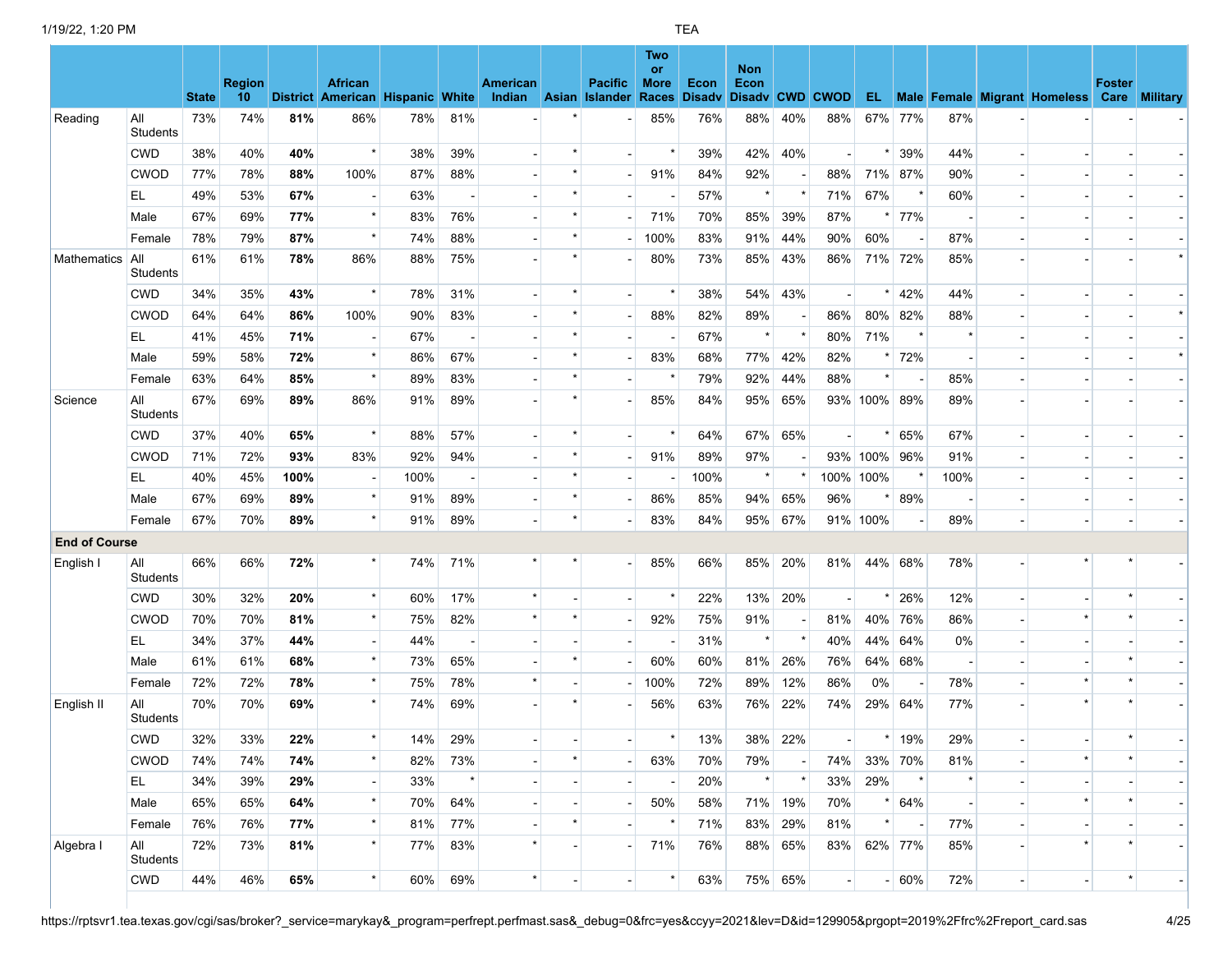|                                                    |                        | <b>State</b> | <b>Region</b><br>10 |     | <b>African</b><br>District American Hispanic White |     |                          | American<br>Indian | <b>Asian</b> | <b>Pacific</b><br><b>Islander</b> | Two<br>or<br><b>More</b><br>Races | Econ<br><b>Disady</b> | <b>Non</b><br>Econ |         | Disady CWD CWOD |             |         |         |                          | EL Male Female Migrant Homeless Care Military | <b>Foster</b> |  |
|----------------------------------------------------|------------------------|--------------|---------------------|-----|----------------------------------------------------|-----|--------------------------|--------------------|--------------|-----------------------------------|-----------------------------------|-----------------------|--------------------|---------|-----------------|-------------|---------|---------|--------------------------|-----------------------------------------------|---------------|--|
|                                                    | <b>CWOD</b>            | 75%          | 76%                 | 83% |                                                    | 78% | 86%                      |                    |              |                                   | 77%                               | 79%                   | 89%                |         | 83%             | 62%         | 80%     | 86%     |                          |                                               |               |  |
|                                                    | EL                     | 54%          | 59%                 | 62% |                                                    | 62% |                          |                    |              |                                   |                                   | 56%                   | $\star$            |         | 62%             | 62%         | 60%     | $\star$ |                          |                                               |               |  |
|                                                    | Male                   | 68%          | 70%                 | 77% | $\star$                                            | 74% | 79%                      |                    |              |                                   | 67%                               | 72%                   | 85%                | 60%     | 80%             |             | 60% 77% |         |                          |                                               |               |  |
|                                                    | Female                 | 76%          | 77%                 | 85% | $\star$                                            | 79% | 87%                      |                    |              |                                   | 75%                               | 80%                   | 91%                | 72%     | 86%             |             |         | 85%     |                          |                                               |               |  |
| Biology                                            | All<br>Students        | 81%          | 81%                 | 85% | $\star$                                            | 83% | 86%                      |                    |              |                                   | 93%                               | 80%                   | 94%                | 40%     | 93%             |             | 67% 83% | 87%     |                          |                                               |               |  |
|                                                    | <b>CWD</b>             | 52%          | 54%                 | 40% | $\star$                                            | 17% | 46%                      | $\star$            |              |                                   |                                   | 37%                   | 57%                | 40%     |                 |             | 40%     | 40%     |                          |                                               |               |  |
|                                                    | <b>CWOD</b>            | 84%          | 84%                 | 93% | $\star$                                            | 88% | 94%                      |                    |              |                                   | 100%                              | 90%                   | 97%                |         | 93%             | 67%         | 91%     | 94%     |                          |                                               |               |  |
|                                                    | EL                     | 56%          | 60%                 | 67% |                                                    | 67% |                          |                    |              |                                   |                                   | 56%                   | $\star$            |         | 67%             | 67%         | 78%     |         |                          |                                               |               |  |
|                                                    | Male                   | 79%          | 79%                 | 83% | $\star$                                            | 80% | 84%                      |                    |              |                                   | 80%                               | 77%                   | 94%                | 40%     | 91%             |             | 78% 83% |         |                          | $\star$                                       |               |  |
|                                                    | Female                 | 83%          | 84%                 | 87% | $\star$                                            | 86% | 88%                      | $\star$            | $\star$      |                                   | 100%                              | 83%                   | 95%                | 40%     | 94%             |             |         | 87%     |                          | $\star$                                       |               |  |
| <b>STAAR Percent at Meets Grade Level or Above</b> |                        |              |                     |     |                                                    |     |                          |                    |              |                                   |                                   |                       |                    |         |                 |             |         |         |                          |                                               |               |  |
| Grade 3                                            |                        |              |                     |     |                                                    |     |                          |                    |              |                                   |                                   |                       |                    |         |                 |             |         |         |                          |                                               |               |  |
| Reading                                            | All<br>Students        | 38%          | 40%                 | 46% | 40%                                                | 36% | 49%                      | $\star$            | 40%          |                                   | 44%                               | 40%                   | 56%                | 21%     | 51%             |             | 31% 46% | 45%     |                          |                                               |               |  |
|                                                    | <b>CWD</b>             | 23%          | 25%                 | 21% | $\overline{\phantom{a}}$                           | 13% | 24%                      |                    |              |                                   |                                   | 22%                   | 17%                | 21%     |                 |             | 21%     | 20%     |                          |                                               |               |  |
|                                                    | <b>CWOD</b>            | 40%          | 42%                 | 51% | 40%                                                | 40% | 55%                      |                    | $\star$      |                                   | 50%                               | 45%                   | 62%                |         | 51%             | 32%         | 55%     | 48%     |                          |                                               |               |  |
|                                                    | EL.                    | 24%          | 26%                 | 31% |                                                    | 33% |                          |                    | $\star$      |                                   |                                   | 32%                   | 29%                | $\star$ | 32%             | 31%         | 33%     | 29%     |                          |                                               |               |  |
|                                                    | Male                   | 36%          | 37%                 | 46% | $\star$                                            | 36% | 49%                      | $\star$            |              |                                   |                                   | 45%                   | 49%                | 21%     | 55%             | 33%         | 46%     |         |                          |                                               |               |  |
|                                                    | Female                 | 40%          | 42%                 | 45% | $\star$                                            | 35% | 49%                      |                    |              |                                   | 50%                               | 35%                   | 62%                | 20%     | 48%             | 29%         |         | 45%     |                          |                                               |               |  |
| Mathematics                                        | All<br><b>Students</b> | 30%          | 33%                 | 43% | 20%                                                | 41% | 43%                      |                    | 40%          |                                   | 60%                               | 39%                   | 50%                | 19%     | 48%             |             | 35% 46% | 40%     |                          |                                               |               |  |
|                                                    | <b>CWD</b>             | 21%          | 24%                 | 19% | $\blacksquare$                                     | 25% | 19%                      |                    |              |                                   |                                   | 22%                   | 8%                 | 19%     |                 |             | 18%     | 20%     |                          |                                               |               |  |
|                                                    | <b>CWOD</b>            | 31%          | 34%                 | 48% | 20%                                                | 44% | 49%                      |                    |              |                                   | 67%                               | 43%                   | 56%                |         | 48%             | 36%         | 56%     | 42%     |                          |                                               |               |  |
|                                                    | EL                     | 20%          | 22%                 | 35% |                                                    | 38% | $\overline{\phantom{a}}$ |                    |              |                                   |                                   | 42%                   | 14%                | $\star$ | 36%             | 35%         | 33%     | 36%     |                          |                                               |               |  |
|                                                    | Male                   | 33%          | 36%                 | 46% | $\star$                                            | 50% | 44%                      | $\star$            |              |                                   |                                   | 46%                   | 46%                | 18%     | 56%             | 33%         | 46%     |         |                          |                                               |               |  |
|                                                    | Female                 | 27%          | 29%                 | 40% | $\star$                                            | 35% | 42%                      |                    |              |                                   | 50%                               | 32%                   | 53%                | 20%     | 42%             | 36%         |         | 40%     |                          |                                               |               |  |
| Grade 4                                            |                        |              |                     |     |                                                    |     |                          |                    |              |                                   |                                   |                       |                    |         |                 |             |         |         |                          |                                               |               |  |
| Reading                                            | All<br><b>Students</b> | 36%          | 38%                 | 38% |                                                    | 36% | 38%                      |                    |              |                                   | 42%                               | 32%                   | 51%                | 10%     | 43%             |             | 28% 38% | 38%     |                          |                                               |               |  |
|                                                    | <b>CWD</b>             | 20%          | 22%                 | 10% | $\star$                                            | 13% | 10%                      |                    |              |                                   | $\star$                           | 12%                   | 0%                 | 10%     |                 |             | 12%     | 6%      |                          |                                               |               |  |
|                                                    | <b>CWOD</b>            | 38%          | 41%                 | 43% | $\star$                                            | 40% | 44%                      |                    |              |                                   | 63%                               | 36%                   | 58%                |         | 43%             |             | 31% 44% | 43%     |                          |                                               |               |  |
|                                                    | EL.                    | 22%          | 24%                 | 28% | $\overline{\phantom{a}}$                           | 19% |                          |                    |              |                                   |                                   | 31%                   |                    |         | 31%             |             | 28% 30% | 25%     |                          |                                               |               |  |
|                                                    | Male                   | 34%          | 35%                 | 38% |                                                    | 37% | 39%                      |                    |              |                                   | 33%                               | 35%                   | 44%                | 12%     | 44%             |             | 30% 38% |         |                          |                                               |               |  |
|                                                    | Female                 | 38%          | 41%                 | 38% |                                                    | 36% | 38%                      |                    |              |                                   | 50%                               | 28%                   | 59%                | 6%      | 43%             | 25%         |         | 38%     |                          |                                               |               |  |
| Mathematics All                                    | Students               | 35%          | 38%                 | 47% |                                                    | 41% | 50%                      |                    |              |                                   | 33%                               | 41%                   |                    | 60% 12% | 54%             |             | 39% 48% | 46%     |                          |                                               |               |  |
|                                                    | <b>CWD</b>             | 22%          | 25%                 | 12% | $\star$                                            | 25% | 10%                      |                    |              |                                   |                                   | 15%                   | $0\%$              | 12%     |                 |             | 8%      | 18%     |                          | $\star$                                       |               |  |
|                                                    | <b>CWOD</b>            | 37%          | 40%                 | 54% |                                                    | 43% | 58%                      | $\star$            |              |                                   | 50%                               | 46%                   | 68%                |         |                 | 54% 38% 57% |         | 50%     | $\overline{\phantom{a}}$ | $\star$                                       |               |  |

https://rptsvr1.tea.texas.gov/cgi/sas/broker?\_service=marykay&\_program=perfrept.perfmast.sas&\_debug=0&frc=yes&ccyy=2021&lev=D&id=129905&prgopt=2019%2Ffrc%2Freport\_card.sas 5/25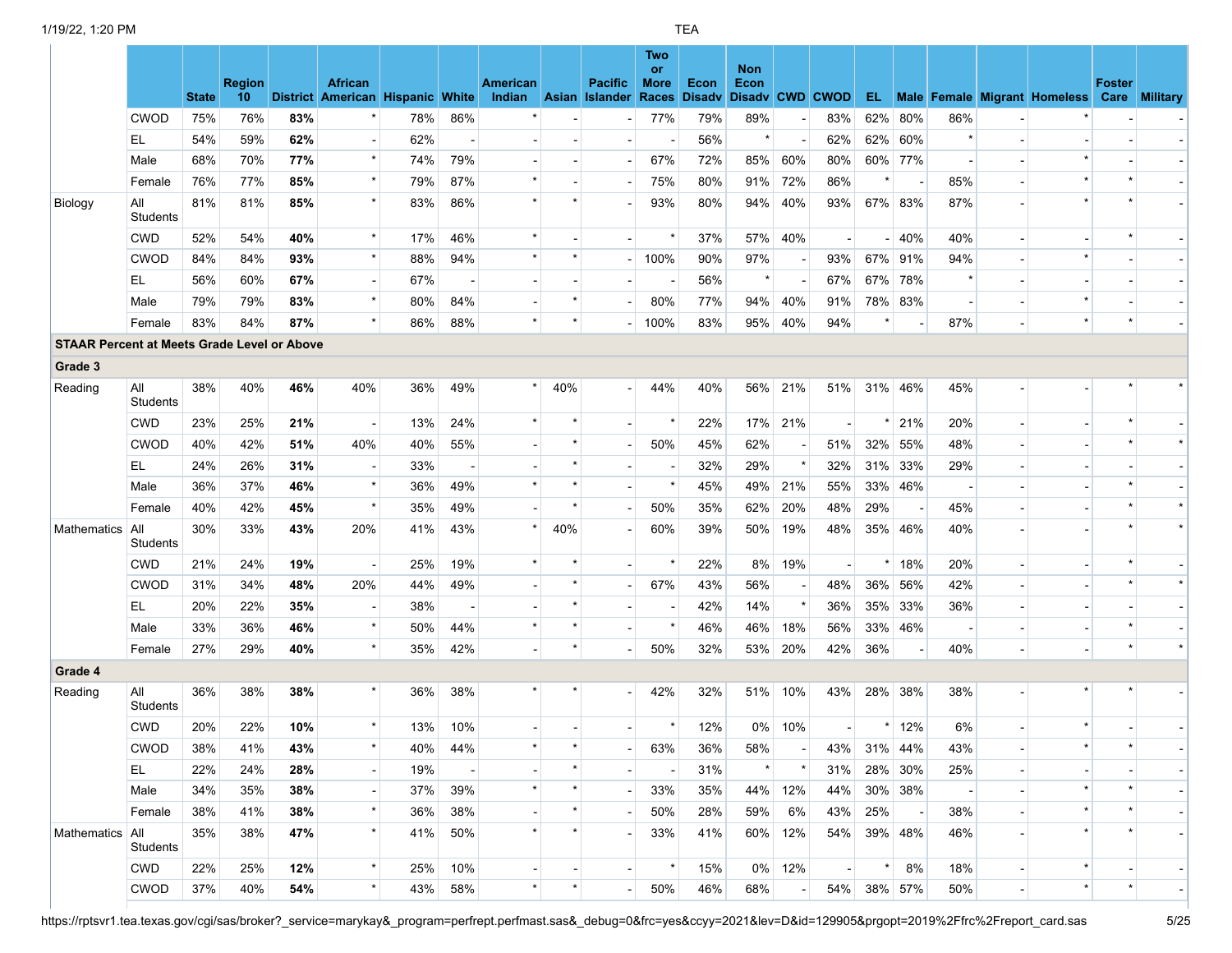|                    |                        |              | <b>Region</b>   |     | <b>African</b>                   |     |                          | American                 |         | <b>Pacific</b> | <b>Two</b><br>or<br><b>More</b> | Econ | <b>Non</b><br>Econ     |                          |                             |         |           |                |                |                                                      | <b>Foster</b> |  |
|--------------------|------------------------|--------------|-----------------|-----|----------------------------------|-----|--------------------------|--------------------------|---------|----------------|---------------------------------|------|------------------------|--------------------------|-----------------------------|---------|-----------|----------------|----------------|------------------------------------------------------|---------------|--|
|                    |                        | <b>State</b> | 10 <sup>°</sup> |     | District American Hispanic White |     |                          | Indian Asian Islander    |         |                | <b>Races</b>                    |      | Disady Disady CWD CWOD |                          |                             |         |           |                |                | <b>EL</b> Male Female Migrant Homeless Care Military |               |  |
|                    | EL                     | 23%          | 26%             | 39% |                                  | 31% |                          |                          |         |                |                                 | 38%  |                        |                          | 38%                         | 39%     | 30%       | 50%            |                |                                                      |               |  |
|                    | Male                   | 38%          | 41%             | 48% |                                  | 30% | 54%                      | $\star$                  |         |                | 17%                             | 42%  | 59%                    | 8%                       | 57%                         |         | 30% 48%   |                |                | $\star$<br>$\star$                                   |               |  |
|                    | Female                 | 32%          | 35%             | 46% | $\star$                          | 50% | 44%                      |                          | $\star$ |                | 50%                             | 39%  | 62%                    | 18%                      | 50%                         | 50%     |           | 46%            |                |                                                      |               |  |
| Grade 5            |                        |              |                 |     |                                  |     |                          |                          |         |                |                                 |      |                        |                          |                             |         |           |                |                |                                                      |               |  |
| Reading            | All<br>Students        | 45%          | 49%             | 37% |                                  | 26% | 40%                      |                          |         |                | 33%                             | 26%  | 57%                    | 13%                      | 42%                         | 20% 37% |           | 36%            |                |                                                      |               |  |
|                    | <b>CWD</b>             | 22%          | 25%             | 13% | $\star$                          | 7%  | 16%                      |                          |         |                | $\star$                         | 3%   | 29%                    | 13%                      |                             | $0\%$   | 11%       | 15%            |                |                                                      |               |  |
|                    | <b>CWOD</b>            | 49%          | 52%             | 42% | $\star$                          | 31% | 45%                      |                          |         |                | 40%                             | 30%  | 63%                    |                          | 42%                         |         | 29% 43%   | 40%            |                |                                                      |               |  |
|                    | EL                     | 30%          | 37%             | 20% | $\overline{\phantom{a}}$         | 16% |                          |                          |         |                |                                 | 20%  | 20%                    | 0%                       | 29%                         |         | 20% 21%   | 17%            |                |                                                      |               |  |
|                    | Male                   | 42%          | 46%             | 37% |                                  | 22% | 42%                      |                          |         |                | 29%                             | 26%  | 57%                    | 11%                      | 43%                         |         | 21% 37%   |                |                |                                                      |               |  |
|                    | Female                 | 49%          | 52%             | 36% | $\star$                          | 31% | 38%                      |                          |         |                | 40%                             | 25%  | 57%                    | 15%                      | 40%                         | 17%     |           | 36%            |                |                                                      |               |  |
| <b>Mathematics</b> | All<br><b>Students</b> | 43%          | 47%             | 41% | $\star$                          | 38% | 42%                      |                          |         |                | 33%                             | 34%  | 55%                    | 16%                      | 46%                         |         | 30% 39%   | 43%            |                |                                                      |               |  |
|                    | <b>CWD</b>             | 24%          | 27%             | 16% | $\star$                          | 14% | 19%                      |                          |         |                |                                 | 13%  | 24%                    | 16%                      |                             |         | 0% 17%    | 15%            |                |                                                      |               |  |
|                    | <b>CWOD</b>            | 46%          | 50%             | 46% | $\star$                          | 45% | 47%                      |                          |         |                | 40%                             | 38%  | 62%                    |                          | 46%                         |         | 43% 45%   | 48%            |                |                                                      |               |  |
|                    | EL                     | 30%          | 36%             | 30% | $\overline{\phantom{a}}$         | 26% | $\overline{\phantom{a}}$ |                          |         |                |                                 | 33%  | 20%                    | 0%                       | 43%                         |         | 30% 29%   | 33%            |                |                                                      |               |  |
|                    | Male                   | 45%          | 48%             | 39% |                                  | 33% | 41%                      |                          |         |                | 43%                             | 31%  | 55%                    | 17%                      | 45%                         |         | 29% 39%   |                |                |                                                      |               |  |
|                    | Female                 | 42%          | 45%             | 43% |                                  | 45% | 44%                      |                          |         |                | 20%                             | 37%  | 54%                    | 15%                      | 48%                         | 33%     |           | 43%            |                |                                                      |               |  |
| Science            | All<br>Students        | 30%          | 32%             | 21% | $\star$                          | 11% | 25%                      |                          |         |                | 8%                              | 13%  | 37%                    | 15%                      | 22%                         |         | 10% 27%   | 14%            |                |                                                      |               |  |
|                    | <b>CWD</b>             | 20%          | 21%             | 15% | $\star$                          | 14% | 16%                      |                          |         |                |                                 | 10%  | 24%                    | 15%                      |                             | $0\%$   | 18%       | 10%            |                |                                                      |               |  |
|                    | <b>CWOD</b>            | 32%          | 34%             | 22% | $\star$                          | 10% | 26%                      |                          |         |                | 10%                             | 13%  | 40%                    |                          | 22%                         |         | 14% 30%   | 15%            |                |                                                      |               |  |
|                    | EL.                    | 14%          | 17%             | 10% |                                  | 5%  |                          |                          |         |                |                                 | 13%  | 0%                     | 0%                       | 14%                         | 10%     | 14%       | 0%             |                |                                                      |               |  |
|                    | Male                   | 34%          | 36%             | 27% | $\overline{\phantom{a}}$         | 11% | 33%                      |                          |         |                | 14%                             | 14%  | 53%                    | 18%                      | 30%                         |         | 14% 27%   |                |                |                                                      |               |  |
|                    | Female                 | 27%          | 29%             | 14% | $\star$                          | 10% | 15%                      |                          |         |                | 0%                              | 11%  | 20%                    | 10%                      | 15%                         | 0%      |           | 14%            |                |                                                      |               |  |
| Grade 6            |                        |              |                 |     |                                  |     |                          |                          |         |                |                                 |      |                        |                          |                             |         |           |                |                |                                                      |               |  |
| Reading            | All<br><b>Students</b> | 32%          | 34%             | 30% |                                  | 30% | 32%                      |                          |         |                | 8%                              | 24%  | 43%                    | 7%                       | 35%                         |         | 9% 28%    | 33%            |                |                                                      |               |  |
|                    | <b>CWD</b>             | 16%          | 17%             | 7%  | $\overline{\phantom{a}}$         | 22% | 0%                       |                          |         |                |                                 | 3%   | 18%                    | 7%                       |                             |         | 8%        | 7%             |                |                                                      |               |  |
|                    | <b>CWOD</b>            | 34%          | 37%             | 35% |                                  | 32% | 38%                      |                          |         |                | $0\%$                           | 28%  | 46%                    |                          | 35%                         | 11%     | 33%       | 37%            | *              |                                                      |               |  |
|                    | EL.                    | 13%          | 15%             | 9%  |                                  | 9%  |                          |                          |         |                |                                 | 9%   |                        | $\star$                  | 11%                         | 9%      | 0%        | 25%            |                |                                                      |               |  |
|                    | Male                   | 30%          | 32%             | 28% |                                  | 27% | 29%                      |                          |         |                | 13%                             | 21%  | 40%                    | 8%                       | 33%                         |         | $0\%$ 28% |                |                |                                                      |               |  |
|                    | Female                 | 34%          | 37%             | 33% |                                  | 33% | 35%                      |                          |         |                |                                 | 27%  | 45%                    | 7%                       | 37%                         | 25%     |           | 33%            | $\star$        | $\star$                                              |               |  |
| Mathematics All    | <b>Students</b>        | 35%          | 39%             | 58% |                                  | 60% | 56%                      |                          |         |                | 67%                             | 52%  | 67%                    | 22%                      | 65%                         | 45% 56% |           | 59%            | $\star$        |                                                      |               |  |
|                    | <b>CWD</b>             | 19%          | 21%             | 22% | $\overline{\phantom{a}}$         | 33% | 13%                      |                          |         |                |                                 | 17%  | 36%                    | 22%                      | $\mathcal{L}_{\mathcal{A}}$ |         | $*$ 19%   | 27%            |                |                                                      |               |  |
|                    | <b>CWOD</b>            | 37%          | 42%             | 65% |                                  | 66% | 65%                      |                          |         |                | 64%                             | 60%  | 72%                    | $\overline{\phantom{a}}$ | 65%                         | 47% 65% |           | 64%            | *              |                                                      |               |  |
|                    | EL.                    | 18%          | 22%             | 45% |                                  | 45% |                          |                          |         |                |                                 | 45%  |                        |                          | 47%                         | 45% 43% |           | 50%            |                |                                                      |               |  |
|                    | Male                   | 37%          | 41%             | 56% | $\overline{\phantom{a}}$         | 54% | 56%                      | $\overline{\phantom{a}}$ |         |                | 75%                             | 51%  |                        | 66% 19%                  | 65%                         | 43% 56% |           | $\blacksquare$ | $\blacksquare$ | $\overline{\phantom{a}}$                             |               |  |

https://rptsvr1.tea.texas.gov/cgi/sas/broker?\_service=marykay&\_program=perfrept.perfmast.sas&\_debug=0&frc=yes&ccyy=2021&lev=D&id=129905&prgopt=2019%2Ffrc%2Freport\_card.sas 6/25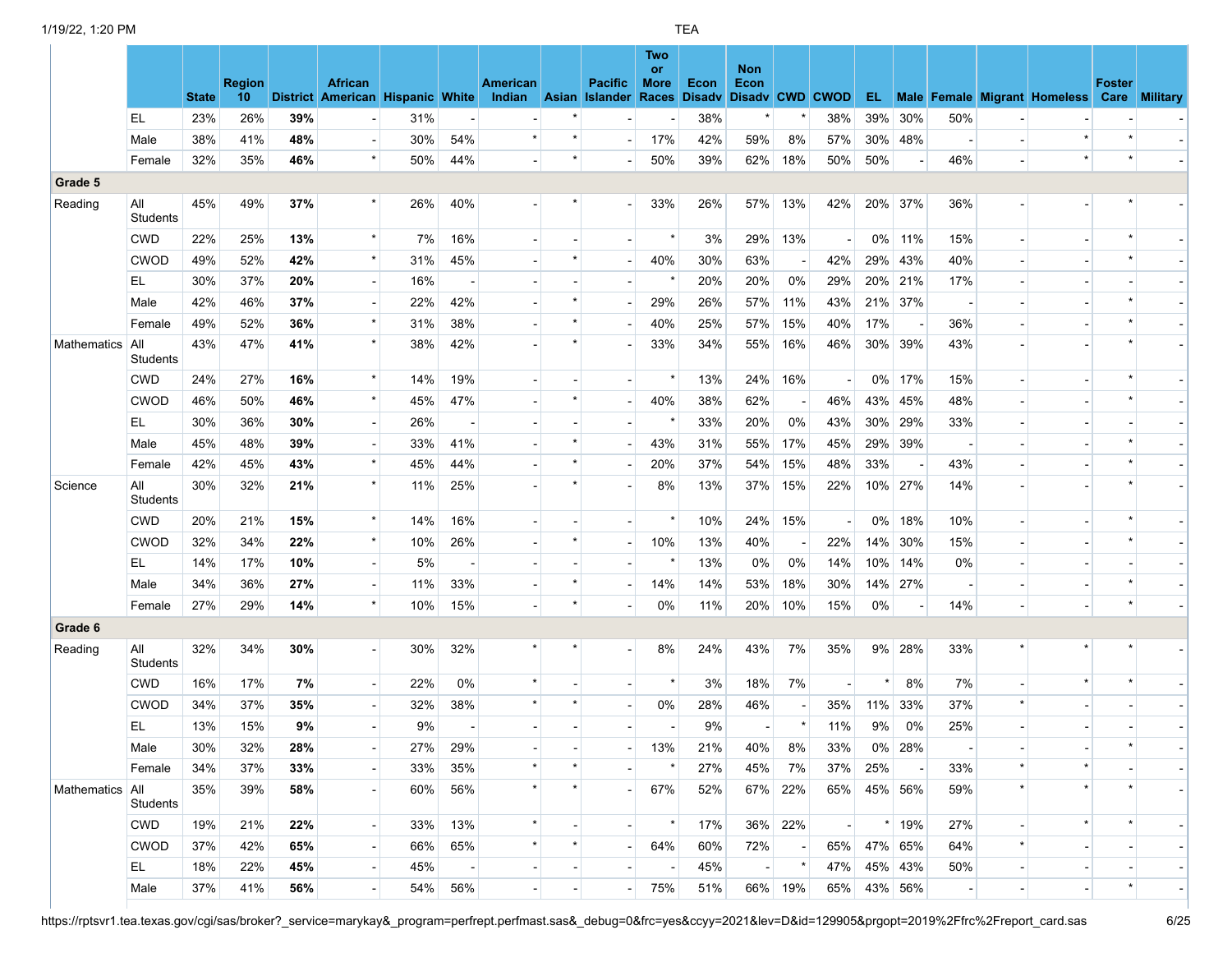|             |                        | <b>State</b> | <b>Region</b><br>10 <sup>°</sup> |     | <b>African</b><br>District American Hispanic White |     |                          | American<br>Indian Asian Islander Races |         | <b>Pacific</b> | Two<br>or<br><b>More</b> | Econ<br><b>Disady</b> | <b>Non</b><br>Econ<br>Disady CWD CWOD |         |     |             |         |         | <b>EL</b> Male Female Migrant Homeless Care Military | <b>Foster</b> |  |
|-------------|------------------------|--------------|----------------------------------|-----|----------------------------------------------------|-----|--------------------------|-----------------------------------------|---------|----------------|--------------------------|-----------------------|---------------------------------------|---------|-----|-------------|---------|---------|------------------------------------------------------|---------------|--|
|             | Female                 | 33%          | 37%                              | 59% | $\sim$                                             | 67% | 57%                      |                                         |         |                |                          | 54%                   | 69%                                   | 27%     | 64% | 50%         |         | 59%     |                                                      |               |  |
| Grade 7     |                        |              |                                  |     |                                                    |     |                          |                                         |         |                |                          |                       |                                       |         |     |             |         |         |                                                      |               |  |
| Reading     | All<br><b>Students</b> | 44%          | 46%                              | 47% | 38%                                                | 49% | 48%                      |                                         |         |                | 50%                      | 42%                   | 57%                                   | 23%     | 53% |             | 8% 48%  | 47%     | $\star$                                              | 40%           |  |
|             | <b>CWD</b>             | 20%          | 21%                              | 23% | $\star$                                            | 18% | 25%                      |                                         |         |                |                          | 21%                   | 33%                                   | 23%     |     |             | 0% 27%  | 13%     |                                                      |               |  |
|             | <b>CWOD</b>            | 48%          | 49%                              | 53% | 29%                                                | 56% | 52%                      |                                         |         |                | 67%                      | 48%                   | 59%                                   |         | 53% |             | 20% 54% | 52%     | $\star$                                              | 40%           |  |
|             | EL.                    | 20%          | 23%                              | 8%  | $\overline{\phantom{a}}$                           | 8%  | $\overline{\phantom{a}}$ |                                         |         |                |                          | 8%                    | $\blacksquare$                        | 0%      | 20% | 8%          | 11%     | $\star$ |                                                      |               |  |
|             | Male                   | 41%          | 42%                              | 48% | $\star$                                            | 47% | 47%                      |                                         |         |                | 63%                      | 44%                   | 55%                                   | 27%     | 54% |             | 11% 48% |         |                                                      |               |  |
|             | Female                 | 48%          | 50%                              | 47% | $\star$                                            | 52% | 48%                      |                                         |         |                |                          | 40%                   | 60%                                   | 13%     | 52% |             |         | 47%     |                                                      |               |  |
| Mathematics | All<br>Students        | 26%          | 32%                              | 26% | 14%                                                | 34% | 23%                      |                                         |         |                | 13%                      | 26%                   | 26%                                   | 28%     | 25% |             | 31% 33% | 16%     |                                                      | 20%           |  |
|             | <b>CWD</b>             | 16%          | 18%                              | 28% | $\star$                                            | 20% | 29%                      | $\star$                                 |         |                |                          | 26%                   | 38%                                   | 28%     |     |             | 13% 32% | 20%     |                                                      |               |  |
|             | <b>CWOD</b>            | 28%          | 34%                              | 25% | 0%                                                 | 38% | 22%                      |                                         |         |                | 20%                      | 25%                   | 24%                                   |         | 25% | 60%         | 34%     | 15%     | $\star$                                              | 20%           |  |
|             | EL.                    | 10%          | 11%                              | 31% | $\overline{\phantom{a}}$                           | 31% |                          |                                         |         |                |                          | 31%                   |                                       | 13%     | 60% | 31%         | 33%     | $\star$ |                                                      |               |  |
|             | Male                   | 27%          | 32%                              | 33% | $\star$                                            | 42% | 31%                      |                                         |         |                | 20%                      | 32%                   | 36%                                   | 32%     | 34% |             | 33% 33% |         |                                                      |               |  |
|             | Female                 | 26%          | 31%                              | 16% | $\star$                                            | 22% | 14%                      | $\star$                                 |         |                |                          | 18%                   | 9%                                    | 20%     | 15% | $\star$     |         | 16%     |                                                      |               |  |
| Grade 8     |                        |              |                                  |     |                                                    |     |                          |                                         |         |                |                          |                       |                                       |         |     |             |         |         |                                                      |               |  |
| Reading     | All<br>Students        | 45%          | 48%                              | 52% | 29%                                                | 43% | 55%                      |                                         |         |                | 54%                      | 40%                   | 66%                                   | 20%     | 58% |             | 11% 50% | 55%     |                                                      |               |  |
|             | <b>CWD</b>             | 21%          | 22%                              | 20% | $\star$                                            | 25% | 14%                      |                                         |         |                |                          | 14%                   | 33%                                   | 20%     |     | $\star$     | 19%     | 22%     |                                                      |               |  |
|             | <b>CWOD</b>            | 48%          | 50%                              | 58% | 33%                                                | 47% | 61%                      |                                         |         |                | 55%                      | 46%                   | 70%                                   |         | 58% |             | 14% 58% | 57%     |                                                      |               |  |
|             | EL                     | 19%          | 22%                              | 11% | $\overline{\phantom{a}}$                           | 13% | $\overline{\phantom{a}}$ |                                         |         |                |                          | 0%                    | $\star$                               |         | 14% | 11%         | $\star$ | 0%      |                                                      |               |  |
|             | Male                   | 40%          | 43%                              | 50% | $\star$                                            | 61% | 48%                      |                                         |         |                | 43%                      | 39%                   | 62%                                   | 19%     | 58% |             | 50%     |         |                                                      |               |  |
|             | Female                 | 51%          | 53%                              | 55% | $\star$                                            | 26% | 63%                      |                                         |         |                | 67%                      | 41%                   | 72%                                   | 22%     | 57% | 0%          |         | 55%     |                                                      |               |  |
| Mathematics | All<br>Students        | 36%          | 35%                              | 52% | 29%                                                | 57% | 52%                      |                                         |         |                | 30%                      | 47%                   | 59%                                   | 19%     | 59% |             | 43% 46% | 58%     |                                                      |               |  |
|             | <b>CWD</b>             | 20%          | 20%                              | 19% | $\star$                                            | 33% | 14%                      |                                         |         |                |                          | 14%                   | 31%                                   | 19%     |     |             | $*$ 18% | 22%     |                                                      |               |  |
|             | <b>CWOD</b>            | 38%          | 37%                              | 59% | 33%                                                | 63% | 60%                      |                                         | $\star$ |                | 38%                      | 56%                   | 63%                                   |         | 59% |             | 60% 56% | 61%     |                                                      |               |  |
|             | EL.                    | 17%          | 20%                              | 43% |                                                    | 33% |                          |                                         | $\star$ |                |                          | 33%                   | $\star$                               | $\star$ | 60% | 43%         | $\star$ | $\star$ |                                                      |               |  |
|             | Male                   | 35%          | 34%                              | 46% | $\star$                                            | 55% | 45%                      |                                         | $\star$ |                | 50%                      | 38%                   | 57%                                   | 18%     | 56% | $\star$     | 46%     |         |                                                      |               |  |
|             | Female                 | 37%          | 37%                              | 58% | $\star$                                            | 59% | 61%                      |                                         |         |                |                          | 56%                   | 62%                                   | 22%     | 61% | $\star$     |         | 58%     |                                                      |               |  |
| Science     | ail<br>Students        | 42%          | 45%                              | 65% | 57%                                                | 52% | 68%                      |                                         |         |                | 62%                      | 53%                   |                                       | 79% 18% |     | 73% 44% 62% |         | 69%     |                                                      |               |  |
|             | <b>CWD</b>             | 22%          | 23%                              | 18% | $\star$                                            | 25% | 11%                      |                                         |         |                |                          | 11%                   |                                       | 33% 18% |     |             | $*$ 16% | 22%     |                                                      |               |  |
|             | <b>CWOD</b>            | 45%          | 47%                              | 73% | 67%                                                | 58% | 77%                      |                                         |         |                | 64%                      | 63%                   | 84%                                   |         | 73% |             | 57% 74% | 72%     |                                                      |               |  |
|             | EL.                    | 16%          | 19%                              | 44% |                                                    | 38% | $\overline{\phantom{a}}$ |                                         | $\star$ |                |                          | 29%                   | $\star$                               |         | 57% | 44%         | $\star$ | 40%     |                                                      |               |  |
|             | Male                   | 43%          | 45%                              | 62% |                                                    | 57% | 63%                      |                                         |         |                | 71%                      | 51%                   |                                       | 75% 16% | 74% | $\star$     | 62%     |         |                                                      |               |  |
|             | Female                 | 42%          | 44%                              | 69% |                                                    | 48% | 74%                      |                                         |         |                | 50%                      | 55%                   |                                       | 84% 22% | 72% | 40%         |         | 69%     |                                                      |               |  |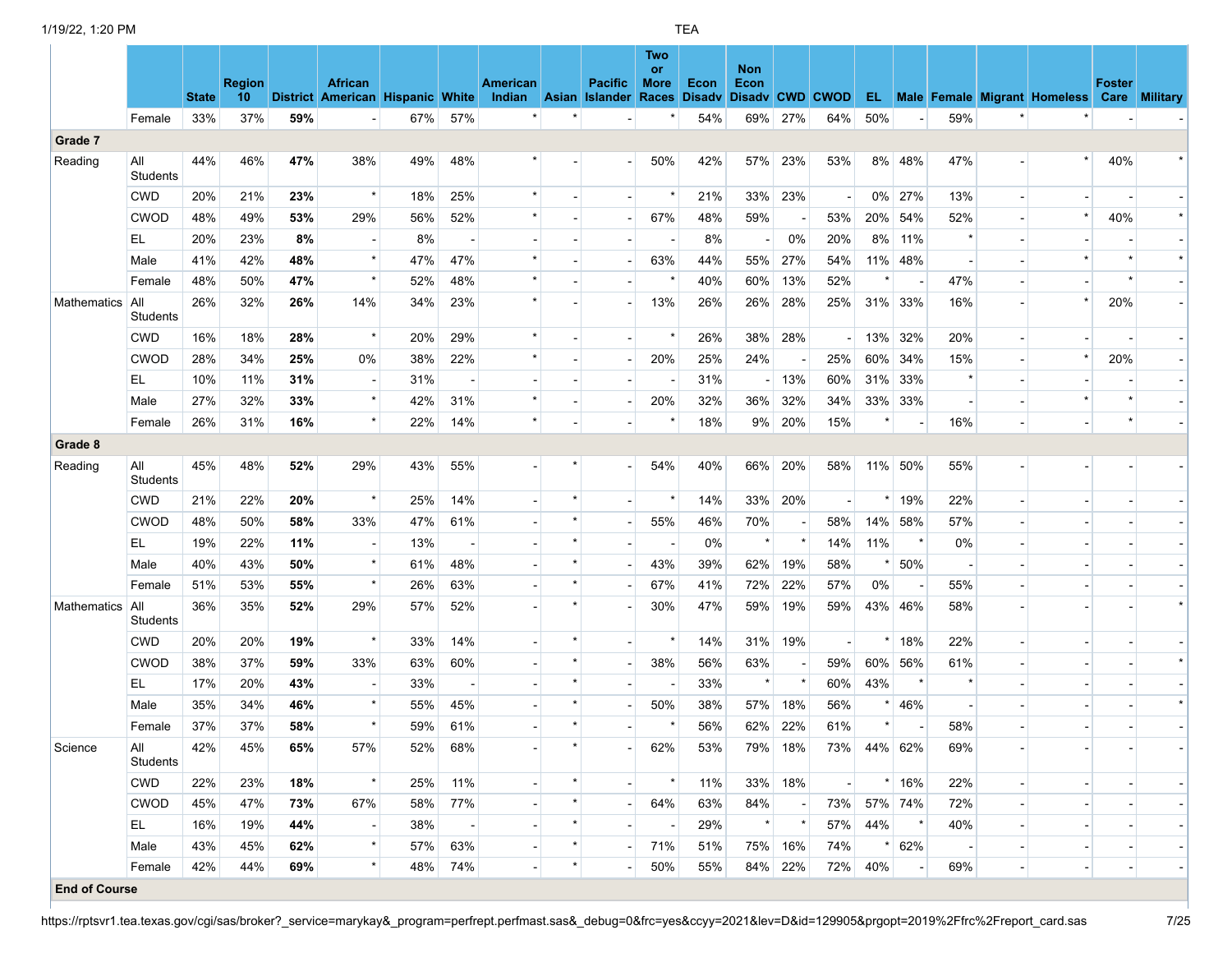|                                             |                        | <b>State</b> | <b>Region</b><br>10 |     | <b>African</b><br>District American Hispanic White |     |         | <b>American</b><br>Indian |         | <b>Pacific</b><br>Asian Islander | Two<br><b>or</b><br><b>More</b><br>Races | Econ<br><b>Disadv</b> | <b>Non</b><br>Econ<br>Disady CWD CWOD |                          |     |     |         |         |                          | <b>Foster</b><br><b>EL</b> Male Female Migrant Homeless Care | <b>Military</b> |
|---------------------------------------------|------------------------|--------------|---------------------|-----|----------------------------------------------------|-----|---------|---------------------------|---------|----------------------------------|------------------------------------------|-----------------------|---------------------------------------|--------------------------|-----|-----|---------|---------|--------------------------|--------------------------------------------------------------|-----------------|
| English I                                   | All<br>Students        | 49%          | 50%                 | 53% |                                                    | 51% | 53%     |                           |         |                                  | 62%                                      | 47%                   | 64%                                   | 16%                      | 59% |     | 25% 52% | 54%     |                          |                                                              |                 |
|                                             | <b>CWD</b>             | 19%          | 20%                 | 16% | $\star$                                            | 40% | 14%     |                           |         |                                  |                                          | 17%                   | 13%                                   | 16%                      |     |     | 19%     | 12%     |                          |                                                              |                 |
|                                             | <b>CWOD</b>            | 53%          | 54%                 | 59% | $\star$                                            | 52% | 61%     |                           |         |                                  | 67%                                      | 54%                   | 69%                                   |                          | 59% | 27% | 59%     | 59%     |                          | $\star$                                                      |                 |
|                                             | EL                     | 16%          | 19%                 | 25% | $\overline{\phantom{a}}$                           | 25% |         |                           |         |                                  |                                          | 15%                   | $\star$                               |                          | 27% | 25% | 36%     | 0%      |                          |                                                              |                 |
|                                             | Male                   | 44%          | 45%                 | 52% | $\star$                                            | 55% | 50%     |                           | $\star$ |                                  | 40%                                      | 42%                   | 72%                                   | 19%                      | 59% | 36% | 52%     |         |                          |                                                              |                 |
|                                             | Female                 | 55%          | 56%                 | 54% | $\star$                                            | 47% | 55%     |                           |         |                                  | 75%                                      | 53%                   | 57%                                   | 12%                      | 59% | 0%  |         | 54%     |                          | $\star$                                                      |                 |
| English II                                  | All<br>Students        | 57%          | 57%                 | 51% | $\star$                                            | 53% | 52%     |                           |         |                                  | 44%                                      | 46%                   | 57%                                   | 17%                      | 55% |     | 14% 44% | 63%     |                          |                                                              |                 |
|                                             | <b>CWD</b>             | 22%          | 23%                 | 17% | $\star$                                            | 0%  | 29%     |                           |         |                                  |                                          | 7%                    | 38%                                   | 17%                      |     |     | 19%     | 14%     |                          |                                                              |                 |
|                                             | <b>CWOD</b>            | 60%          | 61%                 | 55% | $\star$                                            | 61% | 54%     |                           |         |                                  | 50%                                      | 51%                   | 58%                                   |                          | 55% | 17% | 47%     | 67%     |                          | $\star$                                                      |                 |
|                                             | EL.                    | 18%          | 22%                 | 14% | $\overline{\phantom{a}}$                           | 17% | $\star$ |                           |         |                                  |                                          | 0%                    | $\star$                               | $\star$                  | 17% | 14% |         |         |                          |                                                              |                 |
|                                             | Male                   | 51%          | 52%                 | 44% | $\star$                                            | 43% | 45%     |                           |         |                                  | 50%                                      | 38%                   | 51%                                   | 19%                      | 47% |     | 44%     |         |                          |                                                              |                 |
|                                             | Female                 | 63%          | 64%                 | 63% | $\star$                                            | 71% | 63%     |                           | $\star$ |                                  |                                          | 60%                   | 65%                                   | 14%                      | 67% |     |         | 63%     |                          |                                                              |                 |
| Algebra I                                   | All<br>Students        | 40%          | 43%                 | 53% | $\star$                                            | 50% | 54%     |                           |         |                                  | 71%                                      | 43%                   | 69%                                   | 16%                      | 60% |     | 31% 50% | 57%     |                          |                                                              |                 |
|                                             | <b>CWD</b>             | 20%          | 22%                 | 16% | $\star$                                            | 20% | 17%     | $\star$                   |         |                                  |                                          | 17%                   | 13%                                   | 16%                      |     |     | 16%     | 17%     |                          |                                                              |                 |
|                                             | <b>CWOD</b>            | 42%          | 45%                 | 60% | $\star$                                            | 53% | 61%     |                           |         |                                  | 77%                                      | 49%                   | 73%                                   | $\overline{\phantom{a}}$ | 60% | 31% | 57%     | 62%     |                          | $\star$                                                      |                 |
|                                             | EL                     | 20%          | 24%                 | 31% | $\overline{\phantom{a}}$                           | 31% |         |                           |         |                                  |                                          | 11%                   | $\star$                               |                          | 31% | 31% | 40%     | $\star$ |                          |                                                              |                 |
|                                             | Male                   | 38%          | 41%                 | 50% | $\star$                                            | 55% | 48%     |                           |         |                                  | 67%                                      | 36%                   | 69%                                   | 16%                      | 57% |     | 40% 50% |         |                          | $\star$                                                      |                 |
|                                             | Female                 | 43%          | 46%                 | 57% | $\star$                                            | 45% | 60%     |                           |         |                                  | 75%                                      | 49%                   | 68%                                   | 17%                      | 62% |     |         | 57%     |                          | $\star$                                                      |                 |
| Biology                                     | All<br>Students        | 54%          | 55%                 | 60% | $\star$                                            | 57% | 62%     |                           |         |                                  | 50%                                      | 52%                   | 72%                                   | 16%                      | 67% |     | 33% 57% | 62%     |                          |                                                              |                 |
|                                             | <b>CWD</b>             | 25%          | 27%                 | 16% | $\star$                                            | 17% | 17%     | $\star$                   |         |                                  |                                          | 16%                   | 14%                                   | 16%                      |     |     | 16%     | 15%     |                          |                                                              |                 |
|                                             | <b>CWOD</b>            | 57%          | 58%                 | 67% | $\star$                                            | 60% | 71%     | $\star$                   | $\star$ |                                  | 58%                                      | 61%                   | 75%                                   | $\overline{\phantom{a}}$ | 67% |     | 33% 65% | 69%     |                          | $\star$                                                      |                 |
|                                             | EL                     | 21%          | 25%                 | 33% | $\overline{\phantom{a}}$                           | 33% |         |                           |         |                                  |                                          | 22%                   | $\star$                               |                          | 33% |     | 33% 44% | $\star$ |                          |                                                              |                 |
|                                             | Male                   | 52%          | 53%                 | 57% | $\star$                                            | 61% | 56%     |                           |         |                                  | 60%                                      | 49%                   | 70%                                   | 16%                      | 65% |     | 44% 57% |         |                          |                                                              |                 |
|                                             | Female                 | 55%          | 57%                 | 62% | $\star$                                            | 51% | 69%     | $\star$                   | $\star$ |                                  | 44%                                      | 56%                   | 74%                                   | 15%                      | 69% |     |         | 62%     | $\overline{\phantom{a}}$ | $\star$                                                      |                 |
| <b>STAAR Percent at Masters Grade Level</b> |                        |              |                     |     |                                                    |     |         |                           |         |                                  |                                          |                       |                                       |                          |     |     |         |         |                          |                                                              |                 |
| Grade 3                                     |                        |              |                     |     |                                                    |     |         |                           |         |                                  |                                          |                       |                                       |                          |     |     |         |         |                          |                                                              |                 |
| Reading                                     | All<br>Students        | 19%          | 20%                 | 23% | 20%                                                | 13% | 26%     |                           | 40%     |                                  | 22%                                      | 20%                   | 31%                                   | 8%                       | 27% |     | 12% 23% | 24%     |                          |                                                              |                 |
|                                             | CWD                    | 7%           | 9%                  | 8%  |                                                    | 0%  | 11%     |                           |         |                                  |                                          | 11%                   | 0%                                    | 8%                       |     |     | 9%      | 7%      |                          |                                                              |                 |
|                                             | <b>CWOD</b>            | 21%          | 22%                 | 27% | 20%                                                | 15% | 30%     |                           |         |                                  | 25%                                      | 22%                   | 35%                                   | $\overline{\phantom{a}}$ | 27% |     | 14% 27% | 26%     | $\overline{\phantom{a}}$ |                                                              | $\star$         |
|                                             | EL.                    | 11%          | 12%                 | 12% |                                                    | 13% |         |                           |         |                                  |                                          | 11%                   | 14%                                   | $\star$                  | 14% | 12% | 8%      | 14%     |                          |                                                              |                 |
|                                             | Male                   | 17%          | 19%                 | 23% | $\star$                                            | 14% | 24%     | $\star$                   | $\star$ |                                  |                                          | 21%                   | 27%                                   | 9%                       | 27% |     | 8% 23%  |         |                          |                                                              |                 |
|                                             | Female                 | 20%          | 22%                 | 24% | $\star$                                            | 12% | 29%     |                           |         |                                  | 17%                                      | 18%                   | 34%                                   | 7%                       | 26% | 14% |         | 24%     |                          |                                                              | $\star$         |
| Mathematics                                 | <b>AII</b><br>Students | 14%          | 16%                 | 19% | 20%                                                | 16% | 19%     |                           | 20%     |                                  | 50%                                      | 15%                   | 28%                                   | 4%                       | 23% |     | 19% 22% | 17%     | $\overline{\phantom{a}}$ |                                                              |                 |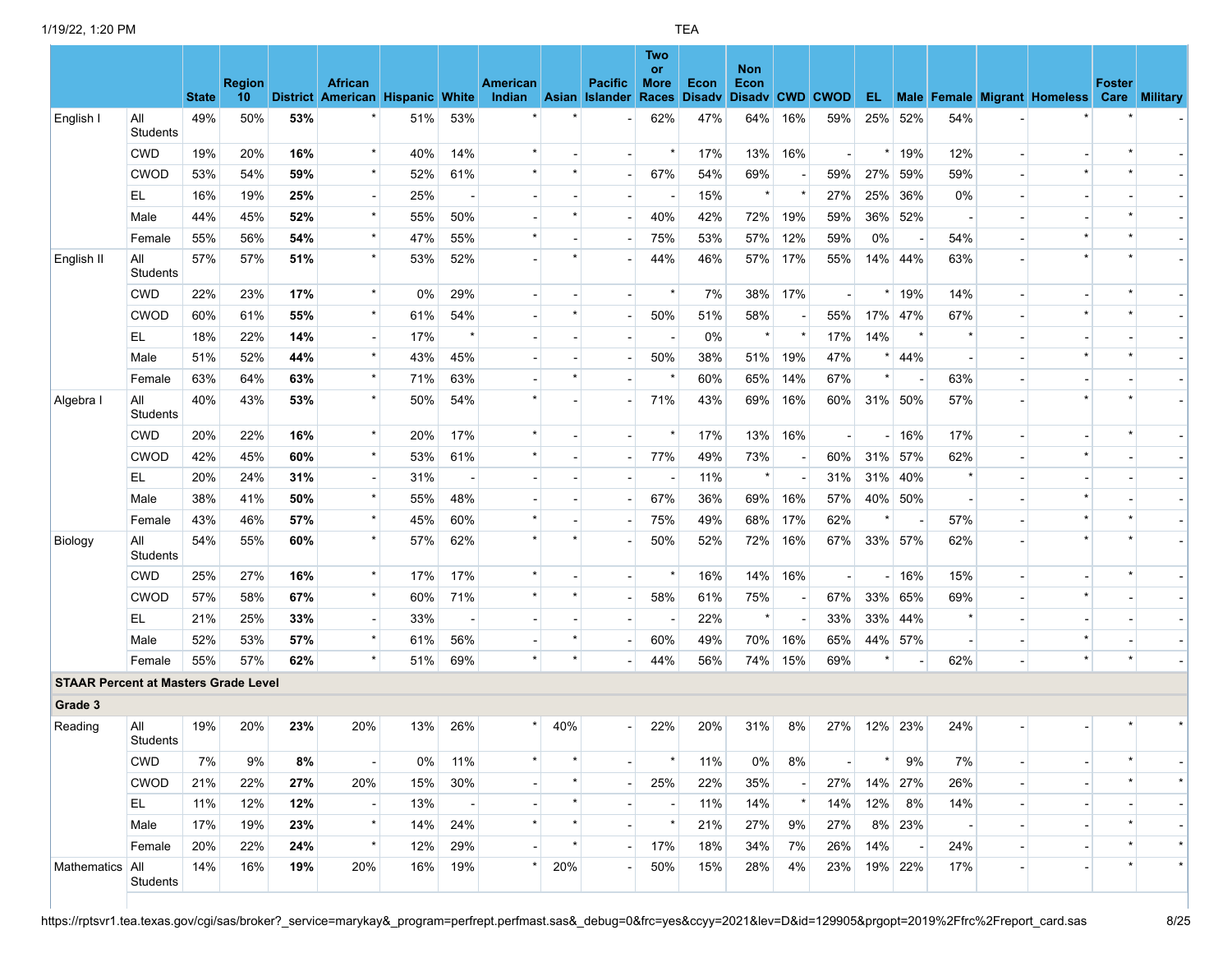|             |                        | <b>State</b> | <b>Region</b><br>10 |     | <b>African</b><br>District American Hispanic White |       |     | American<br>Indian |         | <b>Pacific</b><br><b>Asian Islander</b> | <b>Two</b><br><b>or</b><br><b>More</b><br><b>Races</b> | Econ<br><b>Disadv</b> | <b>Non</b><br>Econ<br>Disadv CWD CWOD |                          |     |     |                |     | <b>EL Male Female Migrant Homeless Care Military</b> | <b>Foster</b> |  |
|-------------|------------------------|--------------|---------------------|-----|----------------------------------------------------|-------|-----|--------------------|---------|-----------------------------------------|--------------------------------------------------------|-----------------------|---------------------------------------|--------------------------|-----|-----|----------------|-----|------------------------------------------------------|---------------|--|
|             | <b>CWD</b>             | 7%           | 9%                  | 4%  |                                                    | 0%    | 5%  |                    |         |                                         |                                                        | 6%                    | $0\%$                                 | 4%                       |     |     | 3%             | 7%  |                                                      |               |  |
|             | <b>CWOD</b>            | 15%          | 17%                 | 23% | 20%                                                | 19%   | 22% |                    |         |                                         | 56%                                                    | 17%                   | 32%                                   | $\blacksquare$           | 23% | 23% | 28%            | 18% |                                                      |               |  |
|             | EL.                    | 8%           | 9%                  | 19% |                                                    | 21%   |     |                    |         |                                         |                                                        | 21%                   | 14%                                   | $\star$                  | 23% | 19% | 25%            | 14% |                                                      |               |  |
|             | Male                   | 16%          | 19%                 | 22% | $\star$                                            | 27%   | 19% |                    |         |                                         |                                                        | 19%                   | 29%                                   | 3%                       | 28% | 25% | 22%            |     |                                                      |               |  |
|             | Female                 | 12%          | 14%                 | 17% | $\star$                                            | 9%    | 19% |                    | $\star$ |                                         | 50%                                                    | 11%                   | 26%                                   | 7%                       | 18% | 14% |                | 17% |                                                      |               |  |
| Grade 4     |                        |              |                     |     |                                                    |       |     |                    |         |                                         |                                                        |                       |                                       |                          |     |     |                |     |                                                      |               |  |
| Reading     | All<br><b>Students</b> | 17%          | 19%                 | 17% | $\star$                                            | 20%   | 16% |                    |         |                                         | 25%                                                    | 13%                   | 24%                                   | 2%                       | 20% |     | 11% 19%        | 14% |                                                      |               |  |
|             | <b>CWD</b>             | 6%           | 7%                  | 2%  | $\star$                                            | 0%    | 3%  |                    |         |                                         |                                                        | 3%                    | $0\%$                                 | 2%                       |     |     | 4%             | 0%  |                                                      |               |  |
|             | <b>CWOD</b>            | 19%          | 21%                 | 20% | $\star$                                            | 22%   | 18% |                    |         |                                         | 38%                                                    | 16%                   | 27%                                   |                          | 20% | 13% | 23%            | 17% |                                                      |               |  |
|             | EL.                    | 8%           | 10%                 | 11% |                                                    | 13%   |     |                    |         |                                         |                                                        | 13%                   |                                       | $\star$                  | 13% | 11% | 10%            | 13% |                                                      |               |  |
|             | Male                   | 16%          | 17%                 | 19% |                                                    | 23%   | 18% |                    |         |                                         | 17%                                                    | 17%                   | 23%                                   | 4%                       | 23% | 10% | 19%            |     |                                                      |               |  |
|             | Female                 | 19%          | 21%                 | 14% | $\star$                                            | 17%   | 13% |                    |         |                                         | 33%                                                    | 9%                    | 26%                                   | 0%                       | 17% | 13% |                | 14% |                                                      |               |  |
| Mathematics | All<br>Students        | 21%          | 23%                 | 33% | $\star$                                            | 26%   | 35% |                    |         |                                         | 33%                                                    | 26%                   | 47%                                   | 5%                       | 38% | 22% | 34%            | 32% |                                                      |               |  |
|             | <b>CWD</b>             | 9%           | 11%                 | 5%  | $\star$                                            | 13%   | 3%  |                    |         |                                         |                                                        | 6%                    | $0\%$                                 | 5%                       |     |     | 0%             | 12% |                                                      |               |  |
|             | <b>CWOD</b>            | 23%          | 25%                 | 38% | $\star$                                            | 28%   | 42% |                    |         |                                         | 50%                                                    | 31%                   | 53%                                   |                          | 38% | 19% | 42%            | 35% |                                                      |               |  |
|             | EL                     | 11%          | 13%                 | 22% |                                                    | 19%   |     |                    |         |                                         |                                                        | 19%                   |                                       | $\star$                  | 19% | 22% | 20%            | 25% |                                                      |               |  |
|             | Male                   | 23%          | 26%                 | 34% |                                                    | 23%   | 37% |                    |         |                                         | 17%                                                    | 28%                   | 45%                                   | 0%                       | 42% | 20% | 34%            |     |                                                      |               |  |
|             | Female                 | 18%          | 21%                 | 32% | $\star$                                            | 28%   | 33% |                    | $\star$ |                                         | 50%                                                    | 24%                   | 49%                                   | 12%                      | 35% | 25% |                | 32% |                                                      |               |  |
| Grade 5     |                        |              |                     |     |                                                    |       |     |                    |         |                                         |                                                        |                       |                                       |                          |     |     |                |     |                                                      |               |  |
| Reading     | All<br>Students        | 29%          | 32%                 | 21% | $\star$                                            | 11%   | 24% |                    |         |                                         | 17%                                                    | 13%                   | 35%                                   | 6%                       | 24% | 5%  | 22%            | 20% |                                                      |               |  |
|             | <b>CWD</b>             | 8%           | 10%                 | 6%  | $\star$                                            | 0%    | 10% |                    |         |                                         |                                                        | 0%                    | 18%                                   | 6%                       |     | 0%  | 4%             | 10% |                                                      |               |  |
|             | <b>CWOD</b>            | 33%          | 35%                 | 24% | $\star$                                            | 14%   | 26% |                    |         |                                         | 20%                                                    | 16%                   | 38%                                   | $\overline{\phantom{a}}$ | 24% | 7%  | 26%            | 21% |                                                      |               |  |
|             | EL.                    | 15%          | 19%                 | 5%  | $\overline{\phantom{a}}$                           | 5%    |     |                    |         |                                         |                                                        | 7%                    | 0%                                    | 0%                       | 7%  | 5%  | 7%             | 0%  |                                                      |               |  |
|             | Male                   | 27%          | 29%                 | 22% | $\overline{\phantom{a}}$                           | 11%   | 25% |                    |         |                                         | 14%                                                    | 14%                   | 37%                                   | 4%                       | 26% | 7%  | 22%            |     |                                                      |               |  |
|             | Female                 | 32%          | 35%                 | 20% | $\star$                                            | 10%   | 22% |                    |         |                                         | 20%                                                    | 12%                   | 33%                                   | 10%                      | 21% | 0%  |                | 20% |                                                      |               |  |
| Mathematics | All<br>Students        | 24%          | 27%                 | 22% | $\star$                                            | 18%   | 23% |                    | $\star$ |                                         | 17%                                                    | 14%                   | 37%                                   | 4%                       | 26% | 15% | 22%            | 22% |                                                      |               |  |
|             | <b>CWD</b>             | 9%           | 11%                 | 4%  | $\star$                                            | $0\%$ | 6%  |                    |         |                                         | $\star$                                                | 3%                    | 6%                                    | 4%                       |     | 0%  | 3%             | 5%  |                                                      |               |  |
|             | CWOD                   | 26%          | 30%                 | 26% | $\rightarrow$                                      | 24%   | 27% |                    |         |                                         | 20%                                                    | 16%                   | 44%                                   |                          | 26% | 21% | 27%            | 25% |                                                      |               |  |
|             | EL                     | 14%          | 18%                 | 15% |                                                    | 11%   |     |                    |         |                                         |                                                        | 20%                   | 0%                                    | 0%                       | 21% |     | 15% 21%        | 0%  |                                                      |               |  |
|             | Male                   | 25%          | 29%                 | 22% |                                                    | 19%   | 24% |                    |         |                                         | 14%                                                    | 15%                   | 37%                                   | 3%                       | 27% |     | 21% 22%        |     |                                                      |               |  |
|             | Female                 | 23%          | 26%                 | 22% | $\star$                                            | 17%   | 23% |                    |         |                                         | 20%                                                    | 13%                   | 37%                                   | 5%                       | 25% | 0%  | $\blacksquare$ | 22% |                                                      |               |  |
| Science     | All<br>Students        | 12%          | 13%                 | 6%  | $\star$                                            | 0%    | 8%  |                    |         |                                         | 8%                                                     | 2%                    | 15%                                   | 2%                       | 7%  | 5%  | 8%             | 4%  |                                                      |               |  |
|             | <b>CWD</b>             | 6%           | 7%                  | 2%  | $\star$                                            | 0%    | 3%  |                    |         | $\overline{\phantom{a}}$                | $\star$                                                | 0%                    | 6%                                    | 2%                       |     | 0%  | 4%             | 0%  |                                                      |               |  |
|             | <b>CWOD</b>            | 13%          | 14%                 | 7%  | $\star$                                            | 0%    | 9%  |                    |         |                                         | 10%                                                    | 2%                    | 17%                                   |                          | 7%  |     | 7% 10%         | 5%  |                                                      |               |  |

https://rptsvr1.tea.texas.gov/cgi/sas/broker?\_service=marykay&\_program=perfrept.perfmast.sas&\_debug=0&frc=yes&ccyy=2021&lev=D&id=129905&prgopt=2019%2Ffrc%2Freport\_card.sas 9/25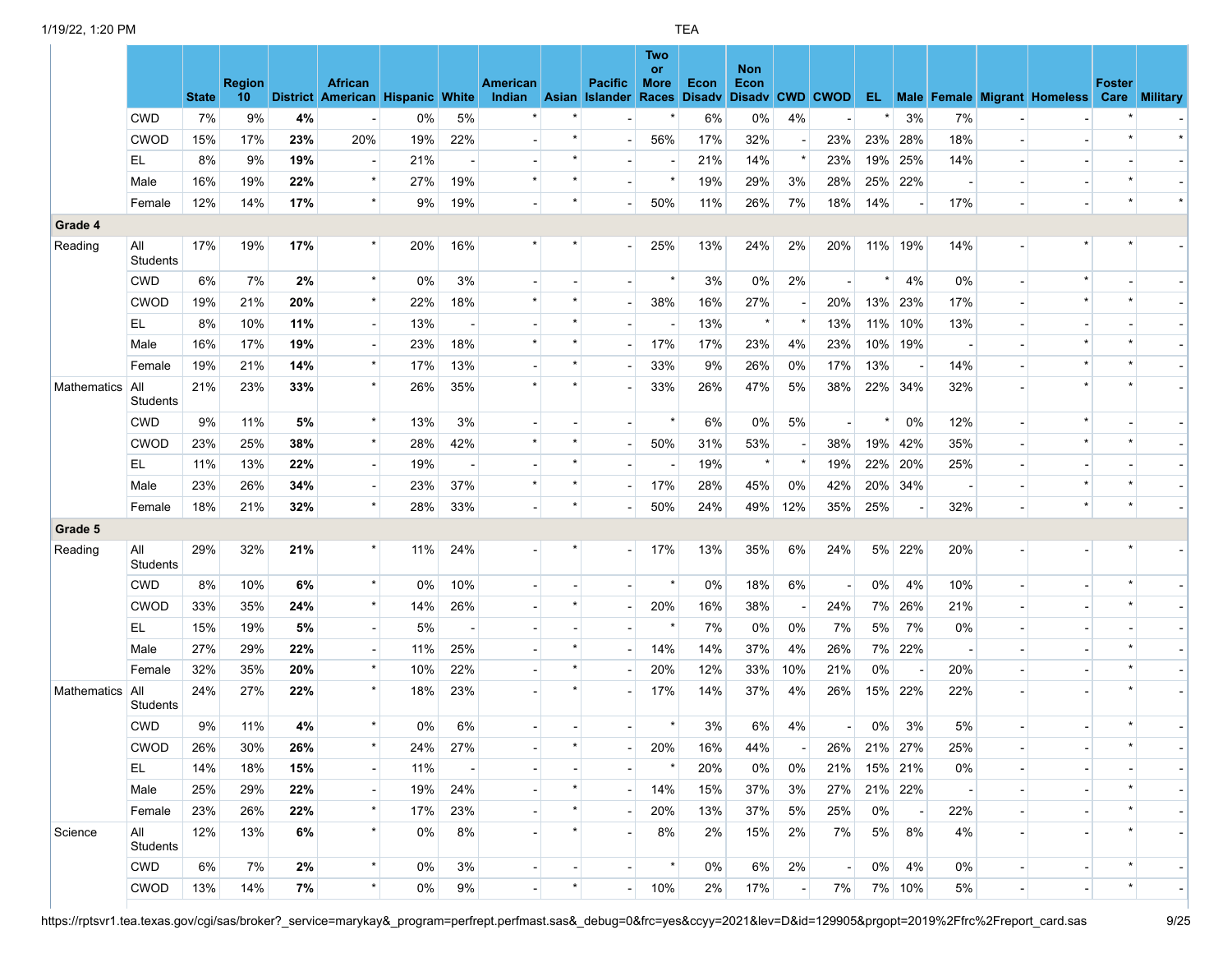|                 |                        | <b>State</b> | <b>Region</b><br>10 |     | <b>African</b><br>District American Hispanic White |     |                          | American<br>Indian Asian Islander Races Disadv |         | <b>Pacific</b> | <b>Two</b><br>or<br><b>More</b> | Econ  | <b>Non</b><br>Econ<br>Disadv CWD CWOD |                          |                          |         |                |         |                          | EL Male Female Migrant Homeless Care Military | <b>Foster</b> |  |
|-----------------|------------------------|--------------|---------------------|-----|----------------------------------------------------|-----|--------------------------|------------------------------------------------|---------|----------------|---------------------------------|-------|---------------------------------------|--------------------------|--------------------------|---------|----------------|---------|--------------------------|-----------------------------------------------|---------------|--|
|                 | EL                     | 4%           | 5%                  | 5%  |                                                    | 0%  |                          |                                                |         |                |                                 | 7%    | 0%                                    | 0%                       | 7%                       | 5%      | 7%             | 0%      |                          |                                               |               |  |
|                 | Male                   | 14%          | 16%                 | 8%  |                                                    | 0%  | 11%                      |                                                |         |                | 14%                             | 2%    | 20%                                   | 4%                       | 10%                      | 7%      | 8%             |         |                          |                                               |               |  |
|                 | Female                 | 10%          | 11%                 | 4%  | $\star$                                            | 0%  | 4%                       |                                                | $\star$ |                | 0%                              | $1\%$ | 9%                                    | 0%                       | 5%                       | 0%      | $\blacksquare$ | 4%      |                          |                                               |               |  |
| Grade 6         |                        |              |                     |     |                                                    |     |                          |                                                |         |                |                                 |       |                                       |                          |                          |         |                |         |                          |                                               |               |  |
| Reading         | All<br><b>Students</b> | 14%          | 16%                 | 13% |                                                    | 8%  | 15%                      |                                                |         |                | 0%                              | 8%    | 21%                                   | 0%                       | 15%                      |         | 0% 10%         | 16%     |                          |                                               |               |  |
|                 | <b>CWD</b>             | $6\%$        | 6%                  | 0%  |                                                    | 0%  | $0\%$                    | $\star$                                        |         |                | $\star$                         | 0%    | $0\%$                                 | 0%                       | $\overline{\phantom{a}}$ | $\star$ | 0%             | 0%      |                          |                                               |               |  |
|                 | <b>CWOD</b>            | 16%          | 18%                 | 15% |                                                    | 9%  | 18%                      | $\star$                                        |         |                | 0%                              | 10%   | 24%                                   |                          | 15%                      | 0%      | 12%            | 18%     |                          |                                               |               |  |
|                 | EL                     | 4%           | 5%                  | 0%  |                                                    | 0%  |                          |                                                |         |                |                                 | 0%    | $\overline{\phantom{a}}$              | $\star$                  | 0%                       | 0%      | 0%             | 0%      |                          |                                               |               |  |
|                 | Male                   | 13%          | 15%                 | 10% |                                                    | 4%  | 12%                      |                                                |         |                | 0%                              | 6%    | 17%                                   | 0%                       | 12%                      | $0\%$   | 10%            |         |                          |                                               |               |  |
|                 | Female                 | 16%          | 18%                 | 16% | $\blacksquare$                                     | 11% | 19%                      |                                                |         |                | $\star$                         | 10%   | 26%                                   | 0%                       | 18%                      | 0%      |                | 16%     |                          |                                               |               |  |
| Mathematics All | Students               | 15%          | 18%                 | 28% |                                                    | 28% | 29%                      | $\star$                                        |         |                | 8%                              | 20%   | 43%                                   | 0%                       | 33%                      |         | 18% 28%        | 28%     |                          | $\star$                                       |               |  |
|                 | <b>CWD</b>             | 7%           | 8%                  | 0%  |                                                    | 0%  | 0%                       |                                                |         |                | $\star$                         | 0%    | 0%                                    | 0%                       |                          |         | 0%             | 0%      |                          |                                               |               |  |
|                 | <b>CWOD</b>            | 16%          | 19%                 | 33% | $\blacksquare$                                     | 34% | 35%                      | $\star$                                        |         |                | 9%                              | 25%   | 49%                                   |                          | 33%                      | 21%     | 35%            | 32%     |                          |                                               |               |  |
|                 | EL.                    | 5%           | 6%                  | 18% | $\overline{\phantom{a}}$                           | 18% | $\overline{\phantom{a}}$ |                                                |         |                |                                 | 18%   | $\blacksquare$                        | $\star$                  | 21%                      |         | 18% 14%        | 25%     |                          |                                               |               |  |
|                 | Male                   | 16%          | 19%                 | 28% | $\blacksquare$                                     | 23% | 30%                      |                                                |         |                | 13%                             | 17%   | 47%                                   | 0%                       | 35%                      |         | 14% 28%        |         |                          |                                               |               |  |
|                 | Female                 | 13%          | 16%                 | 28% |                                                    | 33% | 28%                      | $\star$                                        |         |                |                                 | 23%   | 38%                                   | 0%                       | 32%                      | 25%     |                | 28%     |                          |                                               |               |  |
| Grade 7         |                        |              |                     |     |                                                    |     |                          |                                                |         |                |                                 |       |                                       |                          |                          |         |                |         |                          |                                               |               |  |
| Reading         | All<br>Students        | 25%          | 27%                 | 28% | 25%                                                | 33% | 27%                      | $\star$                                        |         |                | 17%                             | 20%   | 41%                                   | 19%                      | 30%                      |         | 0% 27%         | 29%     |                          | $\star$                                       | 0%            |  |
|                 | <b>CWD</b>             | 9%           | 9%                  | 19% | $\star$                                            | 18% | 19%                      | $\star$                                        |         |                | $\star$                         | 18%   | 22%                                   | 19%                      |                          |         | $0\%$ 24%      | 7%      |                          |                                               |               |  |
|                 | <b>CWOD</b>            | 27%          | 29%                 | 30% | 14%                                                | 36% | 29%                      |                                                |         |                | 22%                             | 21%   | 43%                                   |                          | 30%                      | $0\%$   | 27%            | 32%     |                          | $\star$                                       | 0%            |  |
|                 | EL.                    | 8%           | 9%                  | 0%  |                                                    | 0%  |                          |                                                |         |                |                                 | 0%    | $\overline{\phantom{a}}$              | 0%                       | 0%                       | 0%      | 0%             | $\star$ |                          |                                               |               |  |
|                 | Male                   | 22%          | 24%                 | 27% | $\star$                                            | 29% | 25%                      | $\star$                                        |         |                | 25%                             | 22%   | 34%                                   | 24%                      | 27%                      |         | 0% 27%         |         |                          |                                               |               |  |
|                 | Female                 | 28%          | 30%                 | 29% | $\star$                                            | 37% | 30%                      | $\star$                                        |         |                | $\star$                         | 18%   | 49%                                   | 7%                       | 32%                      | $\star$ | $\overline{a}$ | 29%     |                          |                                               |               |  |
| Mathematics     | All<br>Students        | 11%          | 16%                 | 6%  | 0%                                                 | 7%  | 6%                       | $\star$                                        |         |                | 13%                             | 5%    | 10%                                   | 7%                       | 6%                       |         | 0% 11%         | 1%      |                          | $\star$                                       | 0%            |  |
|                 | <b>CWD</b>             | 6%           | 7%                  | 7%  | $\star$                                            | 0%  | 10%                      |                                                |         |                | $\star$                         | 5%    | 13%                                   | 7%                       | $\overline{\phantom{a}}$ |         | 0% 10%         | 0%      |                          |                                               |               |  |
|                 | <b>CWOD</b>            | 12%          | 17%                 | 6%  | 0%                                                 | 9%  | 5%                       | $\star$                                        |         |                | 20%                             | 5%    | 10%                                   | $\overline{\phantom{a}}$ | 6%                       | 0%      | 11%            | 1%      |                          | $\star$                                       | 0%            |  |
|                 | EL.                    | 3%           | 4%                  | 0%  |                                                    | 0%  |                          |                                                |         |                |                                 | 0%    |                                       | 0%                       | 0%                       | 0%      | 0%             |         |                          |                                               |               |  |
|                 | Male                   | 11%          | 16%                 | 11% |                                                    | 12% | 10%                      |                                                |         |                | 20%                             | 9%    | 14%                                   | 10%                      | 11%                      | $0\%$   | 11%            |         |                          |                                               |               |  |
|                 | Female                 | 11%          | 16%                 | 1%  | $\star$                                            | 0%  | 2%                       | $\star$                                        |         |                | $\star$                         | 0%    | 5%                                    | 0%                       | 1%                       |         |                | 1%      | $\overline{\phantom{a}}$ |                                               |               |  |
| Grade 8         |                        |              |                     |     |                                                    |     |                          |                                                |         |                |                                 |       |                                       |                          |                          |         |                |         |                          |                                               |               |  |
| Reading         | All<br><b>Students</b> | 21%          | 23%                 | 24% | 0%                                                 | 15% | 27%                      |                                                |         |                | 8%                              | 14%   | 34%                                   | 5%                       | 27%                      |         | 0% 19%         | 29%     |                          |                                               |               |  |
|                 | <b>CWD</b>             | 6%           | 7%                  | 5%  | $\star$                                            | 13% | 4%                       |                                                | $\star$ |                | $\star$                         | 0%    | 17%                                   | 5%                       | $\blacksquare$           | $\star$ | 3%             | 11%     |                          |                                               |               |  |
|                 | <b>CWOD</b>            | 22%          | 25%                 | 27% | 0%                                                 | 16% | 31%                      |                                                |         |                | 9%                              | 18%   | 36%                                   |                          | 27%                      |         | 0% 24%         | 30%     |                          |                                               |               |  |
|                 | EL.                    | 5%           | 6%                  | 0%  | $\overline{\phantom{a}}$                           | 0%  | $\overline{\phantom{a}}$ | $\overline{\phantom{a}}$                       |         |                |                                 | 0%    |                                       |                          | 0%                       | 0%      | $\star$        | 0%      | $\blacksquare$           | $\overline{\phantom{a}}$                      |               |  |

https://rptsvr1.tea.texas.gov/cgi/sas/broker?\_service=marykay&\_program=perfrept.perfmast.sas&\_debug=0&frc=yes&ccyy=2021&lev=D&id=129905&prgopt=2019%2Ffrc%2Freport\_card.sas 10/25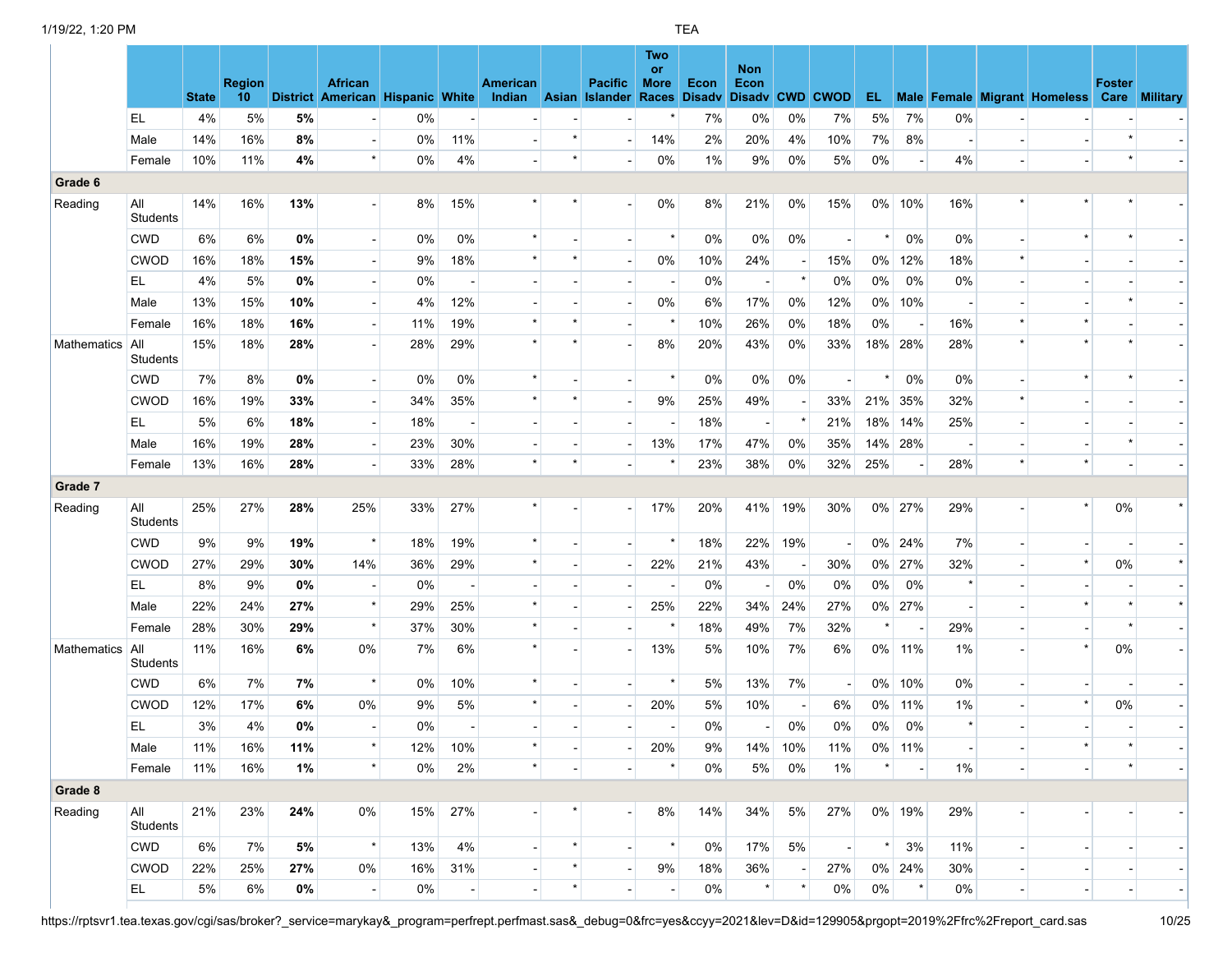|                      |                        | <b>State</b> | <b>Region</b><br>10 |        | <b>African</b><br>District American Hispanic White |     |         | American<br>Indian Asian Islander Races |                          | <b>Pacific</b> | Two<br><b>or</b><br><b>More</b> | Econ | <b>Non</b><br>Econ<br>Disady Disady CWD CWOD |                          |                          |          |                |         |                | EL Male Female Migrant Homeless Care Military | <b>Foster</b> |  |
|----------------------|------------------------|--------------|---------------------|--------|----------------------------------------------------|-----|---------|-----------------------------------------|--------------------------|----------------|---------------------------------|------|----------------------------------------------|--------------------------|--------------------------|----------|----------------|---------|----------------|-----------------------------------------------|---------------|--|
|                      | Male                   | 17%          | 19%                 | 19%    |                                                    | 22% | 20%     |                                         |                          |                | 0%                              | 14%  | 25%                                          | 3%                       | 24%                      |          | 19%            |         |                |                                               |               |  |
|                      | Female                 | 25%          | 27%                 | 29%    | $\star$                                            | 9%  | 36%     |                                         |                          |                | 17%                             | 14%  | 46%                                          | 11%                      | 30%                      | 0%       |                | 29%     |                |                                               |               |  |
| Mathematics          | All<br><b>Students</b> | 10%          | 10%                 | 20%    | 14%                                                | 33% | 17%     |                                         |                          |                | 10%                             | 15%  | 26%                                          | 5%                       | 23%                      |          | 0% 17%         | 23%     |                |                                               |               |  |
|                      | <b>CWD</b>             | 7%           | 7%                  | 5%     | $\star$                                            | 22% | 0%      |                                         |                          |                |                                 | 3%   | 8%                                           | 5%                       |                          | $\star$  | 6%             | 0%      |                |                                               |               |  |
|                      | <b>CWOD</b>            | 11%          | 11%                 | 23%    | 17%                                                | 35% | 21%     | $\overline{\phantom{a}}$                | $\star$                  |                | 13%                             | 19%  | 28%                                          | $\overline{\phantom{a}}$ | 23%                      |          | 0% 21%         | 25%     |                |                                               |               |  |
|                      | EL.                    | 3%           | 4%                  | 0%     |                                                    | 0%  |         |                                         | $\star$                  |                |                                 | 0%   | $\star$                                      | $\star$                  | 0%                       | 0%       | $\star$        |         |                |                                               |               |  |
|                      | Male                   | 10%          | 10%                 | 17%    | $\star$                                            | 41% | 12%     |                                         |                          |                | 17%                             | 13%  | 23%                                          | 6%                       | 21%                      |          | 17%            |         |                |                                               |               |  |
|                      | Female                 | 10%          | 11%                 | 23%    | $\star$                                            | 26% | 23%     |                                         |                          |                |                                 | 18%  | 29%                                          | 0%                       | 25%                      | $\star$  |                | 23%     |                |                                               |               |  |
| Science              | All<br><b>Students</b> | 23%          | 26%                 | 36%    | 0%                                                 | 22% | 40%     |                                         | $\star$                  |                | 31%                             | 24%  | 50%                                          | 8%                       | 41%                      |          | 22% 39%        | 33%     |                |                                               |               |  |
|                      | <b>CWD</b>             | 10%          | 11%                 | 8%     | $\star$                                            | 0%  | 7%      |                                         | $\star$                  |                | $\star$                         | 4%   | 17%                                          | 8%                       |                          |          | 6%             | 11%     |                |                                               |               |  |
|                      | <b>CWOD</b>            | 25%          | 27%                 | 41%    | 0%                                                 | 26% | 46%     |                                         |                          |                | 36%                             | 28%  | 54%                                          |                          | 41%                      |          | 29% 47%        | 35%     |                |                                               |               |  |
|                      | EL.                    | 5%           | 7%                  | 22%    |                                                    | 25% |         |                                         | $\star$                  |                |                                 | 14%  | $\star$                                      |                          | 29%                      | 22%      | $\star$        | 0%      |                |                                               |               |  |
|                      | Male                   | 24%          | 26%                 | 39%    | $\star$                                            | 35% | 40%     |                                         |                          |                | 29%                             | 25%  | 54%                                          | 6%                       | 47%                      |          | 39%            |         |                |                                               |               |  |
|                      | Female                 | 22%          | 25%                 | 33%    | $\star$                                            | 9%  | 41%     |                                         | $\star$                  |                | 33%                             | 22%  | 47%                                          | 11%                      | 35%                      | 0%       |                | 33%     |                |                                               |               |  |
| <b>End of Course</b> |                        |              |                     |        |                                                    |     |         |                                         |                          |                |                                 |      |                                              |                          |                          |          |                |         |                |                                               |               |  |
| English I            | All<br><b>Students</b> | 12%          | 13%                 | 7%     | $\star$                                            | 7%  | 6%      | $\star$                                 |                          |                | 23%                             | 5%   | 10%                                          | 5%                       | 7%                       | 0%       | 4%             | 10%     |                |                                               |               |  |
|                      | <b>CWD</b>             | 4%           | 4%                  | 5%     | $\star$                                            | 20% | 3%      | $\star$                                 |                          |                | $\star$                         | 3%   | 13%                                          | 5%                       | $\blacksquare$           | $\star$  | 4%             | 6%      |                |                                               |               |  |
|                      | <b>CWOD</b>            | 13%          | 14%                 | 7%     | $\star$                                            | 6%  | 7%      | $\star$                                 |                          |                | 25%                             | 5%   | 10%                                          | $\overline{\phantom{a}}$ | 7%                       | 0%       | 4%             | 10%     |                |                                               |               |  |
|                      | EL.                    | 1%           | 1%                  | $0\%$  |                                                    | 0%  |         |                                         |                          |                |                                 | 0%   | $^\star$                                     | $\star$                  | 0%                       | 0%       | 0%             | 0%      |                |                                               |               |  |
|                      | Male                   | 9%           | 11%                 | 4%     |                                                    | 8%  | 1%      |                                         |                          |                | 40%                             | 4%   | 4%                                           | 4%                       | 4%                       | 0%       | 4%             |         |                |                                               |               |  |
|                      | Female                 | 15%          | 17%                 | 10%    | $\star$                                            | 6%  | 11%     | $\star$                                 |                          |                | 13%                             | 6%   | 17%                                          | 6%                       | 10%                      | 0%       |                | 10%     |                |                                               |               |  |
| English II           | All<br>Students        | 11%          | 12%                 | 6%     | $\star$                                            | 7%  | 7%      |                                         |                          |                | $0\%$                           | 6%   | 7%                                           | 9%                       | 6%                       | 0%       | 4%             | 10%     |                |                                               |               |  |
|                      | <b>CWD</b>             | 5%           | 6%                  | 9%     |                                                    | 0%  | 14%     |                                         |                          |                |                                 | 7%   | 13%                                          | 9%                       |                          | $\star$  | 13%            | 0%      |                |                                               |               |  |
|                      | <b>CWOD</b>            | 11%          | 13%                 | 6%     |                                                    | 8%  | 6%      |                                         |                          |                | $0\%$                           | 6%   | 7%                                           | $\overline{\phantom{a}}$ | 6%                       | 0%       | 3%             | 11%     |                |                                               |               |  |
|                      | EL                     | 1%           | 1%                  | $0\%$  |                                                    | 0%  | $\star$ |                                         |                          |                |                                 | 0%   | $\star$                                      | $\pmb{\star}$            | 0%                       | 0%       |                | $\star$ |                |                                               |               |  |
|                      | Male                   | 8%           | 10%                 | $4\%$  | $\star$                                            | 3%  | 5%      |                                         |                          |                | $0\%$                           | 5%   | 3%                                           | 13%                      | 3%                       |          | 4%             |         |                |                                               |               |  |
|                      | Female                 | 14%          | 15%                 | 10%    | $\star$                                            | 14% | 9%      |                                         |                          |                |                                 | 7%   | 13%                                          | 0%                       | 11%                      |          |                | 10%     |                |                                               |               |  |
| Algebra I            | All<br>Students        | 23%          | 26%                 | $35\%$ | $\star$                                            | 23% | 39%     | $\star$                                 |                          |                | 36%                             | 24%  | 50%                                          | $9\%$                    | 39%                      |          | 8% 35%         | 34%     |                |                                               |               |  |
|                      | <b>CWD</b>             | 8%           | 9%                  | 9%     | $\star$                                            | 20% | 9%      | $\star$                                 |                          |                | $\star$                         | 9%   | 13%                                          | 9%                       | $\overline{\phantom{a}}$ |          | $-12%$         | 6%      |                | $\overline{\phantom{a}}$                      |               |  |
|                      | <b>CWOD</b>            | 24%          | 28%                 | 39%    | $\star$                                            | 24% | 44%     | $\star$                                 |                          |                | 38%                             | 27%  | 53%                                          | $\overline{\phantom{a}}$ | 39%                      |          | 8% 40%         | 38%     |                | $\star$                                       |               |  |
|                      | EL.                    | 9%           | 10%                 | 8%     | $\overline{\phantom{a}}$                           | 8%  |         | $\blacksquare$                          |                          | $\blacksquare$ |                                 | 0%   | $\star$                                      | $\blacksquare$           | 8%                       |          | 8% 10%         |         |                |                                               |               |  |
|                      | Male                   | 21%          | 24%                 | 35%    | $\star$                                            | 29% | 37%     |                                         |                          |                | 50%                             | 24%  | 53%                                          | 12%                      | 40%                      |          | 10% 35%        |         |                | $\star$                                       |               |  |
|                      | Female                 | 25%          | 27%                 | 34%    | $\star$                                            | 17% | 40%     | $\star$                                 | $\overline{\phantom{a}}$ |                | 25%                             | 23%  | 48%                                          | 6%                       | 38%                      | $^\star$ | $\blacksquare$ | 34%     | $\blacksquare$ | $\star$                                       |               |  |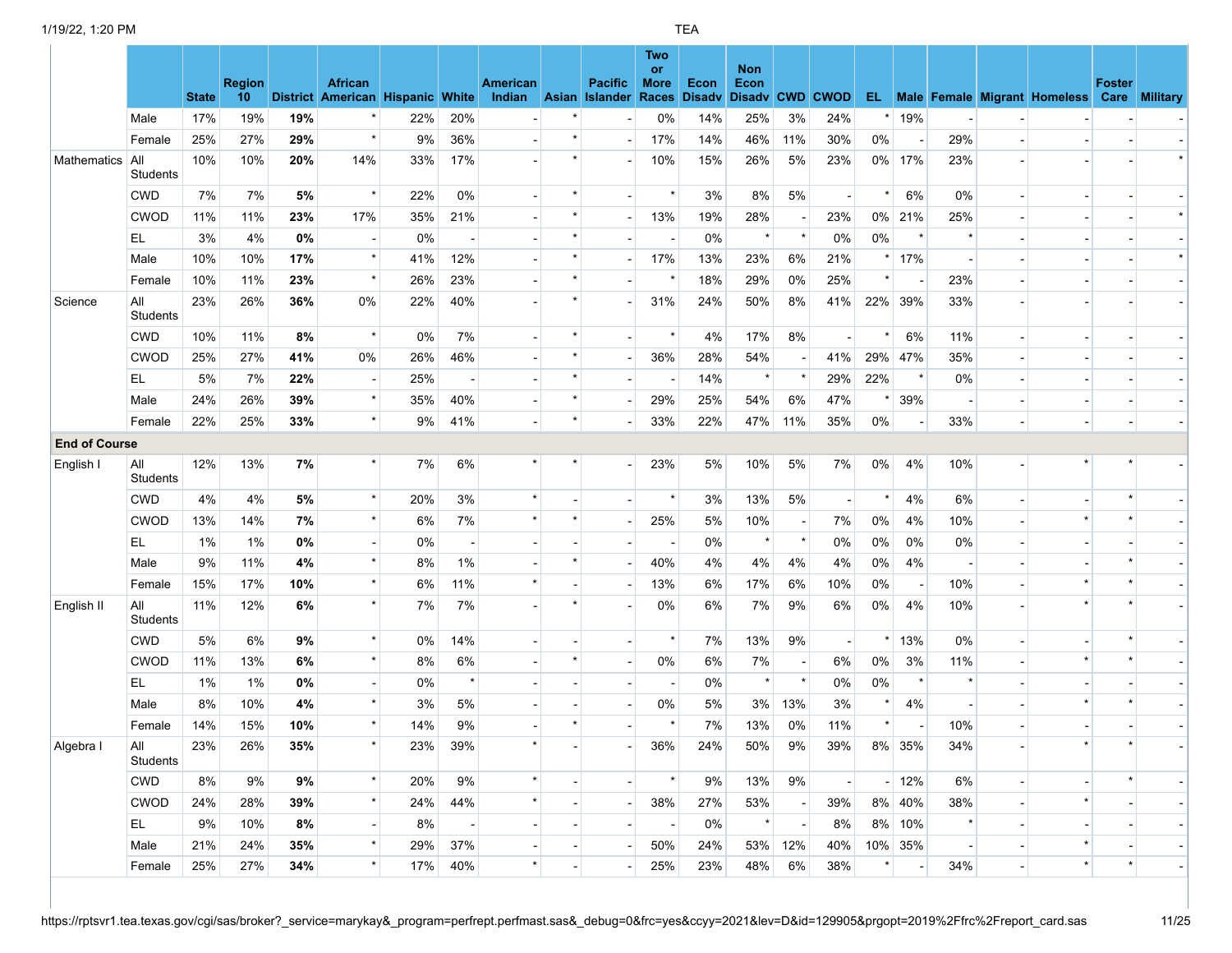|                                                         |                        | <b>State</b> | <b>Region</b><br>10 |     | <b>African</b><br>District American Hispanic White |      |         | <b>American</b><br>Indian |          | <b>Pacific</b><br><b>Asian Islander</b> | Two<br>or<br><b>More</b><br>Races | Econ<br><b>Disadv</b> | <b>Non</b><br>Econ<br>Disady CWD CWOD |                          |     |     |                          |         |         | EL Male Female Migrant Homeless Care Military | <b>Foster</b> |         |
|---------------------------------------------------------|------------------------|--------------|---------------------|-----|----------------------------------------------------|------|---------|---------------------------|----------|-----------------------------------------|-----------------------------------|-----------------------|---------------------------------------|--------------------------|-----|-----|--------------------------|---------|---------|-----------------------------------------------|---------------|---------|
| Biology                                                 | All<br><b>Students</b> | 21%          | 24%                 | 25% |                                                    | 23%  | 26%     |                           |          |                                         | 14%                               | 20%                   | 33%                                   | 11%                      | 27% |     | 0% 25%                   | 24%     |         |                                               |               |         |
|                                                         | <b>CWD</b>             | 7%           | 8%                  | 11% | $\star$                                            | 17%  | 11%     | $\star$                   |          |                                         |                                   | 11%                   | 14%                                   | 11%                      |     |     | 12%                      | 10%     |         |                                               |               |         |
|                                                         | <b>CWOD</b>            | 23%          | 25%                 | 27% |                                                    | 24%  | 28%     |                           |          |                                         | 17%                               | 22%                   | 34%                                   | $\overline{\phantom{a}}$ | 27% | 0%  | 28%                      | 26%     |         |                                               |               |         |
|                                                         | EL                     | 4%           | 5%                  | 0%  |                                                    | 0%   |         |                           |          |                                         |                                   | $0\%$                 | $\star$                               |                          | 0%  | 0%  | 0%                       | $\star$ |         |                                               |               |         |
|                                                         | Male                   | 21%          | 23%                 | 25% | $\star$                                            | 22%  | 26%     |                           | $\star$  |                                         | 20%                               | 21%                   | 31%                                   | 12%                      | 28% |     | 0% 25%                   |         |         |                                               |               |         |
|                                                         | Female                 | 22%          | 24%                 | 24% | $\star$                                            | 26%  | 25%     | $\star$                   |          |                                         | 11%                               | 18%                   | 34%                                   | 10%                      | 26% |     |                          | 24%     |         | $\star$                                       |               |         |
| <b>STAAR Percent at Approaches Grade Level or Above</b> |                        |              |                     |     |                                                    |      |         |                           |          |                                         |                                   |                       |                                       |                          |     |     |                          |         |         |                                               |               |         |
| <b>All Grades</b>                                       |                        |              |                     |     |                                                    |      |         |                           |          |                                         |                                   |                       |                                       |                          |     |     |                          |         |         |                                               |               |         |
| All Subjects                                            | All<br><b>Students</b> | 67%          | 68%                 | 74% | 65%                                                | 72%  | 74%     | 67%                       | 94%      |                                         | 72%                               | 68%                   | 83%                                   | 39%                      | 80% |     | 55% 71%                  | 76%     |         | 44%                                           | 54%           | 100%    |
|                                                         | <b>CWD</b>             | 38%          | 40%                 | 39% | 43%                                                | 39%  | 39%     | 33%                       | 60%      |                                         | 34%                               | 37%                   | 44%                                   | 39%                      |     |     | 30% 41%                  | 34%     |         |                                               | 23%           |         |
|                                                         | <b>CWOD</b>            | 71%          | 72%                 | 80% | 71%                                                | 78%  | 81%     | 100%                      | 100%     |                                         | 80%                               | 75%                   | 88%                                   |                          | 80% | 61% | 79%                      | 82%     | $\star$ | 58%                                           | 69%           | 100%    |
|                                                         | EL                     | 47%          | 51%                 | 55% |                                                    | 54%  | $\star$ |                           | 82%      |                                         |                                   | 51%                   | 74%                                   | 30%                      | 61% | 55% | 54%                      | 57%     |         |                                               |               |         |
|                                                         | Male                   | 65%          | 66%                 | 71% | 62%                                                | 69%  | 72%     | 67%                       | 91%      |                                         | 69%                               | 66%                   | 80%                                   | 41%                      | 79% |     | 54% 71%                  |         |         | 44%                                           | 35%           | $\star$ |
|                                                         | Female                 | 69%          | 71%                 | 76% | 67%                                                | 75%  | 77%     | 67%                       | 100%     |                                         | 77%                               | 70%                   | 86%                                   | 34%                      | 82% | 57% |                          | 76%     |         | 43%                                           | 74%           | $\star$ |
| Reading                                                 | All<br><b>Students</b> | 68%          | 69%                 | 70% | 63%                                                | 70%  | 70%     | 63%                       | 94%      |                                         | 70%                               | 64%                   | 80%                                   | 31%                      | 77% |     | 49% 66%                  | 75%     |         | 57%                                           | 50%           |         |
|                                                         | CWD                    | 35%          | 37%                 | 31% | 33%                                                | 30%  | 32%     |                           |          |                                         | 33%                               | 30%                   | 36%                                   | 31%                      |     | 22% | 33%                      | 29%     |         |                                               | 17%           |         |
|                                                         | <b>CWOD</b>            | 72%          | 72%                 | 77% | 69%                                                | 77%  | 77%     |                           | $*$ 100% |                                         | 77%                               | 72%                   | 85%                                   |                          | 77% |     | 56% 74%                  | 81%     |         | 80%                                           | 67%           | $\star$ |
|                                                         | EL                     | 46%          | 49%                 | 49% | $\overline{\phantom{a}}$                           | 48%  |         |                           | 80%      |                                         |                                   | 44%                   | 76%                                   | 22%                      | 56% | 49% | 49%                      | 49%     |         |                                               |               |         |
|                                                         | Male                   | 63%          | 64%                 | 66% | 58%                                                | 66%  | 67%     |                           | 90%      |                                         | 62%                               | 61%                   | 76%                                   | 33%                      | 74% |     | 49% 66%                  |         |         |                                               | 36%           | $\star$ |
|                                                         | Female                 | 72%          | 73%                 | 75% | 65%                                                | 74%  | 75%     | 60%                       | 100%     |                                         | 79%                               | 68%                   | 85%                                   | 29%                      | 81% | 49% |                          | 75%     |         |                                               | 71%           | $\star$ |
| Mathematics                                             | All<br><b>Students</b> | 65%          | 67%                 | 75% | 67%                                                | 73%  | 75%     | 75%                       | 92%      |                                         | 73%                               | 69%                   | 84%                                   | 43%                      | 81% |     | 59% 72%                  | 77%     |         | 14%                                           | 59%           | $\star$ |
|                                                         | <b>CWD</b>             | 39%          | 42%                 | 43% | 60%                                                | 44%  | 43%     | $\star$                   |          |                                         | 36%                               | 42%                   | 46%                                   | 43%                      |     | 32% | 46%                      | 39%     |         |                                               | 40%           |         |
|                                                         | <b>CWOD</b>            | 68%          | 70%                 | 81% | 68%                                                | 78%  | 82%     |                           | $*100\%$ |                                         | 82%                               | 76%                   | 89%                                   |                          | 81% | 66% | 80%                      | 82%     | $\star$ | 20%                                           | 67%           | $\star$ |
|                                                         | EL                     | 49%          | 53%                 | 59% |                                                    | 58%  |         |                           | 80%      |                                         |                                   | 55%                   | 79%                                   | 32%                      | 66% | 59% | 54%                      | 66%     |         |                                               |               |         |
|                                                         | Male                   | 65%          | 67%                 | 72% | 50%                                                | 69%  | 73%     |                           | 86%      |                                         | 74%                               | 68%                   | 80%                                   | 46%                      | 80% |     | 54% 72%                  |         |         |                                               | 38%           | $\star$ |
|                                                         | Female                 | 65%          | 67%                 | 77% | 76%                                                | 76%  | 77%     | 80%                       | 100%     |                                         | 72%                               | 71%                   | 87%                                   | 39%                      | 82% | 66% |                          | 77%     |         |                                               | 78%           |         |
| Science                                                 | All<br>Students        | 70%          | 71%                 | 80% | 69%                                                | 75%  | 81%     |                           | $*100\%$ |                                         | 77%                               | 73%                   | 90%                                   | 47%                      | 86% |     | 63% 81%                  | 78%     |         |                                               |               |         |
|                                                         | <b>CWD</b>             | 42%          | 44%                 | 47% |                                                    | 46%  | 48%     |                           |          |                                         | 33%                               | 42%                   |                                       | 58% 47%                  |     |     | 50% 51%                  | 39%     |         |                                               |               |         |
|                                                         | <b>CWOD</b>            | 74%          | 75%                 | 86% | 80%                                                | 80%  | 87%     |                           | $*$ 100% |                                         | 85%                               | 80%                   | 93%                                   |                          | 86% |     | 67% 88%                  | 83%     |         |                                               |               |         |
|                                                         | EL.                    | 47%          | 51%                 | 63% |                                                    | 62%  |         |                           |          |                                         |                                   | 65%                   |                                       | 60% 50%                  | 67% |     | 63% 67%                  | 57%     |         |                                               |               |         |
|                                                         | Male                   | 70%          | 71%                 | 81% | $\star$                                            | 75%  | 83%     |                           | $-100%$  |                                         | 74%                               | 75%                   | 91%                                   | 51%                      | 88% |     | 67% 81%                  |         |         |                                               |               |         |
|                                                         | Female                 | 71%          | 72%                 | 78% | 56%                                                | 75%  | 80%     |                           |          |                                         | 80%                               | 72%                   | 88%                                   | 39%                      | 83% | 57% | $\overline{\phantom{a}}$ | 78%     |         |                                               |               |         |
| SAT/ACT All<br>Subjects                                 | All<br>Students        | 95%          | 96%                 | 98% |                                                    | 100% | 97%     |                           |          |                                         |                                   | 92%                   | 100%                                  |                          | 98% |     | 95%                      | 100%    |         |                                               |               |         |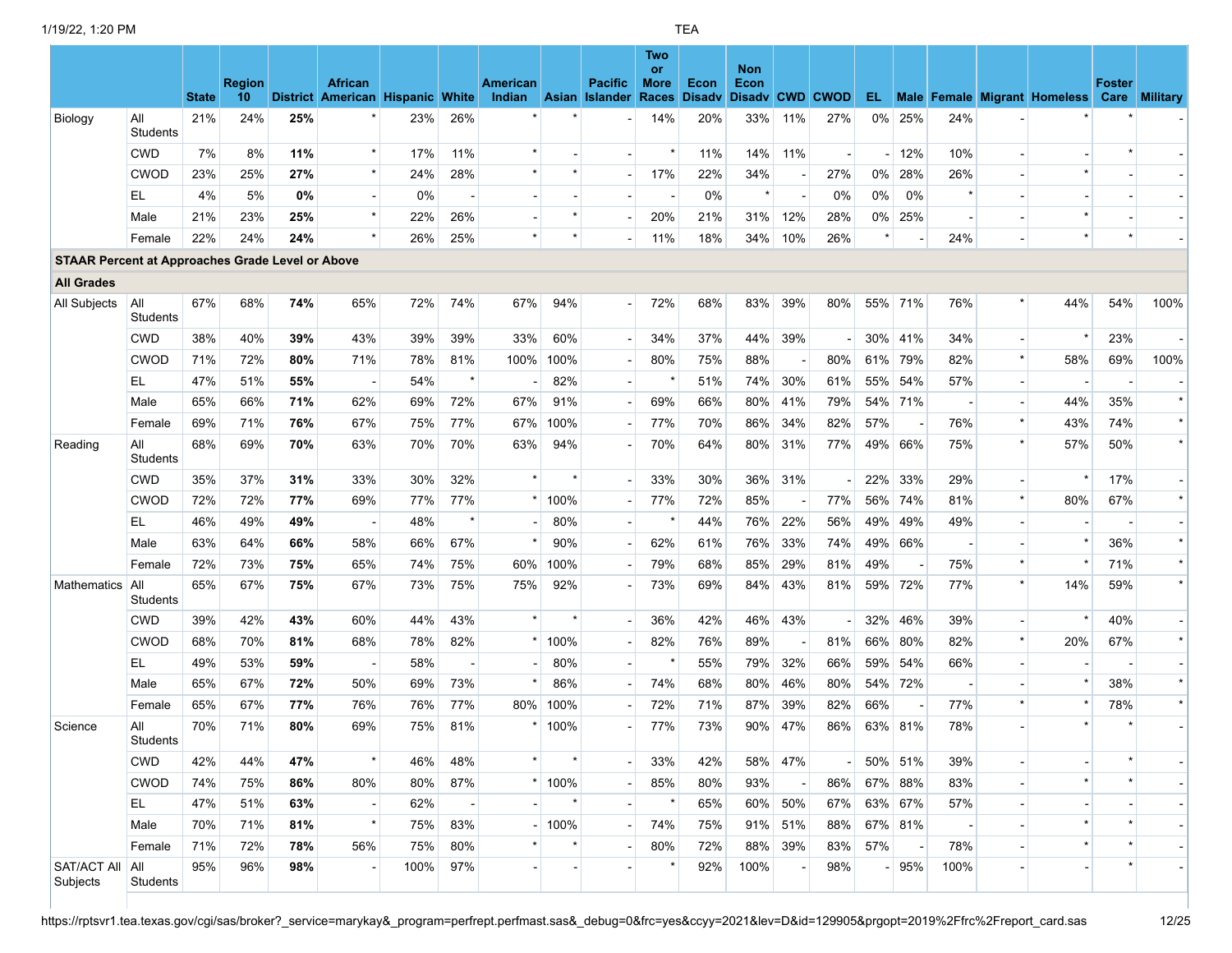|                                                    |                 | <b>State</b> | <b>Region</b><br>10 |      | <b>African</b><br>District American Hispanic White |                          |         | American<br>Indian |                | <b>Pacific</b><br>Asian Islander | Two<br><b>or</b><br>More<br>Races | Econ<br><b>Disadv</b>    | <b>Non</b><br>Econ<br>Disady CWD CWOD |                          |                          |                |                        |                          | <b>EL</b> Male Female Migrant Homeless | <b>Foster</b><br>Care | <b>Military</b> |
|----------------------------------------------------|-----------------|--------------|---------------------|------|----------------------------------------------------|--------------------------|---------|--------------------|----------------|----------------------------------|-----------------------------------|--------------------------|---------------------------------------|--------------------------|--------------------------|----------------|------------------------|--------------------------|----------------------------------------|-----------------------|-----------------|
|                                                    | <b>CWD</b>      | 80%          | 91%                 |      |                                                    |                          |         |                    |                |                                  |                                   |                          |                                       |                          |                          |                |                        |                          |                                        |                       |                 |
|                                                    | <b>CWOD</b>     | 95%          | 96%                 | 98%  |                                                    | 100%                     | 97%     |                    |                |                                  |                                   | 92%                      | 100%                                  | $\overline{\phantom{a}}$ | 98%                      |                | 95%                    | 100%                     |                                        |                       |                 |
|                                                    | EL              | 74%          | 83%                 |      |                                                    |                          |         |                    |                |                                  |                                   |                          |                                       | $\overline{a}$           |                          |                |                        |                          |                                        |                       |                 |
|                                                    | Male            | 95%          | 96%                 | 95%  |                                                    | $\star$                  | 94%     |                    |                |                                  |                                   | 83%                      | 100%                                  | $\blacksquare$           | 95%                      |                | 95%                    |                          |                                        |                       |                 |
|                                                    | Female          | 94%          | 95%                 | 100% |                                                    |                          | $*100%$ |                    |                |                                  |                                   | 100%                     | 100%                                  | $\blacksquare$           | 100%                     |                |                        | 100%                     |                                        | $\star$               |                 |
| <b>STAAR Percent at Meets Grade Level or Above</b> |                 |              |                     |      |                                                    |                          |         |                    |                |                                  |                                   |                          |                                       |                          |                          |                |                        |                          |                                        |                       |                 |
| <b>All Grades</b>                                  |                 |              |                     |      |                                                    |                          |         |                    |                |                                  |                                   |                          |                                       |                          |                          |                |                        |                          |                                        |                       |                 |
| All Subjects                                       | All<br>Students | 41%          | 43%                 | 46%  | 29%                                                | 43%                      | 48%     | 28%                | 78%            |                                  | 44%                               | 39%                      | 59%                                   | 17%                      | 52%                      |                | 27% 46%                | 47%                      | 25%                                    | 23%                   | 100%            |
|                                                    | <b>CWD</b>      | 21%          | 22%                 | 17%  | 14%                                                | 19%                      | 16%     | 22%                | 60%            |                                  | 11%                               | 15%                      | 23%                                   | 17%                      |                          | 8%             | 18%                    | 16%                      |                                        | 8%                    |                 |
|                                                    | CWOD            | 44%          | 46%                 | 52%  | 33%                                                | 47%                      | 54%     | 33%                | 81%            |                                  | 50%                               | 44%                      | 63%                                   | $\overline{\phantom{a}}$ | 52%                      | 32%            | 52%                    | 51%                      | 33%                                    | 31%                   | 100%            |
|                                                    | EL              | 20%          | 23%                 | 27%  | $\overline{\phantom{a}}$                           | 25%                      |         |                    | 55%            |                                  |                                   | 25%                      | 36%                                   | 8%                       | 32%                      | 27%            | 28%                    | 26%                      |                                        |                       |                 |
|                                                    | Male            | 40%          | 42%                 | 46%  | 31%                                                | 43%                      | 46%     | 33%                | 82%            |                                  | 45%                               | 38%                      | 58%                                   | 18%                      | 52%                      |                | 28% 46%                |                          | 33%                                    | 15%                   | $\star$         |
|                                                    | Female          | 42%          | 45%                 | 47%  | 28%                                                | 42%                      | 49%     | 25%                | 71%            |                                  | 43%                               | 39%                      | 60%                                   | 16%                      | 51%                      | 26%            |                        | 47%                      | 14%                                    | 32%                   | $\star$         |
| Reading                                            | All<br>Students | 44%          | 46%                 | 45%  | 31%                                                | 41%                      | 46%     | 13%                | 69%            |                                  | 42%                               | 37%                      | 57%                                   | 16%                      | 50%                      |                | 20% 43%                | 46%                      | 43%                                    | 17%                   | $\star$         |
|                                                    | <b>CWD</b>      | 20%          | 22%                 | 16%  | 17%                                                | 16%                      | 16%     | $\star$            | $\star$        |                                  | 13%                               | 13%                      | 23%                                   | 16%                      | $\overline{\phantom{a}}$ |                | 4% 17%                 | 13%                      | $\star$                                | 0%                    |                 |
|                                                    | <b>CWOD</b>     | 47%          | 49%                 | 50%  | 35%                                                | 45%                      | 52%     |                    | 71%            |                                  | 48%                               | 42%                      | 61%                                   | $\overline{\phantom{a}}$ | 50%                      |                | 24% 49%                | 50%                      | 60%                                    | 25%                   | $\star$         |
|                                                    | EL              | 20%          | 24%                 | 20%  |                                                    | 19%                      |         |                    | 40%            |                                  |                                   | 17%                      | 33%                                   | 4%                       | 24%                      |                | 20% 21%                | 19%                      |                                        |                       |                 |
|                                                    | Male            | 40%          | 42%                 | 43%  | 42%                                                | 41%                      | 44%     |                    | 80%            |                                  | 38%                               | 36%                      | 55%                                   | 17%                      | 49%                      |                | 21% 43%                |                          |                                        | 9%                    | $\star$         |
|                                                    | Female          | 48%          | 50%                 | 46%  | 25%                                                | 41%                      | 49%     | 20%                | 50%            |                                  | 48%                               | 38%                      | 60%                                   | 13%                      | 50%                      | 19%            |                        | 46%                      | $\star$                                | 29%                   | $\star$         |
| Mathematics                                        | All<br>Students | 37%          | 40%                 | 47%  | 22%                                                | 46%                      | 47%     | 50%                | 75%            |                                  | 47%                               | 40%                      | 58%                                   | 19%                      | 52%                      |                | 36% 46%                | 47%                      | 0%                                     | 29%                   | $\star$         |
|                                                    | <b>CWD</b>      | 21%          | 23%                 | 19%  | 20%                                                | 24%                      | 17%     | $\star$            | $\star$        |                                  | 7%                                | 18%                      | 22%                                   | 19%                      |                          | 16%            | 19%                    | 19%                      | $\star$                                | 20%                   |                 |
|                                                    | <b>CWOD</b>     | 39%          | 42%                 | 52%  | 23%                                                | 50%                      | 53%     |                    | 80%            |                                  | 55%                               | 46%                      | 62%                                   | $\overline{\phantom{a}}$ | 52%                      | 41%            | 54%                    | 51%                      | $0\%$                                  | 33%                   | $\star$         |
|                                                    | EL              | 20%          | 24%                 | 36%  |                                                    | 35%                      |         |                    | 60%            |                                  |                                   | 36%                      | 37%                                   | 16%                      | 41%                      | 36%            | 35%                    | 38%                      |                                        |                       |                 |
|                                                    | Male            | 37%          | 41%                 | 46%  | 20%                                                | 45%                      | 47%     |                    | 71%            |                                  | 51%                               | 40%                      | 58%                                   | 19%                      | 54%                      |                | 35% 46%                | $\overline{\phantom{a}}$ |                                        | 25%                   | $\star$         |
|                                                    | Female          | 36%          | 39%                 | 47%  | 24%                                                | 47%                      | 48%     | 40%                | 80%            |                                  | 42%                               | 41%                      | 58%                                   | 19%                      | 51%                      | 38%            |                        | 47%                      |                                        | 33%                   |                 |
| Science                                            | All<br>Students | 43%          | 44%                 | 49%  | 38%                                                | 40%                      | 53%     |                    | 100%           |                                  | 41%                               | 39%                      | 65%                                   | 16%                      | 56%                      |                | 24% 49%                | 50%                      |                                        |                       |                 |
|                                                    | <b>CWD</b>      | 22%          | 23%                 | 16%  | $\star$                                            | 18%                      | 15%     |                    | $\star$        |                                  | 17%                               | 12%                      | 25%                                   | 16%                      |                          |                | 0% 17%                 | 14%                      |                                        |                       |                 |
|                                                    | CWOD            | 46%          | 47%                 | 56%  | 50%                                                | 44%                      | 59%     |                    | $*$ 100%       |                                  | 45%                               | 45%                      | 70%                                   |                          | 56%                      |                | 30% 57%                | 54%                      |                                        |                       |                 |
|                                                    | EL              | 17%          | 20%                 | 24%  |                                                    | 21%                      |         |                    |                |                                  |                                   | 19%                      | 40%                                   | 0%                       | 30%                      |                | 24% 30%                | 14%                      |                                        |                       |                 |
|                                                    | Male            | 44%          | 45%                 | 49%  | $\star$                                            | 43%                      | 51%     |                    | 100%           |                                  | 47%                               | 37%                      |                                       | 67% 17%                  | 57%                      |                | 30% 49%                | $\overline{\phantom{a}}$ | $\star$                                |                       |                 |
|                                                    | Female          | 42%          | 44%                 | 50%  | 44%                                                | 37%                      | 54%     |                    |                |                                  | 35%                               | 41%                      |                                       | 62% 14%                  | 54%                      | 14%            | $\left  \cdot \right $ | 50%                      |                                        |                       |                 |
| SAT/ACT All<br>Subjects                            | All<br>Students | 69%          | 73%                 | 64%  |                                                    | 57%                      | 65%     |                    |                |                                  |                                   | 58%                      | 67%                                   |                          | 64%                      |                | 80%                    | 50%                      |                                        |                       |                 |
|                                                    | <b>CWD</b>      | 50%          | 68%                 |      |                                                    | $\overline{\phantom{a}}$ |         |                    | $\blacksquare$ |                                  |                                   | $\overline{\phantom{a}}$ | $\blacksquare$                        | $\blacksquare$           | $\blacksquare$           | $\blacksquare$ | $\sim$                 | $\overline{\phantom{a}}$ |                                        |                       |                 |
|                                                    | CWOD            | 69%          | 73%                 | 64%  |                                                    | 57%                      | 65%     |                    |                |                                  |                                   | 58%                      | 67%                                   |                          | 64%                      |                | $-80%$                 | 50%                      |                                        |                       |                 |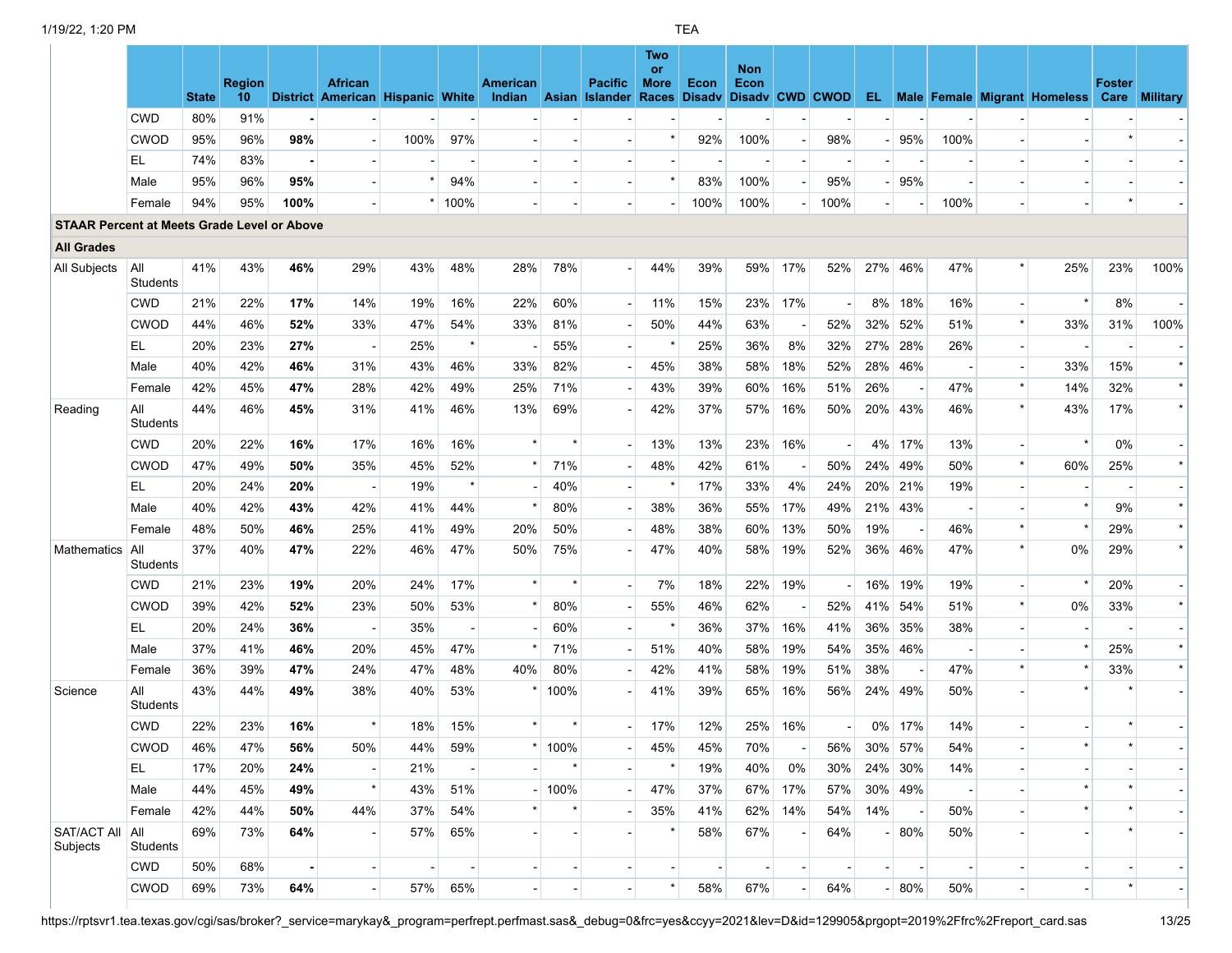|                                             |                        | <b>State</b> | <b>Region</b><br>10 <sup>°</sup> |     | <b>African</b><br>District American Hispanic White |                |         | <b>American</b><br>Indian |         | <b>Pacific</b><br>Asian Islander | Two<br><b>or</b><br><b>More</b><br>Races | Econ | <b>Non</b><br><b>Econ</b><br>Disady Disady CWD CWOD |                          |                          |                          |            |                          | <b>EL</b> Male Female Migrant Homeless | <b>Foster</b><br>Care | <b>Military</b> |
|---------------------------------------------|------------------------|--------------|----------------------------------|-----|----------------------------------------------------|----------------|---------|---------------------------|---------|----------------------------------|------------------------------------------|------|-----------------------------------------------------|--------------------------|--------------------------|--------------------------|------------|--------------------------|----------------------------------------|-----------------------|-----------------|
|                                             | EL                     | 21%          | 29%                              |     |                                                    |                |         |                           |         |                                  |                                          |      |                                                     |                          |                          |                          |            |                          |                                        |                       |                 |
|                                             | Male                   | 73%          | 77%                              | 80% | $\overline{\phantom{a}}$                           | $\star$        | 75%     |                           |         |                                  |                                          | 83%  | 79%                                                 | $\overline{\phantom{a}}$ | 80%                      |                          | 80%        |                          |                                        |                       |                 |
|                                             | Female                 | 65%          | 70%                              | 50% | $\blacksquare$                                     | $\star$        | 56%     |                           |         | $\overline{\phantom{a}}$         |                                          | 33%  | 56%                                                 |                          | 50%                      | $\overline{\phantom{a}}$ |            | 50%                      |                                        |                       |                 |
| <b>STAAR Percent at Masters Grade Level</b> |                        |              |                                  |     |                                                    |                |         |                           |         |                                  |                                          |      |                                                     |                          |                          |                          |            |                          |                                        |                       |                 |
| <b>All Grades</b>                           |                        |              |                                  |     |                                                    |                |         |                           |         |                                  |                                          |      |                                                     |                          |                          |                          |            |                          |                                        |                       |                 |
| All Subjects                                | All<br><b>Students</b> | 18%          | 20%                              | 21% | 8%                                                 | 17%            | 22%     | 6%                        | 39%     | $\blacksquare$                   | 19%                                      | 15%  | 31%                                                 | 6%                       | 24%                      |                          | 9% 21%     | 21%                      | 6%                                     | 10%                   | 83%             |
|                                             | <b>CWD</b>             | 7%           | 8%                               | 6%  | 7%                                                 | 6%             | 6%      | 0%                        | 20%     |                                  | 0%                                       | 5%   | 9%                                                  | 6%                       |                          | 2%                       | 7%         | 5%                       |                                        | 0%                    |                 |
|                                             | CWOD                   | 19%          | 22%                              | 24% | 9%                                                 | 19%            | 25%     | 11%                       | 42%     |                                  | 22%                                      | 17%  | 33%                                                 |                          | 24%                      |                          | 11% 24%    | 23%                      | 8%                                     | 15%                   | 83%             |
|                                             | EL                     | 7%           | 8%                               | 9%  | $\overline{\phantom{a}}$                           | 8%             |         |                           | 9%      |                                  |                                          | 9%   | 10%                                                 | 2%                       | 11%                      | 9%                       | 10%        | 8%                       |                                        |                       |                 |
|                                             | Male                   | 17%          | 19%                              | 21% | 12%                                                | 18%            | 21%     | 17%                       | 45%     |                                  | 19%                                      | 15%  | 29%                                                 | 7%                       | 24%                      |                          | 10% 21%    |                          | 11%                                    | 0%                    | $\star$         |
|                                             | Female                 | 19%          | 21%                              | 21% | 7%                                                 | 16%            | 23%     | 0%                        | 29%     |                                  | 18%                                      | 14%  | 32%                                                 | 5%                       | 23%                      | 8%                       |            | 21%                      | 0%                                     | 21%                   | $\star$         |
| Reading                                     | All<br>Students        | 18%          | 20%                              | 17% | 9%                                                 | 14%            | 19%     | 0%                        | 31%     |                                  | 14%                                      | 12%  | 25%                                                 | 7%                       | 19%                      |                          | 5% 16%     | 19%                      | 14%                                    | 6%                    |                 |
|                                             | <b>CWD</b>             | 6%           | 7%                               | 7%  | 17%                                                | 6%             | 8%      |                           |         |                                  | 0%                                       | 6%   | 10%                                                 | 7%                       | $\overline{\phantom{a}}$ | 0%                       | 8%         | 5%                       |                                        | 0%                    |                 |
|                                             | CWOD                   | 20%          | 22%                              | 19% | 8%                                                 | 15%            | 21%     | $\star$                   | 36%     |                                  | 17%                                      | 14%  | 27%                                                 | $\overline{\phantom{a}}$ | 19%                      | 6%                       | 18%        | 21%                      | 20%                                    | 8%                    | $\star$         |
|                                             | EL.                    | 7%           | 8%                               | 5%  | $\blacksquare$                                     | 5%             | $\star$ |                           | 0%      |                                  | $\star$                                  | 5%   | 5%                                                  | 0%                       | 6%                       | 5%                       | 4%         | 6%                       |                                        |                       |                 |
|                                             | Male                   | 16%          | 17%                              | 16% | 17%                                                | 14%            | 16%     | $\star$                   | 40%     |                                  | 14%                                      | 13%  | 20%                                                 | 8%                       | 18%                      | 4%                       | 16%        |                          |                                        | 0%                    | $\star$         |
|                                             | Female                 | 21%          | 23%                              | 19% | 5%                                                 | 14%            | 21%     | 0%                        | 17%     |                                  | 14%                                      | 12%  | 31%                                                 | 5%                       | 21%                      | 6%                       |            | 19%                      |                                        | 14%                   | $\star$         |
| Mathematics                                 | All<br><b>Students</b> | 17%          | 20%                              | 24% | 7%                                                 | 22%            | 25%     | 13%                       | 33%     |                                  | 24%                                      | 17%  | 35%                                                 | 5%                       | 28%                      |                          | 14% 24%    | 23%                      | 0%                                     | 12%                   | $\star$         |
|                                             | <b>CWD</b>             | 8%           | 9%                               | 5%  | $0\%$                                              | 6%             | 5%      | $\star$                   | $\star$ |                                  | 0%                                       | 5%   | 5%                                                  | 5%                       | $\overline{\phantom{a}}$ | 4%                       | 5%         | 5%                       |                                        | 0%                    |                 |
|                                             | CWOD                   | 18%          | 21%                              | 28% | 9%                                                 | 24%            | 29%     | $\star$                   | 40%     |                                  | 29%                                      | 21%  | 39%                                                 |                          | 28%                      | 17%                      | 30%        | 26%                      | $0\%$                                  | 17%                   | $\star$         |
|                                             | EL.                    | 8%           | 10%                              | 14% | $\overline{\phantom{a}}$                           | 13%            |         |                           | 20%     |                                  |                                          | 14%  | 16%                                                 | 4%                       | 17%                      | 14%                      | 15%        | 13%                      |                                        |                       |                 |
|                                             | Male                   | 18%          | 21%                              | 24% | 10%                                                | 24%            | 25%     | $\star$                   | 29%     |                                  | 23%                                      | 18%  | 36%                                                 | 5%                       | 30%                      |                          | 15% 24%    |                          |                                        | 0%                    | $\star$         |
|                                             | Female                 | 16%          | 19%                              | 23% | 6%                                                 | 19%            | 25%     | 0%                        | 40%     |                                  | 25%                                      | 17%  | 34%                                                 | 5%                       | 26%                      | 13%                      |            | 23%                      | $\star$                                | 22%                   | $\star$         |
| Science                                     | All<br>Students        | 19%          | 21%                              | 23% | 8%                                                 | 15%            | 25%     |                           | 63%     |                                  | 18%                                      | 15%  | 34%                                                 | 7%                       | 25%                      |                          | 7% 24%     | 21%                      |                                        |                       |                 |
|                                             | <b>CWD</b>             | 8%           | 8%                               | 7%  | $\star$                                            | 4%             | 7%      | $\star$                   |         |                                  | 0%                                       | 5%   | 11%                                                 | 7%                       | $\overline{\phantom{a}}$ | 0%                       | 7%         | 6%                       |                                        |                       |                 |
|                                             | <b>CWOD</b>            | 20%          | 23%                              | 25% | 10%                                                | 17%            | 28%     | $\star$                   | 57%     |                                  | 21%                                      | 17%  | 37%                                                 | $\overline{\phantom{a}}$ | 25%                      | 9%                       | 28%        | 23%                      |                                        |                       |                 |
|                                             | EL                     | 4%           | 6%                               | 7%  | $\blacksquare$                                     | 5%             |         |                           |         |                                  |                                          | 6%   | 10%                                                 | 0%                       | 9%                       |                          | 7% 11%     | 0%                       |                                        |                       |                 |
|                                             | Male                   | 20%          | 22%                              | 24% |                                                    | 17%            | 26%     |                           | 80%     |                                  | 21%                                      | 16%  | 37%                                                 | 7%                       | 28%                      |                          | $11\%$ 24% |                          |                                        |                       |                 |
|                                             | Female                 | 18%          | 20%                              | 21% | 11%                                                | 13%            | 24%     |                           |         |                                  | 15%                                      | 14%  | 32%                                                 | 6%                       | 23%                      | 0%                       |            | 21%                      |                                        |                       |                 |
| <b>SAT/ACT All</b><br>Subjects              | All<br>Students        | 14%          | 20%                              | 12% |                                                    | 0%             | 15%     |                           |         |                                  |                                          | 25%  | 7%                                                  |                          | 12%                      |                          | $- 20%$    | 5%                       |                                        |                       |                 |
|                                             | <b>CWD</b>             | 11%          | 11%                              |     | $\blacksquare$                                     | $\blacksquare$ |         |                           |         |                                  |                                          |      | $\blacksquare$                                      | $\overline{\phantom{a}}$ |                          |                          |            |                          |                                        |                       |                 |
|                                             | <b>CWOD</b>            | 14%          | 20%                              | 12% |                                                    | 0%             | 15%     |                           |         |                                  |                                          | 25%  | 7%                                                  | $\blacksquare$           | 12%                      |                          | $-120%$    | 5%                       |                                        |                       |                 |
|                                             | EL                     | 1%           | 1%                               |     |                                                    |                |         |                           |         |                                  |                                          |      |                                                     |                          |                          |                          |            |                          |                                        |                       |                 |
|                                             | Male                   | 18%          | 24%                              | 20% | $\overline{\phantom{a}}$                           |                | 25%     | $\blacksquare$            |         | $\overline{\phantom{a}}$         |                                          | 33%  | 14%                                                 |                          | 20%                      |                          | $- 20%$    | $\overline{\phantom{a}}$ |                                        |                       |                 |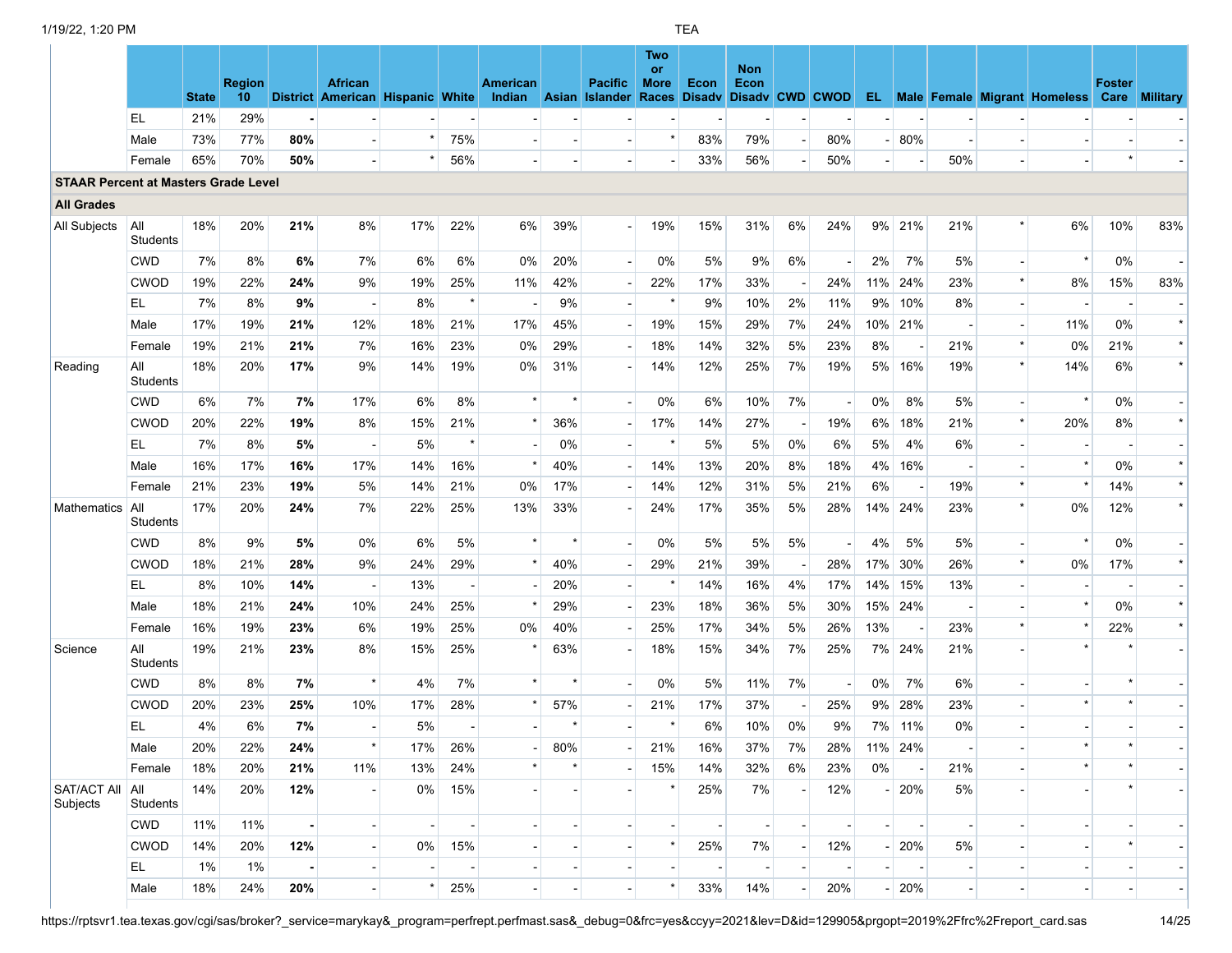|        | <b>State</b> | <b>Region</b><br>10 |    | <b>African</b> |    | <b>American</b> | <b>Pacific More</b> | <b>Two</b><br><b>or</b> | Econ | <b>Non</b><br>Econ |    |  |    | District American Hispanic White Indian Asian Islander Races Disady Disady CWD CWOD EL Male Female Migrant Homeless Care Military | <b>Foster</b> |  |
|--------|--------------|---------------------|----|----------------|----|-----------------|---------------------|-------------------------|------|--------------------|----|--|----|-----------------------------------------------------------------------------------------------------------------------------------|---------------|--|
| Female | 11%          | 16%                 | 5% |                | 6% |                 |                     |                         | 17%  | 0%                 | 5% |  | 5% |                                                                                                                                   |               |  |

\* Indicates results are masked due to small numbers to protect student confidentiality.

### **Part (iii): Academic Growth and Graduation Rate**

### **Part (iii)(I): Academic Growth**

This section provides information on students' academic growth for mathematics and reading/ELA for public elementary schools and secondary schools which don't have a graduation rate, for the 2020-21 school year. These results include all students tested, regardless of whether they were in the accountability subset. (CWD: children with disability; CWOD: children without disability; EL: English learner)

USDE waived reporting requirements in Section 1111(h)(1)(C)(iii)(l) (other academic indicator results for schools that are not high *schools) for the 2020-21 school year.*

### **Part (iii)(II): Graduation Rate**

This section provides information on high school graduation rates for the class of 2020.

|                                                                     | All    | <b>African</b><br><b>Students American</b> | <b>Hispanic White</b> |             | <b>American</b><br><b>Indian</b> | <b>Asian</b> | <b>Pacific</b><br><b>Islander</b> | Two or<br><b>More</b><br>Races | <b>Econ</b><br><b>Disady</b> | <b>CWD</b> | EL⊹                | Homeless $\lozenge$ | Foster<br>Care $\diamond$ |
|---------------------------------------------------------------------|--------|--------------------------------------------|-----------------------|-------------|----------------------------------|--------------|-----------------------------------|--------------------------------|------------------------------|------------|--------------------|---------------------|---------------------------|
| <b>Federal Graduation Rates</b>                                     |        |                                            |                       |             |                                  |              |                                   |                                |                              |            |                    |                     |                           |
| 4-year Longitudinal Cohort Graduation Rate (Gr 9-12): Class of 2020 |        |                                            |                       |             |                                  |              |                                   |                                |                              |            |                    |                     |                           |
| All Students                                                        | 96.8%  | 100.0%                                     |                       | 97.8% 96.2% | *                                | 100.0%       |                                   | $-100.0\%$                     |                              |            | 96.0% 93.8% 100.0% | $\star$             |                           |
| <b>CWD</b>                                                          | 93.8%  | ۰                                          |                       | 88.9% 95.7% |                                  |              |                                   |                                | 95.7% 93.8%                  |            |                    | ÷                   |                           |
| <b>CWOD</b>                                                         | 97.3%  | 100.0%                                     | 100.0% 96.3%          |             |                                  | 100.0%       |                                   | $-100.0\%$                     | 96.1%                        |            | $-100.0\%$         | ÷                   |                           |
| $EL \diamond$                                                       | 100.0% |                                            |                       |             |                                  |              |                                   |                                |                              |            | $-100.0\%$         |                     |                           |
| Male                                                                | 97.3%  | $\star$                                    |                       | 96.6% 97.3% | ÷                                | $\star$      |                                   |                                | 97.7% 95.0%                  |            |                    | ÷                   |                           |
| Female                                                              | 96.0%  | $\star$                                    | 100.0% 94.4%          |             |                                  | 100.0%       |                                   | $-100.0\%$                     | 93.8% 91.7%                  |            | $\star$            | ÷                   |                           |

- Indicates there are no students in the group.

\* Indicates results are masked due to small numbers to protect student confidentiality.

 $\Leftrightarrow$  Ever in grades 9-12.

### **Part (iv): English Language Proficiency**

This section provides information on the number and percentage of English learners achieving English language proficiency based on the 2021 Texas English Language Proficiency Assessment System (TELPAS) data. (EL: English learner)

|     |    | Total EL in Class Proficiency of EL Rate of Proficiency |
|-----|----|---------------------------------------------------------|
| 189 | 19 | 10%                                                     |

- Indicates there are no students in the group.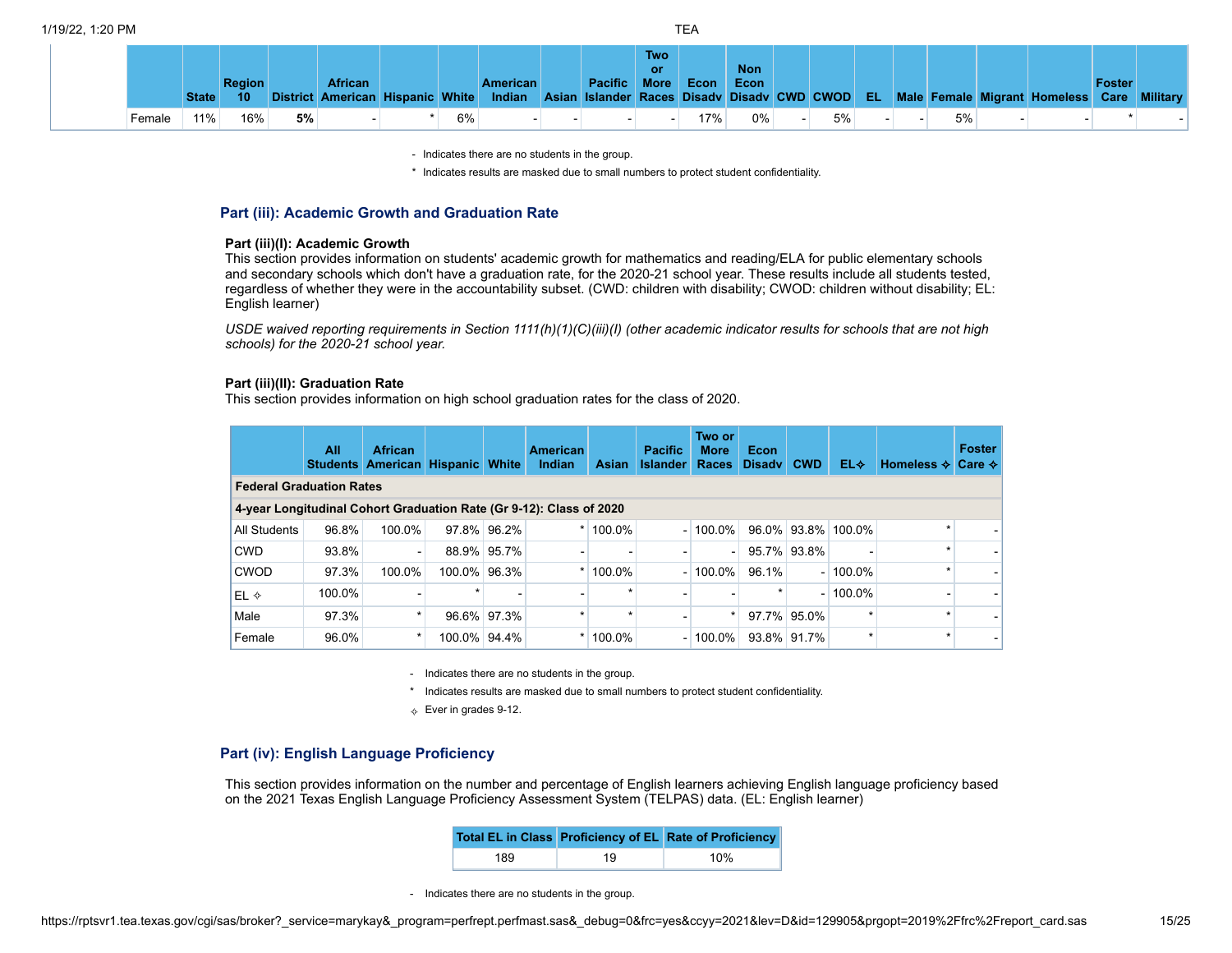- \* Indicates results are masked due to small numbers to protect student confidentiality.
- $\Diamond$  Indicates data reporting does not meet for Minimum Size.

# **Part (v): School Quality or Student Success (SQSS)**

This section provides information on school quality or student success, which is college, career and military readiness (CCMR) for high schools and average performance rate of the three STAAR performance levels of all students, regardless of whether they were in the accountability subset, for elementary and secondary schools without a graduation rate. (CWD: children with disability; EL: English learner)

|                                                                                 | All | <b>African</b><br>Students American Hispanic White |     |     | <b>American</b><br>Indian | <b>Asian</b> | <b>Pacific</b><br>Islander | <b>Two or More</b><br><b>Races</b> | Econ<br>Disady CWD |     | IEL.    |
|---------------------------------------------------------------------------------|-----|----------------------------------------------------|-----|-----|---------------------------|--------------|----------------------------|------------------------------------|--------------------|-----|---------|
| <b>Student Success (Student Achievement Domain Score: STAAR Component Only)</b> |     |                                                    |     |     |                           |              |                            |                                    |                    |     |         |
| <b>STAAR Component Score</b>                                                    | 47  | 34                                                 | 44  | 48  | 34                        | 70           | $\overline{\phantom{a}}$   | 45                                 | 41                 | 21  | 30      |
| School Quality (College, Career, and Military Readiness Performance)            |     |                                                    |     |     |                           |              |                            |                                    |                    |     |         |
| %Students meeting CCMR                                                          | 72% | 50%                                                | 69% | 73% | $\star$                   | 50%          | $\blacksquare$             | 88%                                | 68%                | 93% | $\star$ |

- Indicates there are no students in the group.

\* Indicates results are masked due to small numbers to protect student confidentiality.

# **Part (vi): Goal Meeting Status**

This section provides information on the progress of all students and each student group toward meeting the long-term goals or interim objectives on STAAR academic performance, federal graduation rate, and English learners' language proficiency. (CWD: children with disability; EL: English learner)

USDE waived reporting requirements in Section 1111(h)(1)(C)(vi) (progress toward meeting long-term goals and measurements of *interim progress) for the 2020-21 school year.*

# **Part (vii): STAAR Participation**

This section provides the percentage of students assessed and not assessed on STAAR for mathematics, reading/ELA, and science. (CWD: children with disability; CWOD: children without disability; EL: English learner)

|                           |                     |      | <b>African</b><br>District American Hispanic White |      |     | <b>American</b><br>Indian | <b>Asian</b> | <b>Pacific</b><br><b>Islander</b> | Two or<br><b>More</b><br>Races | Econ | <b>Non</b><br><b>Econ</b><br>Disady Disady |      | <b>CWD CWOD</b> | -EL     | Male           |      | <b>Female Migrant</b> |
|---------------------------|---------------------|------|----------------------------------------------------|------|-----|---------------------------|--------------|-----------------------------------|--------------------------------|------|--------------------------------------------|------|-----------------|---------|----------------|------|-----------------------|
| <b>Participation Rate</b> |                     |      |                                                    |      |     |                           |              |                                   |                                |      |                                            |      |                 |         |                |      |                       |
| <b>All Subjects</b>       | <b>All Students</b> | 98%  | 97%                                                | 99%  | 98% | 100%                      | 100%         |                                   | 98%                            | 98%  | 98%                                        | 97%  | 98%             | 100%    | 98%            | 98%  | $\star$               |
|                           | <b>CWD</b>          | 97%  | 100%                                               | 98%  | 97% | 100%                      | 100%         |                                   | 95%                            | 97%  | 99%                                        | 97%  |                 | $-100%$ | 98%            | 96%  |                       |
|                           | <b>CWOD</b>         | 98%  | 97%                                                | 99%  | 98% | 100%                      | 100%         |                                   | 98%                            | 98%  | 98%                                        |      | 98%             | 100%    | 98%            | 98%  | $\star$               |
|                           | EL                  | 100% | $\overline{\phantom{0}}$                           | 100% |     |                           | 100%         |                                   |                                | 100% | 100%                                       | 100% | 100%            | 100%    | 100%           | 100% |                       |
|                           | Male                | 98%  | 93%                                                | 98%  | 98% | 100%                      | 100%         |                                   | 98%                            | 98%  | 98%                                        | 98%  | 98%             | 100%    | 98%            |      |                       |
|                           | Female              | 98%  | 100%                                               | 100% | 97% | 100%                      | 100%         |                                   | 97%                            | 98%  | 98%                                        | 96%  | 98%             | 100%    | $\blacksquare$ | 98%  | $\star$               |
| Reading                   | <b>All Students</b> | 99%  | 97%                                                | 99%  | 99% | 100%                      | 100%         |                                   | 97%                            | 99%  | 99%                                        | 97%  | 99%             | 100%    | 99%            | 99%  | $\star$               |
|                           | <b>CWD</b>          | 97%  | 100%                                               | 97%  | 97% | $\star$                   |              |                                   | 94%                            | 97%  | 98%                                        | 97%  |                 | 100%    | 97%            | 97%  |                       |
|                           | <b>CWOD</b>         | 99%  | 96%                                                | 100% | 99% | ÷                         | 100%         |                                   | 97%                            | 99%  | 99%                                        |      | 99%             | 100%    | 99%            | 99%  | $\star$               |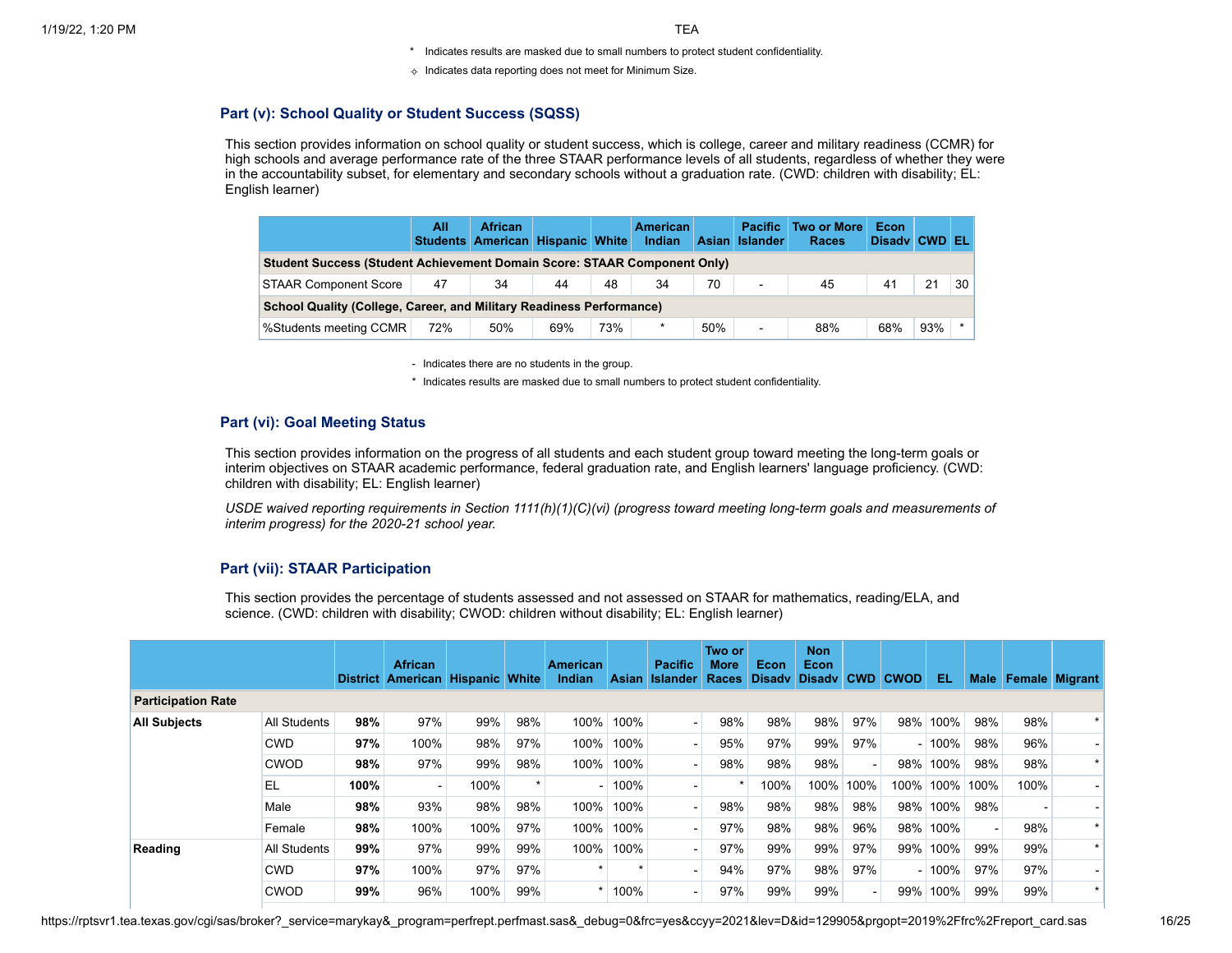|                               |                     |       |                                  |                |         |                           |                       |                | Two or      |                          | <b>Non</b>            |                          |                          |                     |                          |                               |                           |
|-------------------------------|---------------------|-------|----------------------------------|----------------|---------|---------------------------|-----------------------|----------------|-------------|--------------------------|-----------------------|--------------------------|--------------------------|---------------------|--------------------------|-------------------------------|---------------------------|
|                               |                     |       | <b>African</b>                   |                |         | <b>American</b><br>Indian |                       | <b>Pacific</b> | <b>More</b> | <b>Econ</b>              | <b>Econ</b>           | <b>CWD</b>               |                          | EL                  |                          |                               |                           |
|                               | EL                  | 100%  | District American Hispanic White | 100%           | $\star$ |                           | 100%                  | Asian Islander | Races       | <b>Disadv</b><br>100%    | <b>Disadv</b><br>100% | 100%                     | <b>CWOD</b><br>100%      | 100%                | Male<br>100%             | <b>Female Migrant</b><br>100% |                           |
|                               | Male                | 99%   | 92%                              | 99%            | 99%     |                           | 100%                  |                | 96%         | 99%                      | 99%                   | 97%                      | 99%                      | 100%                | 99%                      |                               |                           |
|                               | Female              | 99%   | 100%                             | 100%           | 98%     | 100%                      | 100%                  |                | 98%         | 99%                      | 99%                   | 97%                      | 99%                      | 100%                | $\overline{a}$           | 99%                           | $\blacksquare$<br>$\star$ |
|                               |                     | 97%   | 96%                              | 98%            | 97%     |                           | 100%                  |                |             | 97%                      | 97%                   | 97%                      | 97%                      |                     | 97%                      | 97%                           | $\star$                   |
| <b>Mathematics</b>            | All Students        |       |                                  |                |         | 100%                      | $\star$               |                | 98%         |                          |                       |                          |                          | 100%                |                          |                               |                           |
|                               | <b>CWD</b>          | 97%   | 100%                             | 97%            | 98%     |                           |                       |                | 93%         | 97%                      | 99%                   | 97%                      |                          | $-100%$<br>97% 100% | 98%                      | 96%                           | $\blacksquare$<br>$\star$ |
|                               | CWOD                | 97%   | 96%                              | 98%            | 97%     |                           | 100%                  |                | 98%         | 98%                      | 97%<br>100%           | 100%                     |                          |                     | 97%<br>100%              | 97%                           |                           |
|                               | EL                  | 100%  |                                  | 100%           |         |                           | 100%                  |                |             | 100%                     |                       |                          | 100%                     | 100%                |                          | 100%                          |                           |
|                               | Male                | 97%   | 91%                              | 96%            | 98%     |                           | 100%                  |                | 100%        | 97%                      | 97%                   | 98%                      | 97%                      | 100%                | 97%                      | $\overline{a}$                | - 1<br>$\star$            |
|                               | Female              | 97%   | 100%                             | 100%           | 96%     | 100%                      | 100%                  |                | 95%         | 98%                      | 96%                   | 96%                      | 97%                      | 100%                | $\overline{\phantom{a}}$ | 97%                           |                           |
| <b>Science</b>                | <b>All Students</b> | 98%   | 100%                             | 99%            | 98%     |                           | 100%                  |                | 100%        | 98%                      | 99%                   | 97%                      |                          | 99% 100%            | 98%                      | 98%                           | $\overline{\phantom{a}}$  |
|                               | CWD                 | 97%   | $\star$                          | 100%           | 96%     |                           | $\star$               |                | 100%        | 96%                      | 100%                  | 97%                      |                          | $-100%$             | 98%                      | 96%                           | - 1                       |
|                               | CWOD                | 99%   | 100%                             | 99%            | 98%     | $\star$                   | 100%                  |                | 100%        | 98%                      | 99%                   |                          | 99%                      | 100%                | 99%                      | 98%                           |                           |
|                               | EL                  | 100%  |                                  | 100%           |         |                           | $\star$               |                |             | 100%                     | 100%                  | 100%                     | 100%                     | 100%                | 100%                     | 100%                          | $\blacksquare$            |
|                               | Male                | 98%   | $\star$                          | 99%            | 98%     |                           | 100%                  |                | 100%        | 97%                      | 100%                  | 98%                      | 99%                      | 100%                | 98%                      |                               |                           |
|                               | Female              | 98%   | 100%                             | 100%           | 97%     | $\star$                   | $\star$               |                | 100%        | 98%                      | 98%                   | 96%                      | 98%                      | 100%                | $\blacksquare$           | 98%                           | $\blacksquare$            |
| <b>SAT/ACT All Subjects</b>   | <b>All Students</b> | 61%   |                                  | 64%            | 61%     |                           |                       |                |             | 48%                      | 68%                   |                          | 61%                      |                     | 63%                      | 59%                           |                           |
|                               | <b>CWD</b>          |       |                                  |                |         |                           |                       |                |             | $\overline{a}$           |                       |                          |                          |                     |                          |                               | $\blacksquare$            |
|                               | CWOD                | 61%   |                                  | 64%            | 61%     |                           |                       |                | $\star$     | 48%                      | 68%                   |                          | 61%                      |                     | 63%                      | 59%                           |                           |
|                               | EL                  |       | $\overline{\phantom{a}}$         | $\overline{a}$ |         |                           |                       |                |             | $\overline{\phantom{a}}$ |                       |                          |                          | $\overline{a}$      | $\overline{a}$           | $\overline{a}$                | $\blacksquare$            |
|                               | Male                | 63%   |                                  | 43%            | 67%     |                           |                       |                | $\star$     | 50%                      | 70%                   |                          | 63%                      |                     | 63%                      |                               |                           |
|                               | Female              | 59%   |                                  | $\star$        | 56%     |                           |                       |                |             | 46%                      | 67%                   |                          | 59%                      |                     | $\blacksquare$           | 59%                           | $\blacksquare$            |
| <b>Non-Participation Rate</b> |                     |       |                                  |                |         |                           |                       |                |             |                          |                       |                          |                          |                     |                          |                               |                           |
| <b>All Subjects</b>           | All Students        | 2%    | 3%                               | 1%             | 2%      | 0%                        | 0%                    |                | 2%          | 2%                       | 2%                    | 3%                       | 2%                       | 0%                  | 2%                       | 2%                            | $\star$                   |
|                               | <b>CWD</b>          | 3%    | 0%                               | 2%             | 3%      | 0%                        | 0%                    |                | 5%          | 3%                       | 1%                    | 3%                       | $\overline{\phantom{a}}$ | 0%                  | 2%                       | 4%                            | $\blacksquare$            |
|                               | <b>CWOD</b>         | 2%    | 3%                               | 1%             | 2%      | 0%                        | 0%                    |                | 2%          | 2%                       | 2%                    | $\overline{\phantom{a}}$ | 2%                       | 0%                  | 2%                       | 2%                            | $\star$                   |
|                               | EL                  | 0%    |                                  | 0%             | $\star$ |                           | 0%                    |                | $\star$     | 0%                       | 0%                    | 0%                       | 0%                       | 0%                  | 0%                       | 0%                            | $\blacksquare$            |
|                               | Male                | 2%    | 7%                               | 2%             | 2%      | 0%                        | 0%                    |                | 2%          | 2%                       | 2%                    | 2%                       | 2%                       | 0%                  | 2%                       |                               |                           |
|                               | Female              | 2%    | 0%                               | 0%             | 3%      | 0%                        | 0%                    |                | 3%          | 2%                       | 2%                    | 4%                       | 2%                       | 0%                  | $\overline{\phantom{a}}$ | 2%                            | $\star$                   |
| Reading                       | All Students        | 1%    | 3%                               | 1%             | 1%      | 0%                        | 0%                    |                | 3%          | $1\%$                    | 1%                    | 3%                       | 1%                       | 0%                  | 1%                       | 1%                            | $\star$                   |
|                               | <b>CWD</b>          | 3%    | 0%                               | 3%             | 3%      | $\star$                   | $\star$               |                | 6%          | 3%                       | 2%                    | 3%                       | $\overline{\phantom{a}}$ | 0%                  | 3%                       | 3%                            | - 1                       |
|                               | CWOD                | $1\%$ | 4%                               | $0\%$          | 1%      |                           | $0\%$                 |                | $3\%$       | $1\%$                    | $1\%$                 |                          | $1\%$                    | 0%                  | $1\%$                    | $1\%$                         | $\star$                   |
|                               | EL.                 | 0%    |                                  | 0%             | $\star$ |                           | 0%                    |                | $\star$     | 0%                       | 0%                    | 0%                       | 0%                       | 0%                  | 0%                       | 0%                            | - 1                       |
|                               | Male                | 1%    | 8%                               | 1%             | 1%      | $\star$                   | 0%                    |                | 4%          | 1%                       | 1%                    | 3%                       | 1%                       | 0%                  | 1%                       |                               |                           |
|                               | Female              | $1\%$ | 0%                               | 0%             | 2%      | 0%                        | 0%                    |                | 2%          | 1%                       | 1%                    | 3%                       | 1%                       | 0%                  | $\blacksquare$           | 1%                            | $\star$                   |
| <b>Mathematics</b>            | <b>All Students</b> | 3%    | 4%                               | 2%             | 3%      | 0%                        | 0%                    |                | 2%          | 3%                       | 3%                    | 3%                       | 3%                       | 0%                  | 3%                       | 3%                            | $\star$                   |
|                               | <b>CWD</b>          | 3%    | 0%                               | 3%             | 2%      | $\star$                   | $\qquad \qquad \star$ |                | 7%          | 3%                       | 1%                    | 3%                       | $\overline{\phantom{a}}$ | 0%                  | 2%                       | 4%                            | $\overline{\phantom{a}}$  |
|                               | <b>CWOD</b>         | 3%    | 4%                               | $2\%$          | 3%      | $\star$                   | 0%                    |                | $2\%$       | 2%                       | 3%                    | $\blacksquare$           | 3%                       | 0%                  | 3%                       | 3%                            | $\star$                   |
|                               | EL.                 | 0%    | $\blacksquare$                   | 0%             |         |                           | 0%                    |                | $\star$     | 0%                       | 0%                    | 0%                       | 0%                       | $0\%$               | 0%                       | 0%                            | - 1                       |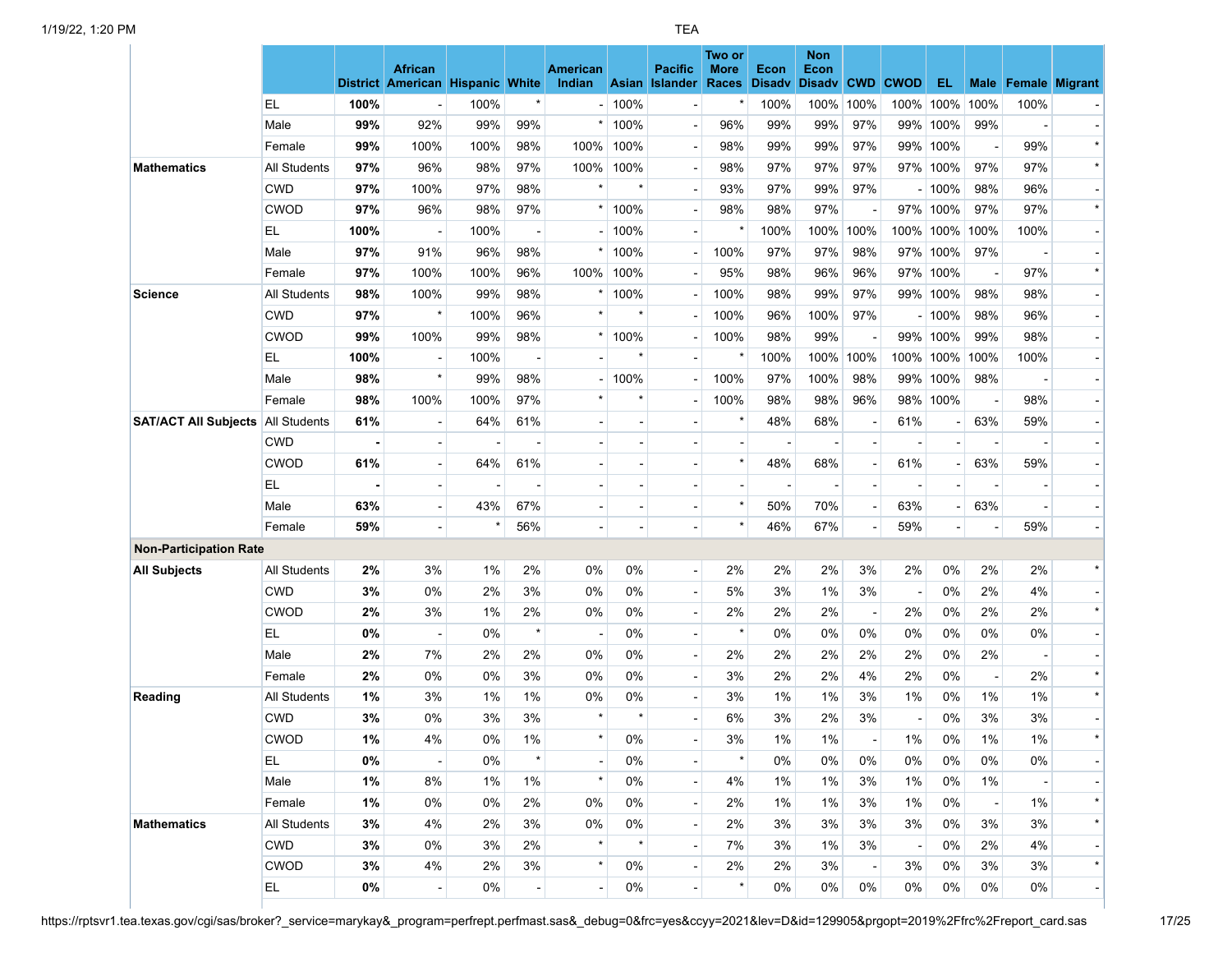|                                          |              | <b>District</b> | <b>African</b><br><b>American Hispanic White</b> |       |     | American<br>Indian | <b>Asian</b> | <b>Pacific</b><br>Islander | Two or<br><b>More</b><br><b>Races</b> | Econ<br><b>Disadv</b> | <b>Non</b><br>Econ<br><b>Disadv</b> | <b>CWD</b> | <b>CWOD</b>    | EL                       | <b>Male</b>    |     | <b>Female Migrant</b>    |
|------------------------------------------|--------------|-----------------|--------------------------------------------------|-------|-----|--------------------|--------------|----------------------------|---------------------------------------|-----------------------|-------------------------------------|------------|----------------|--------------------------|----------------|-----|--------------------------|
|                                          | Male         | 3%              | 9%                                               | 4%    | 2%  |                    | 0%           |                            | 0%                                    | 3%                    | 3%                                  | 2%         | 3%             | 0%                       | 3%             |     | $\sim$ .                 |
|                                          | Female       | 3%              | 0%                                               | 0%    | 4%  | 0%                 | 0%           |                            | 5%                                    | 2%                    | 4%                                  | 4%         | 3%             | $0\%$                    |                | 3%  | $\star$                  |
| Science                                  | All Students | 2%              | 0%                                               | $1\%$ | 2%  |                    | 0%           |                            | 0%                                    | 2%                    | 1%                                  | 3%         | 1%             | 0%                       | 2%             | 2%  |                          |
|                                          | <b>CWD</b>   | 3%              | $\star$                                          | 0%    | 4%  |                    |              |                            | 0%                                    | 4%                    | 0%                                  | 3%         | $\blacksquare$ | 0%                       | 2%             | 4%  | $\overline{\phantom{0}}$ |
|                                          | <b>CWOD</b>  | 1%              | 0%                                               | 1%    | 2%  |                    | 0%           |                            | 0%                                    | 2%                    | 1%                                  |            | 1%             | 0%                       | 1%             | 2%  |                          |
|                                          | <b>EL</b>    | 0%              | $\overline{\phantom{0}}$                         | 0%    |     |                    |              |                            |                                       | $0\%$                 | 0%                                  | 0%         | 0%             | 0%                       | 0%             | 0%  |                          |
|                                          | Male         | 2%              | $\star$                                          | 1%    | 2%  |                    | 0%           |                            | 0%                                    | 3%                    | 0%                                  | 2%         | 1%             | 0%                       | 2%             |     |                          |
|                                          | Female       | 2%              | 0%                                               | 0%    | 3%  |                    |              |                            | 0%                                    | 2%                    | 2%                                  | 4%         | 2%             | $0\%$                    |                | 2%  |                          |
| <b>SAT/ACT All Subjects All Students</b> |              | 39%             | $\blacksquare$                                   | 36%   | 39% |                    |              |                            |                                       | 52%                   | 32%                                 |            | 39%            | ٠                        | 37%            | 41% | $\sim$ .                 |
|                                          | <b>CWD</b>   |                 |                                                  |       |     |                    |              |                            |                                       |                       |                                     |            |                |                          |                |     |                          |
|                                          | <b>CWOD</b>  | 39%             |                                                  | 36%   | 39% |                    |              |                            |                                       | 52%                   | 32%                                 |            | 39%            | ٠                        | 37%            | 41% |                          |
|                                          | <b>EL</b>    |                 |                                                  |       |     |                    |              |                            |                                       |                       |                                     |            |                |                          |                |     |                          |
|                                          | Male         | 37%             |                                                  | 57%   | 33% |                    |              |                            |                                       | 50%                   | 30%                                 |            | 37%            | $\overline{\phantom{0}}$ | 37%            |     |                          |
|                                          | Female       | 41%             |                                                  |       | 44% |                    |              |                            |                                       | 54%                   | 33%                                 |            | 41%            |                          | $\blacksquare$ | 41% | - 1                      |

\* Indicates results are masked due to small numbers to protect student confidentiality.

## **Part (viii): Civil Rights Data**

Part (viii)(I) This section provides information from the 2017-18 CRDC surveys, submitted by school districts to the Office for Civil Rights on measures of school quality, climate, and safety, including counts of in-school suspensions, out-of-school suspensions, expulsions, school related arrests, referrals to law enforcement, chronic absenteeism (including both excused and unexcused absences), incidences of violence, including bullying and harassment. (EL: English learner)

|                                      |        | <b>Total</b><br><b>students</b> | <b>African</b><br><b>American</b> | <b>Hispanic White</b> |     | Indian or<br><b>Alaska</b><br><b>Native</b> | <b>Asian</b> | <b>Pacific</b><br><b>Islander</b> | Two or<br><b>More</b><br><b>Races</b> | EL.            | <b>Students</b><br>with<br><b>Disabilities</b> | <b>Students</b><br>with<br><b>Disabilities</b><br>(Section 504) |
|--------------------------------------|--------|---------------------------------|-----------------------------------|-----------------------|-----|---------------------------------------------|--------------|-----------------------------------|---------------------------------------|----------------|------------------------------------------------|-----------------------------------------------------------------|
| <b>Students Without Disabilities</b> |        |                                 |                                   |                       |     |                                             |              |                                   |                                       |                |                                                |                                                                 |
| <b>In-School Suspensions</b>         |        |                                 |                                   |                       |     |                                             |              |                                   |                                       |                |                                                |                                                                 |
|                                      | Male   | 368                             | $\overline{7}$                    | 39                    | 305 | 0                                           | 3            | 0                                 | 14                                    | 5              |                                                |                                                                 |
|                                      | Female | 125                             | 2                                 | 14                    | 102 | 1                                           | 0            | 0                                 | 6                                     |                |                                                |                                                                 |
|                                      | Total  | 493                             | 9                                 | 53                    | 407 | 1                                           | 3            | 0                                 | 20                                    | 6              |                                                |                                                                 |
| <b>Out-of-School Suspensions</b>     |        |                                 |                                   |                       |     |                                             |              |                                   |                                       |                |                                                |                                                                 |
|                                      | Male   | 103                             | 3                                 | 13                    | 80  | 0                                           | 0            | 0                                 | $\overline{7}$                        | $\overline{2}$ |                                                |                                                                 |
|                                      | Female | 21                              | 3                                 | $\mathbf{0}$          | 18  | 0                                           | 0            | $\mathbf{0}$                      | 0                                     | 0              |                                                |                                                                 |
|                                      | Total  | 124                             | 6                                 | 13                    | 98  | 0                                           | 0            | 0                                 | $\overline{7}$                        | $\overline{2}$ |                                                |                                                                 |
| <b>Expulsions</b>                    |        |                                 |                                   |                       |     |                                             |              |                                   |                                       |                |                                                |                                                                 |
| <b>With Educational Services</b>     | Male   | 39                              | 0                                 | $\overline{7}$        | 25  | 0                                           | 0            | 0                                 | $\overline{7}$                        | $\overline{2}$ |                                                |                                                                 |
|                                      | Female | 13                              | 3                                 | 1                     | 6   | 1                                           | 0            | 0                                 | 2                                     | 0              |                                                |                                                                 |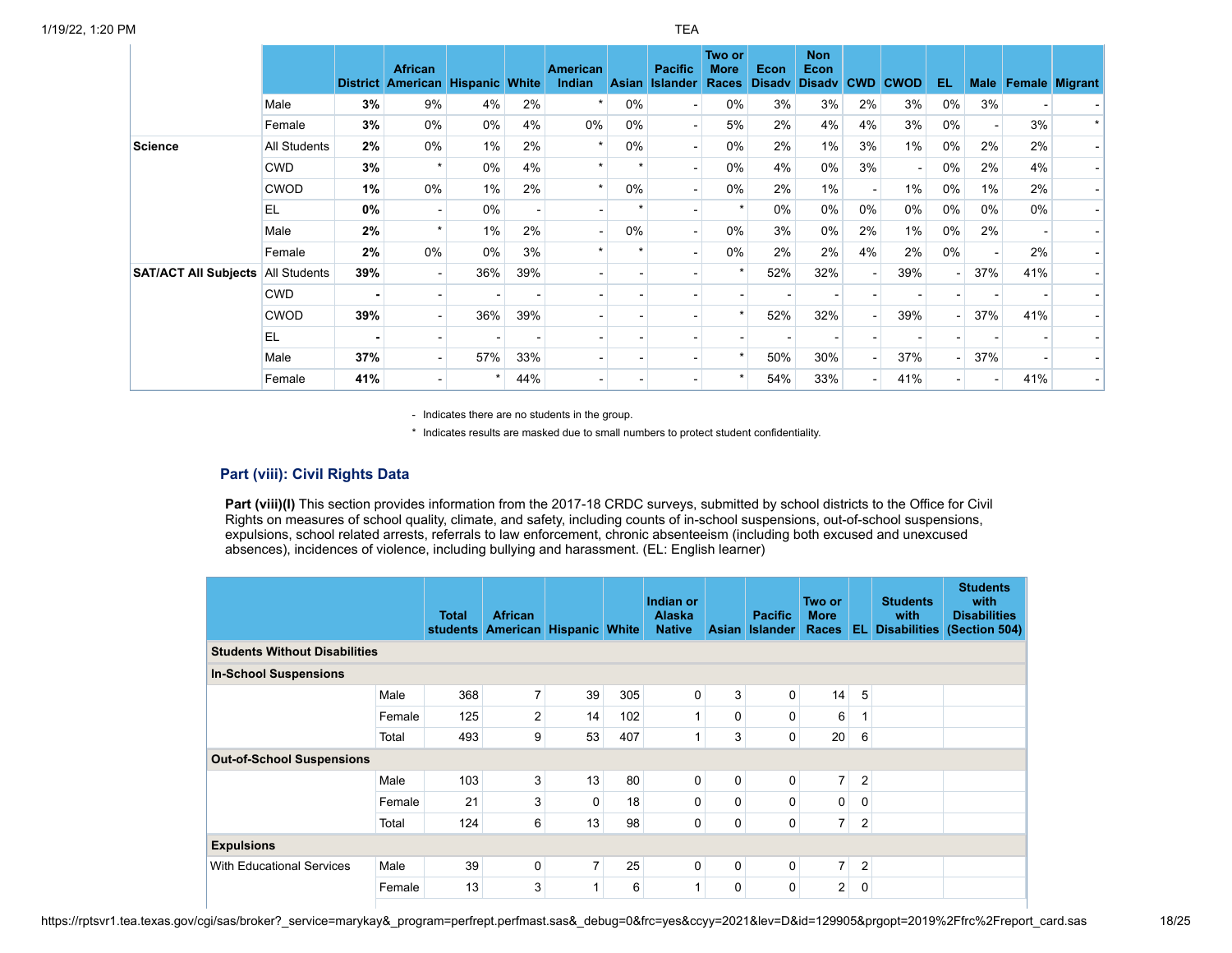|                                     |        | <b>Total</b>   | <b>African</b><br>students American Hispanic White |                         |                | Indian or<br>Alaska<br><b>Native</b> | <b>Asian</b> | <b>Pacific</b><br><b>Islander</b> | Two or<br><b>More</b><br><b>Races</b> |                         | <b>Students</b><br>with<br><b>EL Disabilities</b> | <b>Students</b><br>with<br><b>Disabilities</b><br>(Section 504) |
|-------------------------------------|--------|----------------|----------------------------------------------------|-------------------------|----------------|--------------------------------------|--------------|-----------------------------------|---------------------------------------|-------------------------|---------------------------------------------------|-----------------------------------------------------------------|
|                                     | Total  | 52             | 3                                                  | 8                       | 31             | 1                                    | $\mathbf 0$  | 0                                 | 9                                     | $\overline{\mathbf{c}}$ |                                                   |                                                                 |
| <b>Without Educational Services</b> | Male   | 0              | 0                                                  | 0                       | $\mathbf 0$    | 0                                    | $\mathbf 0$  | 0                                 | 0                                     | 0                       |                                                   |                                                                 |
|                                     | Female | 0              | 0                                                  | 0                       | $\mathbf 0$    | 0                                    | $\mathbf 0$  | 0                                 | 0                                     | 0                       |                                                   |                                                                 |
|                                     | Total  | 0              | 0                                                  | 0                       | $\mathbf 0$    | 0                                    | $\mathbf 0$  | 0                                 | 0                                     | 0                       |                                                   |                                                                 |
| Under Zero Tolerance Policies Male  |        | 0              | 0                                                  | 0                       | $\mathbf 0$    | 0                                    | 0            | 0                                 | 0                                     | 0                       |                                                   |                                                                 |
|                                     | Female | 0              | 0                                                  | 0                       | $\pmb{0}$      | 0                                    | $\mathbf 0$  | 0                                 | 0                                     | 0                       |                                                   |                                                                 |
|                                     | Total  | 0              | 0                                                  | 0                       | $\mathbf 0$    | 0                                    | $\mathbf 0$  | $\mathbf 0$                       | 0                                     | $\pmb{0}$               |                                                   |                                                                 |
| <b>School-Related Arrests</b>       |        |                |                                                    |                         |                |                                      |              |                                   |                                       |                         |                                                   |                                                                 |
|                                     | Male   | 0              | 0                                                  | 0                       | 0              | 0                                    | $\mathbf 0$  | 0                                 | 0                                     | 0                       |                                                   |                                                                 |
|                                     | Female | 0              | 0                                                  | 0                       | $\pmb{0}$      | 0                                    | $\mathbf 0$  | 0                                 | 0                                     | 0                       |                                                   |                                                                 |
|                                     | Total  | 0              | 0                                                  | 0                       | $\pmb{0}$      | 0                                    | $\mathbf 0$  | 0                                 | 0                                     | 0                       |                                                   |                                                                 |
| <b>Referrals to Law Enforcement</b> |        |                |                                                    |                         |                |                                      |              |                                   |                                       |                         |                                                   |                                                                 |
|                                     | Male   | 0              | 0                                                  | 0                       | 0              | 0                                    | 0            | 0                                 | 0                                     | 0                       |                                                   |                                                                 |
|                                     | Female | 0              | 0                                                  | 0                       | 0              | 0                                    | $\mathbf 0$  | 0                                 | 0                                     | 0                       |                                                   |                                                                 |
|                                     | Total  | 0              | 0                                                  | 0                       | 0              | 0                                    | $\mathbf 0$  | 0                                 | 0                                     | 0                       |                                                   |                                                                 |
| <b>Students With Disabilities</b>   |        |                |                                                    |                         |                |                                      |              |                                   |                                       |                         |                                                   |                                                                 |
| <b>In-School Suspensions</b>        |        |                |                                                    |                         |                |                                      |              |                                   |                                       |                         |                                                   |                                                                 |
|                                     | Male   | 78             | 3                                                  | 12                      | 60             | 0                                    | $\pmb{0}$    | 0                                 | 3                                     | 2                       |                                                   | 3                                                               |
|                                     | Female | 17             | 0                                                  | $\overline{4}$          | 12             | 0                                    | 0            | 0                                 | $\mathbf{1}$                          | 0                       |                                                   | 0                                                               |
|                                     | Total  | 95             | 3                                                  | 16                      | 72             | 0                                    | $\pmb{0}$    | 0                                 | 4                                     | $\overline{2}$          |                                                   | 3                                                               |
| <b>Out-of-School Suspensions</b>    |        |                |                                                    |                         |                |                                      |              |                                   |                                       |                         |                                                   |                                                                 |
|                                     | Male   | 34             | $\mathbf{1}$                                       | 3                       | 29             | 0                                    | $\mathbf 0$  | 0                                 | 1                                     | 0                       |                                                   | 2                                                               |
|                                     | Female | 6              | 0                                                  | 0                       | 5              | 0                                    | 0            | $\mathbf 0$                       | 1                                     | 0                       |                                                   | 0                                                               |
|                                     | Total  | 40             | $\mathbf{1}$                                       | 3                       | 34             | 0                                    | $\pmb{0}$    | 0                                 | 2                                     | 0                       |                                                   | $\overline{\mathbf{c}}$                                         |
| <b>Expulsions</b>                   |        |                |                                                    |                         |                |                                      |              |                                   |                                       |                         |                                                   |                                                                 |
| <b>With Educational Services</b>    | Male   | 16             | 0                                                  | $\overline{\mathbf{c}}$ | 12             | 0                                    | $\pmb{0}$    | 0                                 | 2                                     | 2                       |                                                   | $\mathbf{1}$                                                    |
|                                     | Female | $\overline{2}$ | 0                                                  | 0                       | $\overline{2}$ | 0                                    | $\mathbf 0$  | 0                                 | 0                                     | $\pmb{0}$               |                                                   | 0                                                               |
|                                     | Total  | 18             | 0                                                  | $\overline{2}$          | 14             | 0                                    | $\mathbf 0$  | 0                                 | 2                                     | $\overline{2}$          |                                                   | 1                                                               |
| <b>Without Educational Services</b> | Male   | 0              | 0                                                  | 0                       | 0              | 0                                    | 0            | 0                                 | 0                                     | 0                       |                                                   | 0                                                               |
|                                     | Female | 0              | 0                                                  | 0                       | 0              | 0                                    | $\mathbf 0$  | 0                                 | 0                                     | 0                       |                                                   | 0                                                               |
|                                     | Total  | 0              | 0                                                  | 0                       | 0              | 0                                    | 0            | 0                                 | 0                                     | 0                       |                                                   | 0                                                               |
| Under Zero Tolerance Policies Male  |        | 0              | 0                                                  | 0                       | 0              | 0                                    | 0            | 0                                 | 0                                     | 0                       |                                                   | 0                                                               |
|                                     | Female | 0              | 0                                                  | 0                       | 0              | 0                                    | $\mathbf 0$  | 0                                 | 0                                     | $\pmb{0}$               |                                                   | 0                                                               |
|                                     | Total  | 0              | 0                                                  | 0                       | $\pmb{0}$      | 0                                    | $\pmb{0}$    | 0                                 | 0                                     | $\pmb{0}$               |                                                   | 0                                                               |
| <b>School-Related Arrests</b>       |        |                |                                                    |                         |                |                                      |              |                                   |                                       |                         |                                                   |                                                                 |
|                                     | Male   | 0              | 0                                                  | 0                       | 0              | 0                                    | 0            | 0                                 | 0                                     | 0                       |                                                   | $\overline{0}$                                                  |
|                                     | Female | 0              | 0                                                  | 0                       | 0              | 0                                    | $\pmb{0}$    | 0                                 | $\overline{0}$                        | 0                       |                                                   | 0                                                               |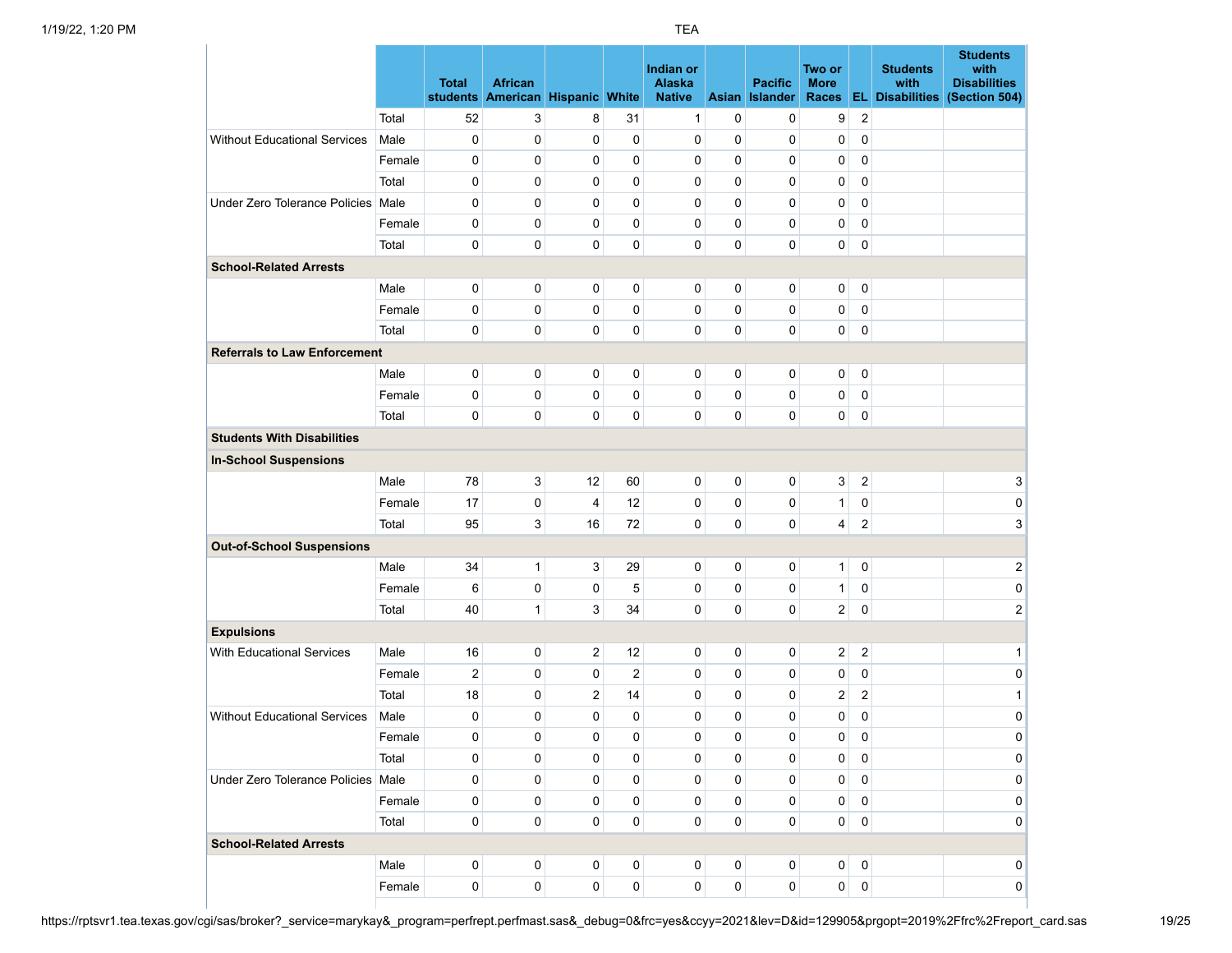|                                     |        | <b>Total</b><br>students | <b>African</b><br><b>American</b> | <b>Hispanic White</b> |     | Indian or<br><b>Alaska</b><br><b>Native</b> | Asian I                  | <b>Pacific</b><br><b>Islander</b> | Two or<br><b>More</b><br><b>Races</b> |                | <b>Students</b><br>with<br><b>EL Disabilities</b> | <b>Students</b><br>with<br><b>Disabilities</b><br>(Section 504) |
|-------------------------------------|--------|--------------------------|-----------------------------------|-----------------------|-----|---------------------------------------------|--------------------------|-----------------------------------|---------------------------------------|----------------|---------------------------------------------------|-----------------------------------------------------------------|
|                                     | Total  | 0                        | 0                                 | 0                     | 0   | 0                                           | 0                        | 0                                 | $\overline{0}$                        | $\mathbf 0$    |                                                   | 0                                                               |
| <b>Referrals to Law Enforcement</b> |        |                          |                                   |                       |     |                                             |                          |                                   |                                       |                |                                                   |                                                                 |
|                                     | Male   | $\mathbf 0$              | 0                                 | $\mathbf 0$           | 0   | 0                                           | 0                        | 0                                 | $\overline{0}$                        | $\overline{0}$ |                                                   | $\overline{0}$                                                  |
|                                     | Female | 0                        | 0                                 | $\Omega$              | 0   | 0                                           | 0                        | 0                                 | $\overline{0}$                        | 0              |                                                   | $\overline{0}$                                                  |
|                                     | Total  | 0                        | 0                                 | 0                     | 0   | 0                                           | 0                        | 0                                 | $\overline{0}$                        | 0              |                                                   | $\overline{0}$                                                  |
| <b>All Students</b>                 |        |                          |                                   |                       |     |                                             |                          |                                   |                                       |                |                                                   |                                                                 |
| <b>Chronic Absenteeism</b>          |        |                          |                                   |                       |     |                                             |                          |                                   |                                       |                |                                                   |                                                                 |
|                                     | Male   | 165                      | $\overline{2}$                    | 19                    | 140 |                                             |                          |                                   | 4                                     |                | 45                                                |                                                                 |
|                                     | Female | 155                      |                                   | 15                    | 130 |                                             |                          |                                   | 8 <sup>1</sup>                        | $\overline{2}$ | 27                                                | - 1                                                             |
|                                     | Total  | 320                      | 3                                 | 34                    | 270 |                                             | $\overline{\phantom{a}}$ |                                   | 12                                    | 2              | 72                                                | - 1                                                             |

| <b>Incidents of Violence</b>                                               |                |
|----------------------------------------------------------------------------|----------------|
| Incidents of rape or attempted rape                                        | $\overline{0}$ |
| Incidents of sexual assault (other than rape)                              | $\overline{0}$ |
| Incidents of robbery with a weapon                                         | $\overline{0}$ |
| Incidents of robbery with a firearm or explosive device                    | $\overline{0}$ |
| Incidents of robbery without a weapon                                      | $\overline{0}$ |
| Incidents of physical attack or fight with a weapon                        | $\overline{0}$ |
| Incidents of physical attack or fight with a firearm or explosive device   | $\overline{0}$ |
| Incidents of physical attack or fight without a weapon                     | 9              |
| Incidents of threats of physical attack with a weapon                      | $\overline{0}$ |
| Incidents of threats of physical attack with a firearm or explosive device | $\overline{0}$ |
| Incidents of threats of physical attack without a weapon                   | $\overline{0}$ |
| Incidents of possession of a firearm or explosive device                   | $\overline{0}$ |
| Allegations of Harassment or bullying                                      |                |
| On the basis of sex                                                        | $\overline{0}$ |
| On the basis of race                                                       | $\overline{0}$ |
| On the basis of disability                                                 | $\overline{0}$ |
| On the basis of sexual orientation                                         | 0              |
| On the basis of religion                                                   | 0              |

**Part (viii)(II)** This section provides information from the 2017-18 CRDC surveys, submitted by school districts to the Office for Civil Rights, on the number of students enrolled in preschool programs and accelerated coursework to earn postsecondary credit while still in high school.

| <b>Total</b> | <b>African</b> |  | Indian or<br><b>Alaska</b> | <b>Pacific</b> | Two or<br><b>More</b> | <b>Students</b><br>with                                                      |
|--------------|----------------|--|----------------------------|----------------|-----------------------|------------------------------------------------------------------------------|
|              |                |  |                            |                |                       | students American Hispanic White Native Asian Islander Races EL Disabilities |

https://rptsvr1.tea.texas.gov/cgi/sas/broker?\_service=marykay&\_program=perfrept.perfmast.sas&\_debug=0&frc=yes&ccyy=2021&lev=D&id=129905&prgopt=2019%2Ffrc%2Freport\_card.sas 20/25

**Total**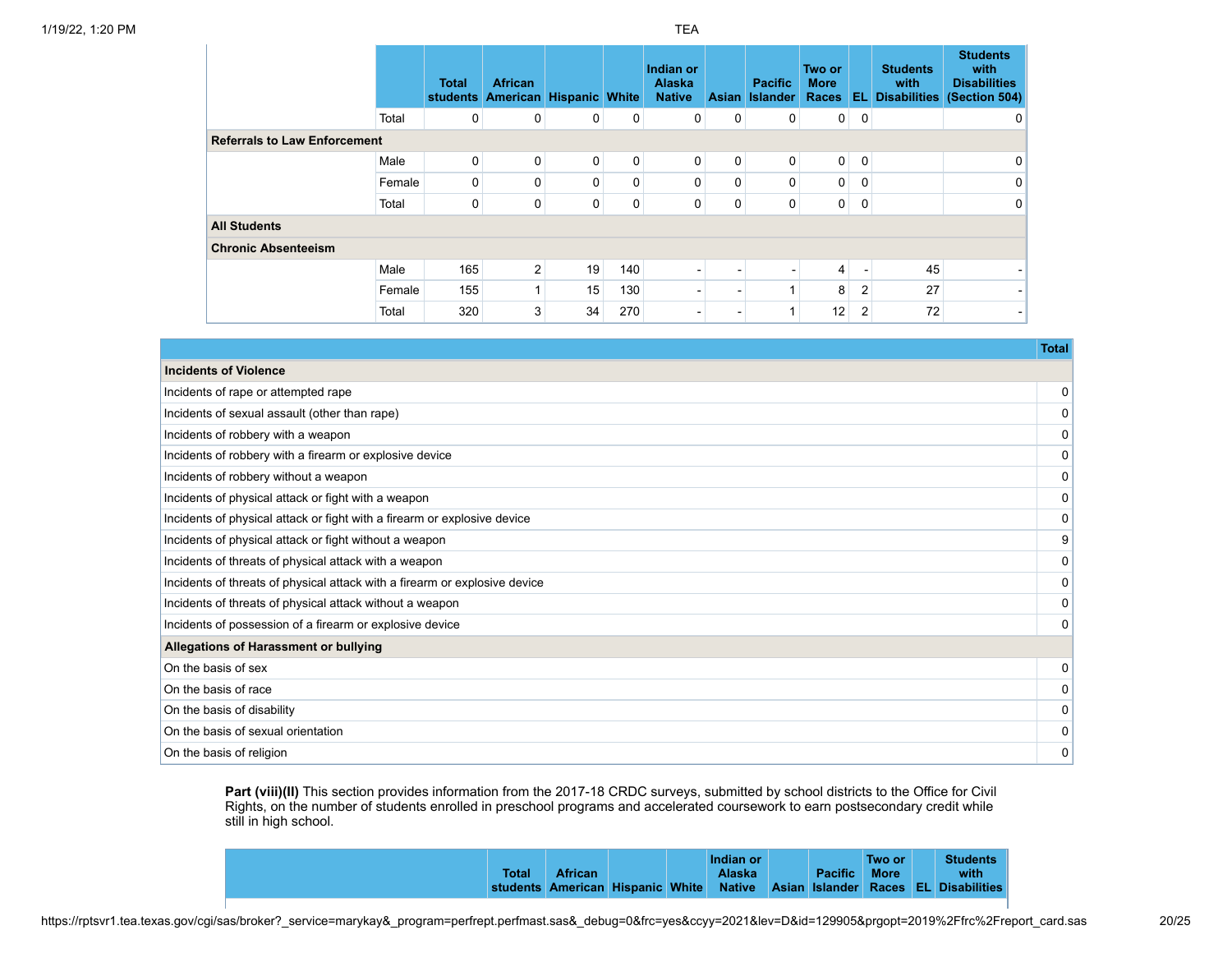|                                      |        | <b>Total</b><br><b>students</b> | <b>African</b><br>American | <b>Hispanic White</b> |     | Indian or<br><b>Alaska</b><br><b>Native</b> | <b>Asian</b>   | <b>Pacific</b><br><b>Islander</b> | Two or<br><b>More</b><br>Races | EL.         | <b>Students</b><br>with<br><b>Disabilities</b> |
|--------------------------------------|--------|---------------------------------|----------------------------|-----------------------|-----|---------------------------------------------|----------------|-----------------------------------|--------------------------------|-------------|------------------------------------------------|
| <b>Preschool Programs</b>            |        |                                 |                            |                       |     |                                             |                |                                   |                                |             |                                                |
|                                      | Male   | 188                             | 5                          | 39                    | 130 |                                             | $\overline{7}$ | 0                                 | 6                              | 14          | 11                                             |
|                                      | Female | 155                             | 3                          | 38                    | 106 | $\Omega$                                    | $\overline{2}$ | 0                                 | 6                              |             | 3                                              |
|                                      | Total  | 343                             | 8                          | 77                    | 236 |                                             | 9              | 0                                 | 12                             | 21          | 14                                             |
| <b>Accelerated Coursework</b>        |        |                                 |                            |                       |     |                                             |                |                                   |                                |             |                                                |
| <b>Advanced Placement Courses</b>    | Male   | 101                             | 2                          | 11                    | 84  | $\Omega$                                    | 2              | 0                                 | $\overline{2}$                 | $\mathbf 0$ | 3                                              |
|                                      | Female | 117                             | 3                          | 13                    | 91  | 0                                           | 6              |                                   | 3                              | 0           |                                                |
|                                      | Total  | 218                             | 5                          | 24                    | 175 | 0                                           | 8              |                                   | 5                              | 0           | 4                                              |
| International Baccalaureate Courses  | Male   |                                 |                            |                       |     |                                             |                |                                   |                                |             |                                                |
|                                      | Female |                                 |                            |                       |     |                                             |                | -                                 |                                |             |                                                |
|                                      | Total  |                                 |                            |                       |     |                                             |                |                                   |                                |             |                                                |
| Dual Enrollment/Dual Credit Programs | Male   | 32                              | 2                          | 4                     | 24  | $\Omega$                                    | $\Omega$       | 0                                 | $\overline{2}$                 | 0           | 0                                              |
|                                      | Female | 68                              | 0                          | 5                     | 62  | 0                                           |                | 0                                 | 0                              | $\Omega$    | 0                                              |

- Indicates there are no data available in the group.

-3 Indicates skip logic failure.

- -8 Indicates EDFacts missing data.
- -9 Indicates not applicable / skipped.
- -11 Indicates suppressed data.

Blank cell indicates the student group is not applicable to this report.

## **Part (ix): Teacher Quality Data**

This section provides information on the professional qualifications of teachers, including information disaggregated by high- and low-poverty schools on the number and percentage of (I) inexperienced teacher, principals, and other school leaders; (II) teachers teaching with emergency or provisional credentials; and (III) teachers who are not teaching in the subject or field for which the teacher is certified or licensed.

|                                                                                                        | <b>All School</b> |       |               |                | <b>High-Poverty Schools Low-Poverty Schools</b> |                |  |
|--------------------------------------------------------------------------------------------------------|-------------------|-------|---------------|----------------|-------------------------------------------------|----------------|--|
|                                                                                                        | Number Percent    |       | <b>Number</b> | <b>Percent</b> | <b>Number</b>                                   | <b>Percent</b> |  |
| Inexperienced Teachers, Principals, and Other School Leaders                                           | 50.7              | 18.8% |               |                |                                                 |                |  |
| Teachers Teaching with Emergency or Provisional Credentials                                            | 19.8              | 7.8%  |               |                |                                                 |                |  |
| Teacher Who Are Not Teaching in the Subject or Field for Which<br>the Teacher is Certified or Licensed | 25.5              | 10.1% |               |                |                                                 |                |  |

- Indicates there are no data available in the group.

Blank cell indicates there are no data available in the group.

### **Part (x): Per-pupil Expenditure**

Total 100 2 9 86 0 1 0 2 0 0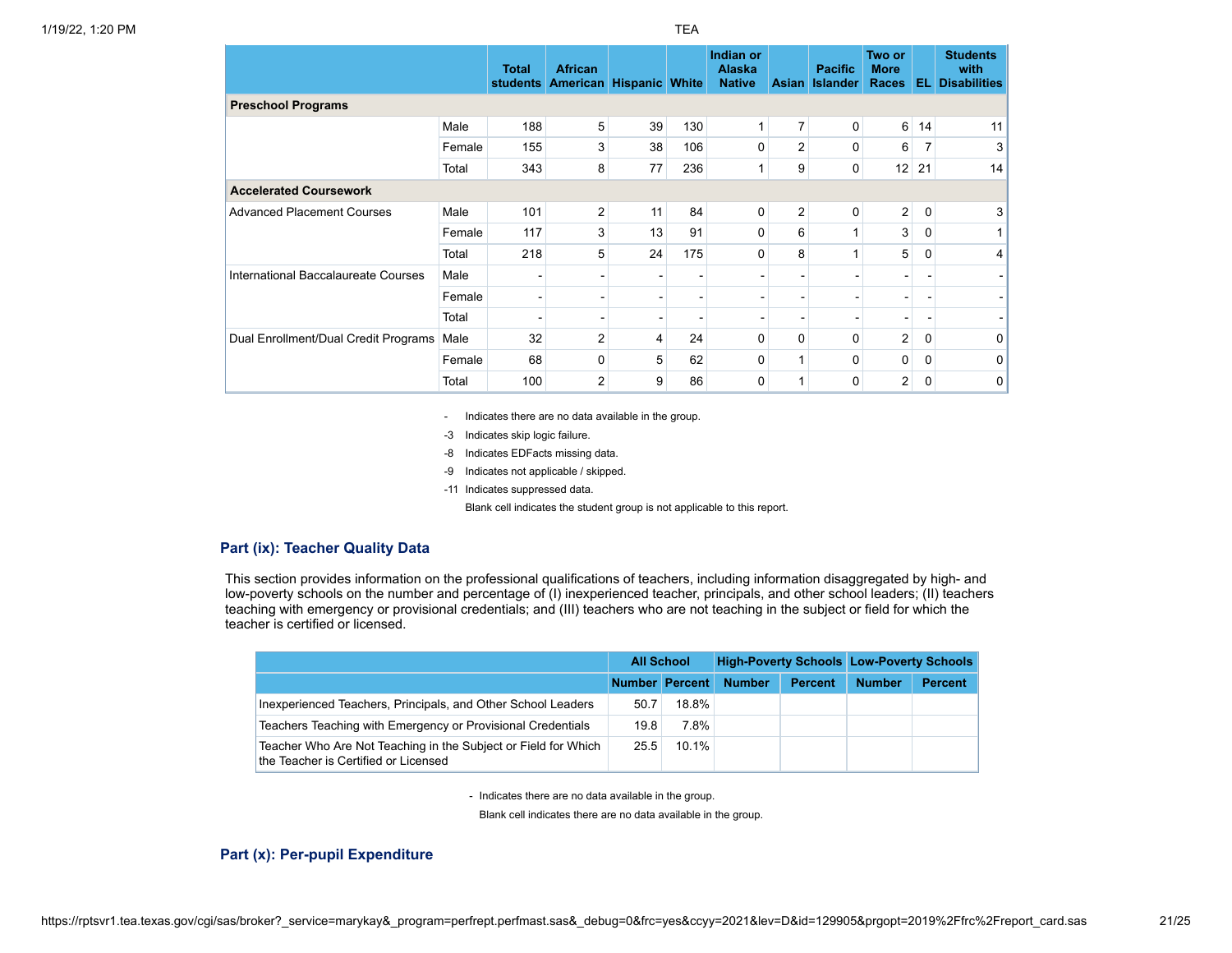This section provides information on the per-pupil expenditures of federal, state, and local funds, including actual personnel expenditures and actual non-personnel expenditures, disaggregated by source of funds, for each school district and campus for the 2020-21 fiscal year.

*To be updated by June 30th, 2022.*

## **Part (xi): STAAR Alternate 2 Participation**

This section provides information on the number and percentage of students with the most significant cognitive disabilities who take STAAR Alternate 2, by grade and subject for the 2020-21 school year.

|                      | <b>State</b> | <b>State</b> | <b>Region</b><br>10 | <b>Region</b><br>10 | <b>District</b><br>Number of ALT2 Rate of ALT2 Number of ALT2 Rate of ALT2 Number of ALT2 Rate of ALT2 | <b>District</b> |
|----------------------|--------------|--------------|---------------------|---------------------|--------------------------------------------------------------------------------------------------------|-----------------|
| Grade 3              |              |              |                     |                     |                                                                                                        |                 |
| Reading              | 4,966        | 1%           | 844                 | 1%                  | $\star$                                                                                                | 1%              |
| <b>Mathematics</b>   | 4,961        | 1%           | 842                 | 1%                  | $\star$                                                                                                | $1\%$           |
| Grade 4              |              |              |                     |                     |                                                                                                        |                 |
| Reading              | 5,046        | 1%           | 829                 | 1%                  | $\star$                                                                                                | $0\%$           |
| <b>Mathematics</b>   | 5,040        | 1%           | 829                 | 1%                  | $\star$                                                                                                | 0%              |
| Grade 5              |              |              |                     |                     |                                                                                                        |                 |
| Reading              | 5,133        | 1%           | 822                 | 1%                  | $\star$                                                                                                | 1%              |
| <b>Mathematics</b>   | 5,138        | 1%           | 821                 | 1%                  | $\star$                                                                                                | $1\%$           |
| Science              | 5,130        | 1%           | 821                 | 1%                  | $\star$                                                                                                | $1\%$           |
| Grade 6              |              |              |                     |                     |                                                                                                        |                 |
| Reading              | 4,925        | 1%           | 789                 | 1%                  |                                                                                                        | $1\%$           |
| <b>Mathematics</b>   | 4,923        | 1%           | 788                 | 1%                  | $\star$                                                                                                | $1\%$           |
| Grade 7              |              |              |                     |                     |                                                                                                        |                 |
| Reading              | 4,586        | 1%           | 750                 | 1%                  | $\mathbf 5$                                                                                            | 2%              |
| <b>Mathematics</b>   | 4,581        | 1%           | 745                 | 1%                  | 5                                                                                                      | 2%              |
| Grade 8              |              |              |                     |                     |                                                                                                        |                 |
| Reading              | 4,513        | 1%           | 720                 | 1%                  | $\star$                                                                                                | 1%              |
| <b>Mathematics</b>   | 4,507        | 1%           | 720                 | 1%                  | $\star$                                                                                                | $1\%$           |
| Science              | 4,492        | 1%           | 713                 | 1%                  | $\star$                                                                                                | 1%              |
| <b>End of Course</b> |              |              |                     |                     |                                                                                                        |                 |
| English I            | 4,504        | 1%           | 744                 | 1%                  | $\star$                                                                                                | $1\%$           |
| English II           | 4,092        | 1%           | 657                 | 1%                  | $\star$                                                                                                | $1\%$           |
| Algebra I            | 4,514        | 1%           | 744                 | 1%                  | $\star$                                                                                                | $1\%$           |
| Biology              | 4,424        | 1%           | 750                 | 1%                  | $\star$                                                                                                | $1\%$           |
| <b>All Grades</b>    |              |              |                     |                     |                                                                                                        |                 |
| <b>All Subjects</b>  | 85,481       | 1%           | 13,928              | 1%                  | 57                                                                                                     | 1%              |
| Reading              | 37,771       | 1%           | 6,155               | 1%                  | 25                                                                                                     | 1%              |
| <b>Mathematics</b>   | 33,664       | 1%           | 5,489               | 1%                  | 22                                                                                                     | 1%              |

https://rptsvr1.tea.texas.gov/cgi/sas/broker?\_service=marykay&\_program=perfrept.perfmast.sas&\_debug=0&frc=yes&ccyy=2021&lev=D&id=129905&prgopt=2019%2Ffrc%2Freport\_card.sas 22/25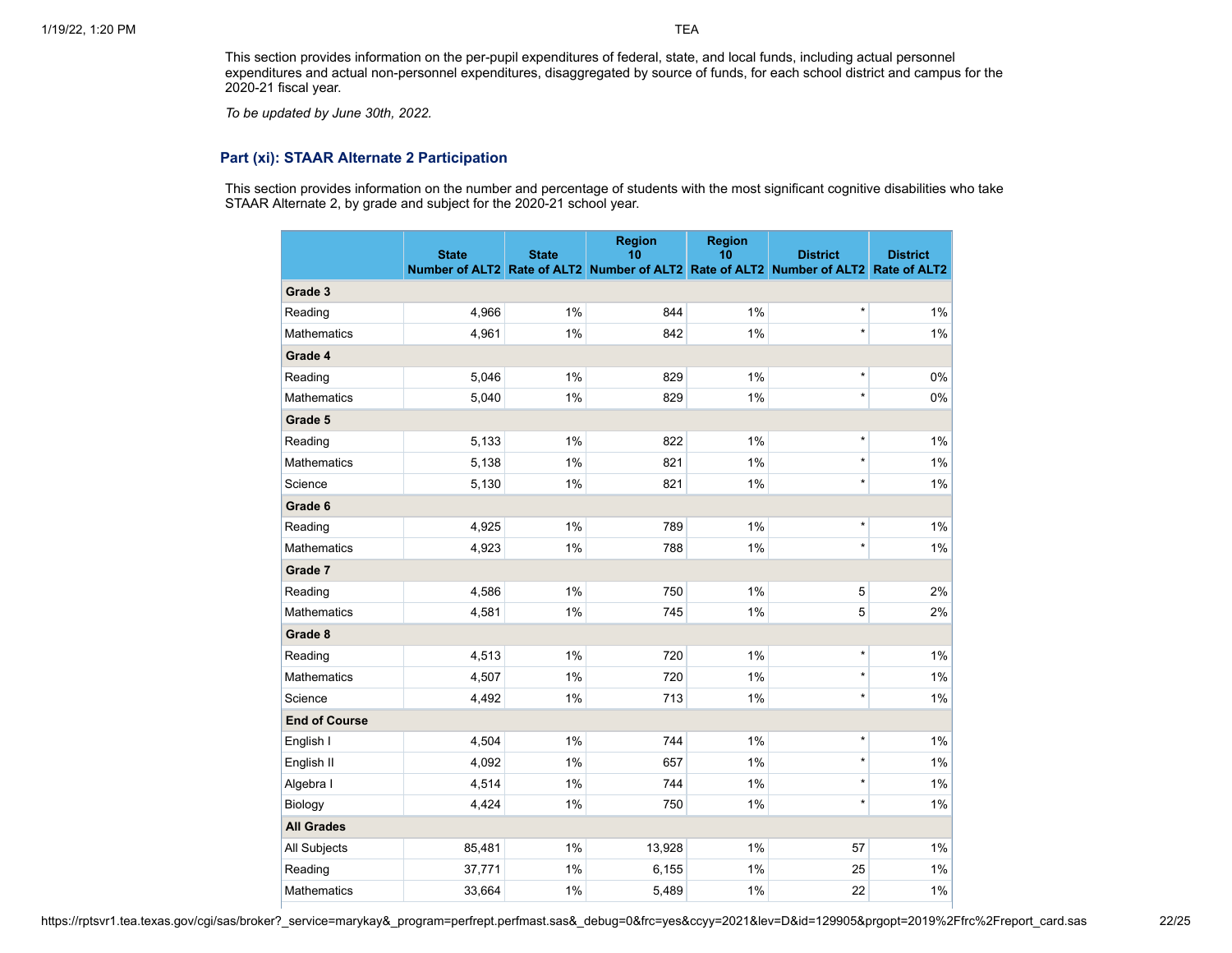|         | <b>State</b> | <b>State</b> | <b>Region</b><br>Number of ALT2 Rate of ALT2 Number of ALT2 Rate of ALT2 Number of ALT2 Rate of ALT2 | <b>Region</b> | <b>District</b> | <b>District</b> |
|---------|--------------|--------------|------------------------------------------------------------------------------------------------------|---------------|-----------------|-----------------|
| Science | 14.046       | $1\%$        | 2.284                                                                                                | 1%            | 10              | $1\%$           |

\* Indicates results are masked due to small numbers to protect student confidentiality.

# **Part (xii): Statewide National Assessment of Educational Progress (NAEP)**

This section provides results on the state academic assessments in reading and mathematics in grades 4 and 8 of the 2019 National Assessment of Educational Progress, compared to the national average of such results.

|       | State Level: 2019 Percentages at NAEP Achievement Levels<br>% Below Basic % At or Above Basic % At or Above Proficient % At Advanced |                                   |           |                |           |           |           |           |                         |                         |  |  |  |  |  |
|-------|--------------------------------------------------------------------------------------------------------------------------------------|-----------------------------------|-----------|----------------|-----------|-----------|-----------|-----------|-------------------------|-------------------------|--|--|--|--|--|
|       |                                                                                                                                      |                                   |           |                |           |           |           |           |                         |                         |  |  |  |  |  |
| Grade | <b>Subject</b>                                                                                                                       | <b>Student Group</b>              | <b>TX</b> | <b>US</b>      | <b>TX</b> | <b>US</b> | <b>TX</b> | <b>US</b> | <b>TX</b>               | <b>US</b>               |  |  |  |  |  |
|       | Grade 4 Reading                                                                                                                      | Overall                           | 39        | 34             | 61        | 66        | 30        | 35        | $\overline{7}$          | 9                       |  |  |  |  |  |
|       |                                                                                                                                      | <b>Black</b>                      | 52        | 52             | 48        | 48        | 16        | 18        | $\overline{2}$          | 3                       |  |  |  |  |  |
|       |                                                                                                                                      | Hispanic                          | 48        | 45             | 52        | 55        | 21        | 23        | 3                       | $\overline{4}$          |  |  |  |  |  |
|       |                                                                                                                                      | White                             | 22        | 23             | 78        | 77        | 48        | 45        | 12                      | 12                      |  |  |  |  |  |
|       |                                                                                                                                      | American Indian                   | $\star$   | 50             | $\star$   | 50        | $\star$   | 19        | $\star$                 | 3                       |  |  |  |  |  |
|       |                                                                                                                                      | Asian                             | 11        | 18             | 89        | 82        | 65        | 57        | 25                      | 22                      |  |  |  |  |  |
|       |                                                                                                                                      | Pacific Islander                  | $\star$   | 42             | $\star$   | 58        | $\star$   | 25        | $\star$                 | $\overline{4}$          |  |  |  |  |  |
|       |                                                                                                                                      | Two or More Races                 | 26        | 28             | 74        | 72        | 38        | 40        | 6                       | 11                      |  |  |  |  |  |
|       |                                                                                                                                      | Econ Disadv                       | 50        | 47             | 50        | 53        | 19        | 21        | 3                       | 3                       |  |  |  |  |  |
|       |                                                                                                                                      | <b>Students with Disabilities</b> | 79        | 73             | 21        | 27        | 8         | 10        | $\mathbf{1}$            | $\overline{\mathbf{c}}$ |  |  |  |  |  |
|       |                                                                                                                                      | <b>English Language Learners</b>  | 61        | 65             | 39        | 35        | 12        | 10        | $\overline{2}$          | $\mathbf{1}$            |  |  |  |  |  |
|       | <b>Mathematics</b>                                                                                                                   | Overall                           | 16        | 19             | 84        | 81        | 44        | 41        | 9                       | 9                       |  |  |  |  |  |
|       |                                                                                                                                      | <b>Black</b>                      | 24        | 35             | 76        | 65        | 32        | 20        | 3                       | $\overline{\mathbf{c}}$ |  |  |  |  |  |
|       |                                                                                                                                      | Hispanic                          | 19        | 27             | 81        | 73        | 35        | 28        | $\overline{\mathbf{4}}$ | 3                       |  |  |  |  |  |
|       |                                                                                                                                      | White                             | 8         | 11             | 92        | 89        | 59        | 52        | 16                      | 12                      |  |  |  |  |  |
|       |                                                                                                                                      | American Indian                   | $\star$   | 33             | $\star$   | 67        | $\star$   | 24        | $\star$                 | $\overline{4}$          |  |  |  |  |  |
|       |                                                                                                                                      | Asian                             | 4         | $\overline{7}$ | 96        | 93        | 82        | 69        | 45                      | 28                      |  |  |  |  |  |
|       |                                                                                                                                      | Pacific Islander                  | $\star$   | 36             | $\star$   | 64        | $\star$   | 28        |                         | 6                       |  |  |  |  |  |
|       |                                                                                                                                      | Two or More Races                 | 9         | 16             | 91        | 84        | 51        | 44        | 9                       | 10                      |  |  |  |  |  |
|       |                                                                                                                                      | Econ Disadv                       | 21        | 29             | 79        | 71        | 32        | 26        | 3                       | 3                       |  |  |  |  |  |
|       |                                                                                                                                      | <b>Students with Disabilities</b> | 55        | 54             | 45        | 46        | 13        | 14        | $\mathbf{1}$            | $\overline{\mathbf{c}}$ |  |  |  |  |  |
|       |                                                                                                                                      | <b>English Language Learners</b>  | 24        | 41             | 76        | 59        | 29        | 16        | $\overline{2}$          | $\mathbf{1}$            |  |  |  |  |  |
|       | Grade 8 Reading                                                                                                                      | Overall                           | 33        | 27             | 67        | 73        | 25        | 34        | $\overline{2}$          | 4                       |  |  |  |  |  |
|       |                                                                                                                                      | <b>Black</b>                      | 53        | 46             | 47        | 54        | 41        | 15        | n/a                     | 1                       |  |  |  |  |  |
|       |                                                                                                                                      | Hispanic                          | 38        | 37             | 62        | 63        | 19        | 22        | $\mathbf{1}$            | $\overline{\mathbf{c}}$ |  |  |  |  |  |
|       |                                                                                                                                      | White                             | 20        | 18             | 80        | 82        | 35        | 42        | 3                       | 5                       |  |  |  |  |  |
|       |                                                                                                                                      | American Indian                   | $\star$   | 41             | $\star$   | 59        | $\star$   | 19        | $\star$                 | 1                       |  |  |  |  |  |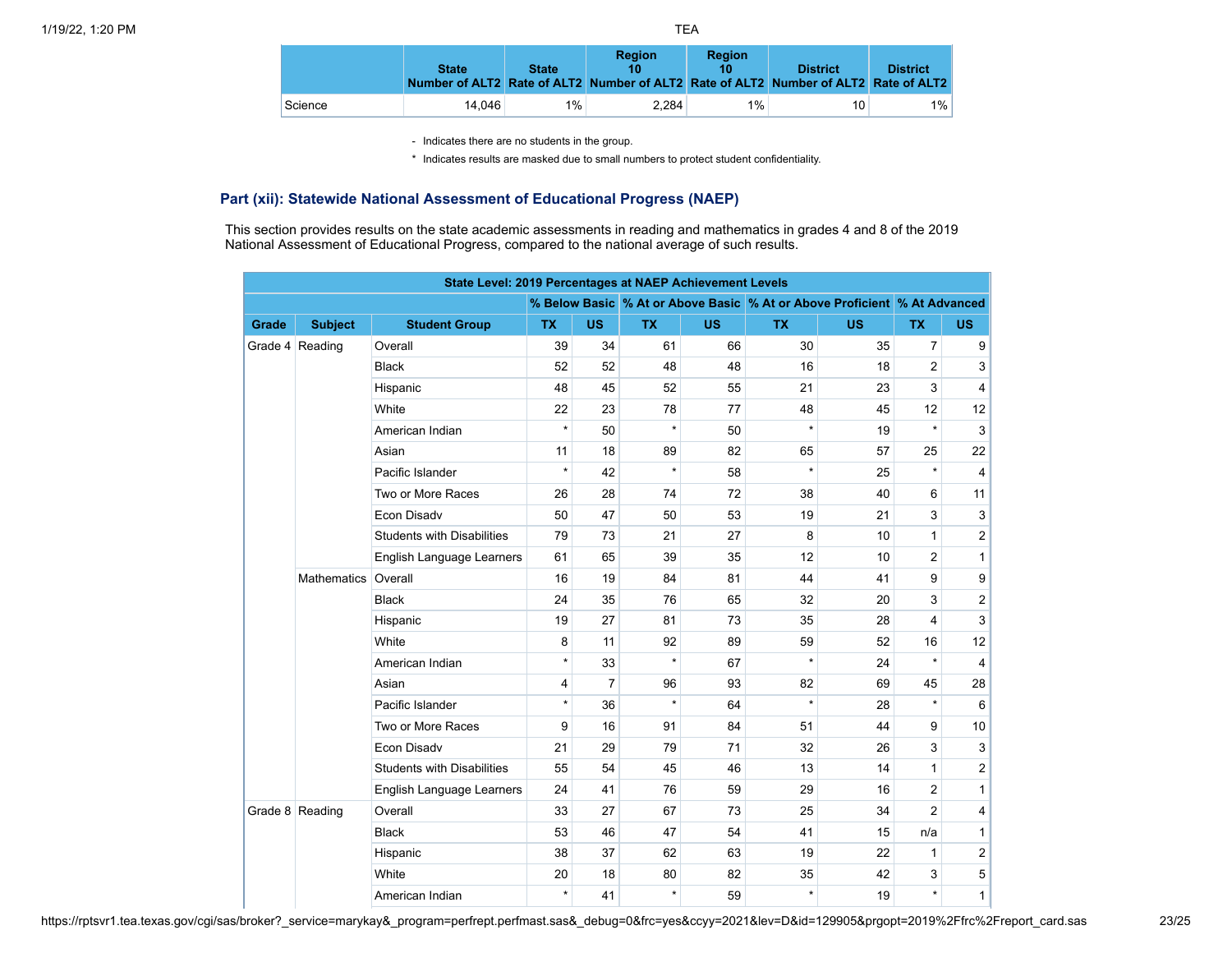|       |                    | State Level: 2019 Percentages at NAEP Achievement Levels |          |           |           |           |                                                                          |           |           |                |  |  |  |  |
|-------|--------------------|----------------------------------------------------------|----------|-----------|-----------|-----------|--------------------------------------------------------------------------|-----------|-----------|----------------|--|--|--|--|
|       |                    |                                                          |          |           |           |           | % Below Basic % At or Above Basic % At or Above Proficient % At Advanced |           |           |                |  |  |  |  |
| Grade | <b>Subject</b>     | <b>Student Group</b>                                     | TX.      | <b>US</b> | <b>TX</b> | <b>US</b> | <b>TX</b>                                                                | <b>US</b> | <b>TX</b> | <b>US</b>      |  |  |  |  |
|       |                    | Asian                                                    | 8        | 13        | 92        | 87        | 59                                                                       | 57        | 11        | 13             |  |  |  |  |
|       |                    | Pacific Islander                                         | $\star$  | 37        | $^\star$  | 63        | $\star$                                                                  | 25        | $\star$   | $\overline{2}$ |  |  |  |  |
|       |                    | Two or More Races                                        | 26       | 24        | 74        | 76        | 25                                                                       | 37        | 1         | 5              |  |  |  |  |
|       |                    | Econ Disadv                                              | 43       | 40        | 57        | 60        | 15                                                                       | 20        | n/a       |                |  |  |  |  |
|       |                    | <b>Students with Disabilities</b>                        | 81       | 68        | 19        | 32        | 3                                                                        | 7         | n/a       | n/a            |  |  |  |  |
|       |                    | English Language Learners                                | 66       | 72        | 34        | 28        | 4                                                                        | 4         | n/a       | n/a            |  |  |  |  |
|       | <b>Mathematics</b> | Overall                                                  | 32       | 31        | 68        | 69        | 30                                                                       | 34        | 7         | 10             |  |  |  |  |
|       |                    | <b>Black</b>                                             | 48       | 53        | 52        | 47        | 16                                                                       | 14        | 2         | 2              |  |  |  |  |
|       |                    | Hispanic                                                 | 37       | 43        | 63        | 57        | 21                                                                       | 20        | 3         | 4              |  |  |  |  |
|       |                    | White                                                    | 20       | 20        | 80        | 80        | 44                                                                       | 44        | 13        | 13             |  |  |  |  |
|       |                    | American Indian                                          | $\star$  | 49        | $\star$   | 51        | $\star$                                                                  | 15        | $\star$   | 3              |  |  |  |  |
|       |                    | Asian                                                    | 10       | 12        | 90        | 88        | 71                                                                       | 64        | 36        | 33             |  |  |  |  |
|       |                    | Pacific Islander                                         | $^\star$ | 45        | $\star$   | 55        | $\star$                                                                  | 21        | $\star$   | 4              |  |  |  |  |
|       |                    | Two or More Races                                        | 25       | 27        | 75        | 73        | 41                                                                       | 38        | 11        | 12             |  |  |  |  |
|       |                    | Econ Disadv                                              | 41       | 46        | 59        | 54        | 19                                                                       | 18        | 2         | 3              |  |  |  |  |
|       |                    | <b>Students with Disabilities</b>                        | 73       | 73        | 27        | 27        | 5                                                                        | 6         | 1         | $\overline{2}$ |  |  |  |  |
|       |                    | English Language Learners                                | 60       | 72        | 40        | 28        | 8                                                                        | 5         | 1         | 1              |  |  |  |  |

\* Indicates reporting standards not met.

n/a Indicates data reporting is not applicable for this group.

|         |                    | State Level: 2019 NAEP Participation Rates for Students with Disabilities and English Learners |        |
|---------|--------------------|------------------------------------------------------------------------------------------------|--------|
| Grade   | <b>Subject</b>     | <b>Student Group</b>                                                                           | Rate   |
| Grade 4 | Reading            | <b>Students with Disabilities</b>                                                              | $77\%$ |
|         |                    | <b>English Learners</b>                                                                        | 94%    |
|         | <b>Mathematics</b> | <b>Students with Disabilities</b>                                                              | 79%    |
|         |                    | <b>English Learners</b>                                                                        | 97%    |
| Grade 8 | Reading            | <b>Students with Disabilities</b>                                                              | 83%    |
|         |                    | <b>English Learners</b>                                                                        | 96%    |
|         | <b>Mathematics</b> | <b>Students with Disabilities</b>                                                              | 88%    |
|         |                    | <b>English Learners</b>                                                                        | 97%    |

## **Part (xiii): Post-Secondary Enrollment**

This section provides information on the cohort rate at which students who graduated from high school in the 2018-19 school year enrolled in the 2019-20 academic year in (I) programs of public postsecondary education in Texas; (II) programs of private postsecondary education in Texas; and (III) programs of postsecondary education outside Texas. (CWD: children with disability; EL: English learner)